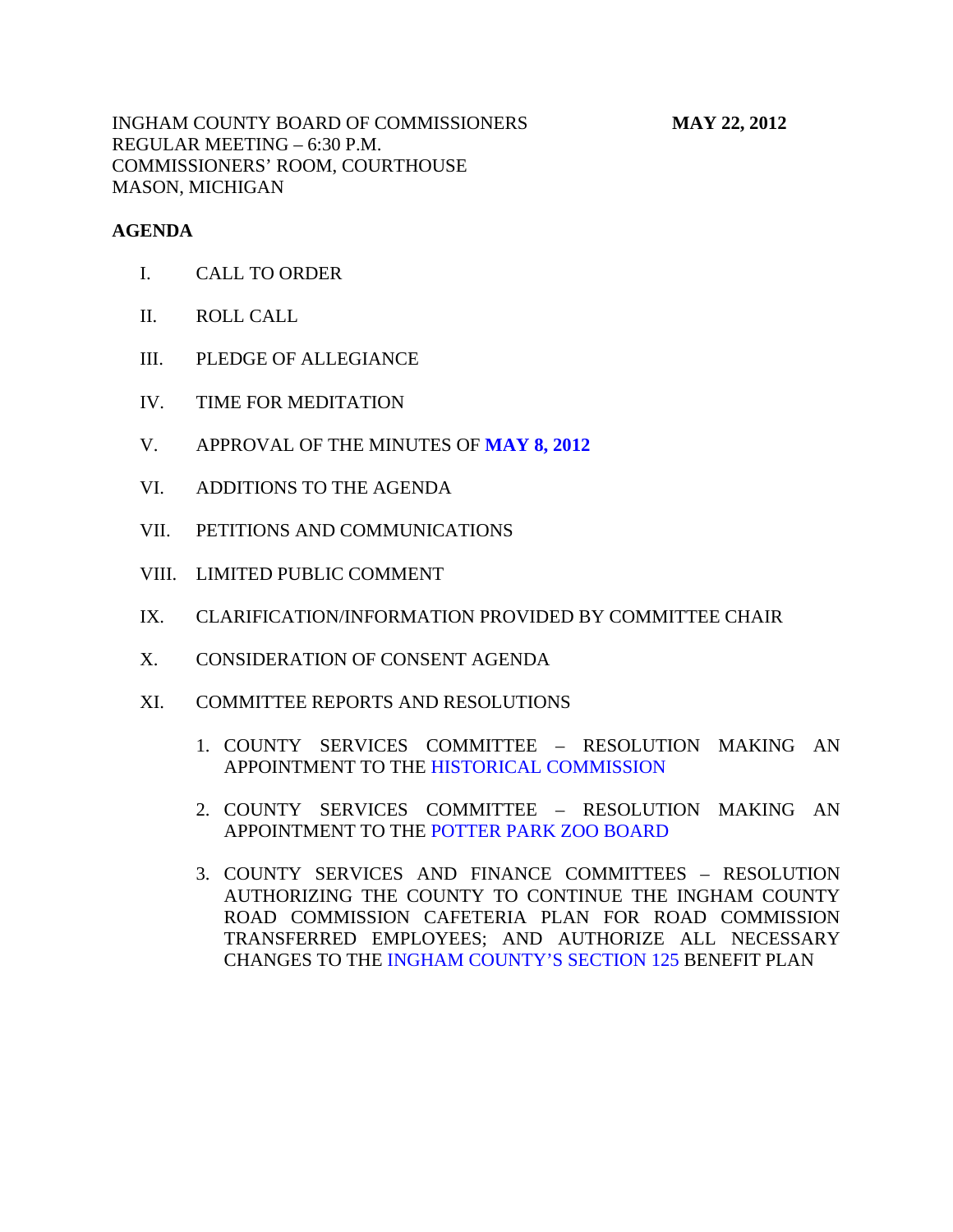# BOARD OF COMMISSIONERS **PAGE TWO** MAY 22, 2012

- 4. COUNTY SERVICES AND FINANCE COMMITTEES RESOLUTION AUTHORIZING THE CONTROLLER TO NEGOTIATE A MEMORANDUM OF UNDERSTANDING WITH TEAMSTERS LOCAL 580 AND FRATERNAL ORDER OF POLICE LODGE 141 AND ABSENT SUCH MEMORANDUM'S OF UNDERSTANDING , TO FIX THE INITIAL TERMS AND CONDITIONS OF EMPLOY CONSISTENT WITH T[HE LEGACY AGREEMENTS](#page-32-0)
- 5. COUNTY SERVICES AND FINANCE COMMITTEES RESOLUTION TO PROVIDE THE INGHAM COUNTY [LAND BANK FAST TRACK](#page-34-0) AUTHORITY WITH CAPACITY BUILDING FUNDING
- 6. COUNTY SERVICES AND F[INANCE COMMITTEES RESO](#page-35-0)LUTION APPROVING A CONTRACT FOR HEALTH CARE CONSULTING
- 7. COUNTY SERVICES AND FINANCE COMMITTEES RESOLUTION AMENDING BOARD OF COMMISSIONERS RESOLUTION #02-285 LIMITING THE PARK[S LOW INCOME VEHICLE ENTRANCE FEE P](#page-36-0)OLICY TO INGHAM COUNTY AND CITY OF LANSING RESIDENTS ONLY
- 8. FINANCE COMMITTEE RESOLUTION UPDATIN[G VARIOUS FEES FO](#page-37-0)R COUNTY SERVICES
- 9. HUMAN SERVICES, COUNTY SERVICES AND FINANCE COMMITTEES RESOLUTIO[N TO AMEND RESOLUTIO](#page-46-0)N #12-110 TO CORRECT JOB TITLES AND POSITION NUMBERS
- 10. HUMAN SERVICES COMMITTEE RESOLUTION HONORING MARK W. (MAR[CUS\) CHEATHAM](#page-48-0)
- 11. HUMAN SERVICES COMMITTEE RESOLUTION SUPPORTING A STATEWIDE AND NATIONAL BAN ON [HYDRAULIC FRACTURING FO](#page-49-0)R NATURAL GAS
- 12. HUMAN SERVICES AND FINANCE COMMITTEES RESOLUTION TO SUBMIT TO THE ELECTORATE A SPECIAL MILLAGE QUESTION FOR A [COUNTYWIDE TRANSPORTATION SYSTEM P](#page-51-0)RIMARILY FOR THE DISABLED AND ELDERLY
- 13. JUDICIARY COMMITTEE RESOLUTION HONORI[NG LEON WILLIAMS](#page-52-0)
- 14. LAW ENFORCEMENT AND FINANCE COMMITTEES RESOLUTION AUTHORIZING AN INTERIM INGHAM COUNTY 911 CENTRAL [DISPATCH CENTER BUDGET](#page-53-0)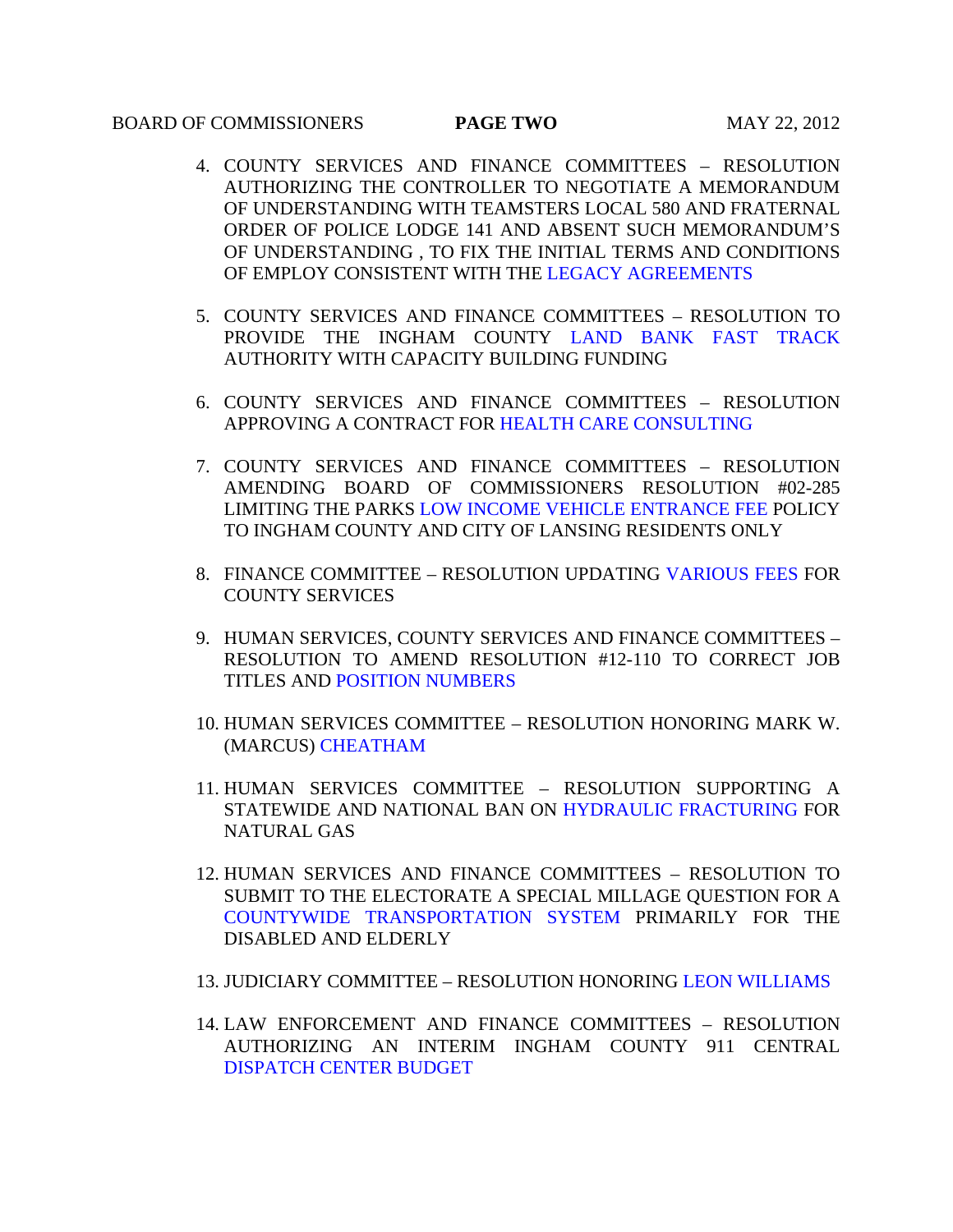### **BOARD OF COMMISSIONERS PAGE THREE** MAY 22, 2012

- 15. LAW ENFORCEMENT AND FINANCE COMMITTEES RESOLUTION AUTHORIZING A CONTRACT WI[TH IMAGESOFT CORPORATION FO](#page-57-0)R THE SCANNING PROJECT FOR THE PROSECUTOR'S OFFICE
- XII. SPECIAL ORDERS OF THE DAY
- XIII. PUBLIC COMMENT
- XIV. COMMISSIONER ANNOUNCEMENTS
- XV. CONSIDERATION AND ALLOWANCE OF CLAIMS
- XVI. ADJOURNMENT

THE COUNTY OF INGHAM WILL PROVIDE NECESSARY REASONABLE AUXILIARY AIDS AND SERVICES, SUCH AS INTERPRETERS FOR THE HEARING IMPAIRED AND AUDIO TAPES OF PRINTED MATERIALS BEING CONSIDERED AT THE MEETING FOR THE VISUALLY IMPAIRED, FOR INDIVIDUALS WITH DISABILITIES AT THE MEETING UPON FIVE (5) WORKING DAYS NOTICE TO THE COUNTY OF INGHAM. INDIVIDUALS WITH DISABILITIES REQUIRING AUXILIARY AIDS OR SERVICES SHOULD CONTACT THE COUNTY OF INGHAM IN WRITING OR BY CALLING THE FOLLOWING: INGHAM COUNTY BOARD OF COMMISSIONERS, P.O. BOX 319, MASON, MI 48854, 517- 676-7200.

# **PLEASE TURN OFF CELL PHONES AND OTHER ELECTRONIC DEVICES OR SET TO MUTE OR VIBRATE TO AVOID DISRUPTION DURING THE MEETING**

# **FULL BOARD PACKETS ARE AVAILABLE AT: www.ingham.org**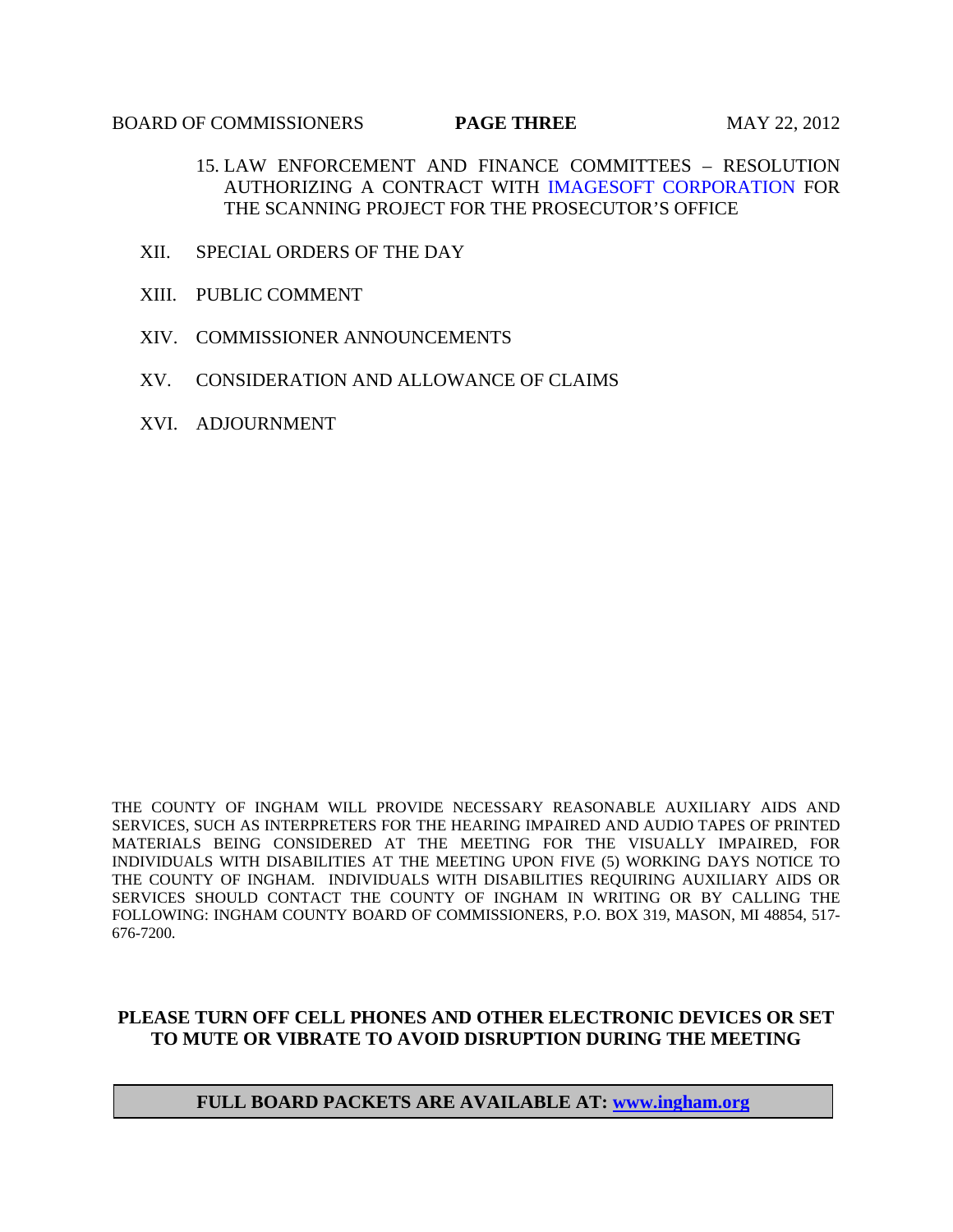Board of Commissioners Room - Courthouse Mason, Michigan - 6:30 p.m. May 8, 2012

# <span id="page-3-0"></span>**CALL TO ORDER:**

Chairperson Copedge called the May 8, 2012, Regular meeting of the Ingham County Board of Commissioners to order at 6:34 p.m. Roll was called and all Commissioners were present except Commissioners Bahar-Cook, and Tennis.

# **PLEDGE OF ALLEGIANCE:**

John Hayden and Randy Maiville, led the Board in the Pledge of Allegiance and a few moments of silence were observed for meditation.

# **APPROVAL OF THE MINUTES:**

Moved by Commissioner Celentino, supported by Commissioner McGrain, to approve the minutes of the April 24, 2012, meeting as submitted. Motion carried unanimously. Absent: Commissioners Bahar-Cook and Tennis.

# **ADDITIONS TO THE AGENDA:**

Moved by Commissioner Vickers, supported by Commissioner De Leon, to add the following late resolution: Resolution honoring Pastor Stan Parker and First Lady Charlotte Parker. Motion carried unanimously. Absent: Commissioners Bahar-Cook and Tennis. The resolution was added to the agenda as item number 21.

Substitute Agenda Item No 9 –Resolution to terminate the agreement between the City of Lansing and the County of Ingham for maintenance of certain City Parks.

Substitute Agenda Item No 10 –Resolution instructing the Controller to provide notice to the City of Lansing of the County's intent to review the pros and cons of renewing the Parks maintenance agreement.

# **PETITIONS AND COMMUNICATIONS:**

Letter from the Michigan State Housing Development Authority regarding monitoring of CDBG Grant #MSC-2007-0552-HO. Accepted and placed on file.

Letter from Charter Township of Meridian regarding Notice of Intent to Amend 2005 Master Plan. Accepted and placed on file.

Letter from Kristin Bellar announcing her resignation from the Ingham County Economic Development Corporation and the Brownfield Redevelopment Authority. Accepted and placed on file.

Capital Area District Library 2011 Annual Report (to be distributed at the meeting). Accepted and placed on file.

# **LIMITED PUBLIC COMMENT:**

Phillip Hofmeister addressed the Board regarding agenda item #11, Authorizing Adjustments to the 2012 Ingham County Budget.

Chuck Gray, UAW Chair, addressed the Board regarding removal of the hybrid pension plan.

Stan Chuck, Vice Chair UAW 2256, addressed the Board regarding renewing the maintenance agreement supporting the return of the City of Lansing seasonal workers and supporting the elimination of the hybrid plan.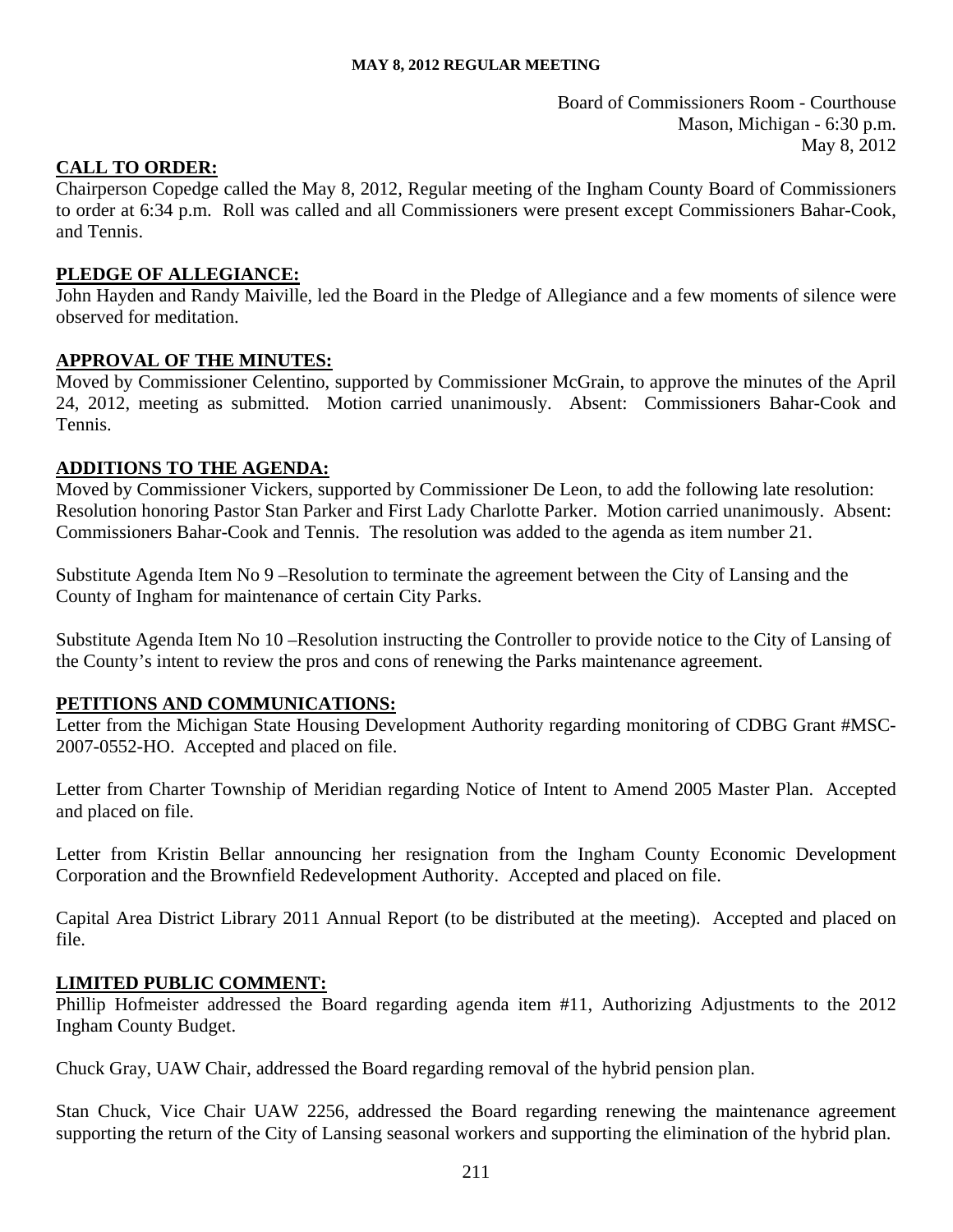Loretta Stanaway, President, Friends of Lansing's Historic Cemeteries, addressed the Board regarding the City of Lansing's seasonal workers.

Art Luna addressed the Board with concerns regarding the elimination of the Road Commission and also regarding the hybrid plan.

Brett Campbell addressed the Board to say "thank you" for what is being done at the Road Commission.

# **CLARIFICATION/INFORMATION PROVIDED BY COMMITTEE CHAIR:**

Commissioner Grebner shared with the public information regarding the budget transfer.

# **CONSIDERATION OF CONSENT AGENDA:**

Moved by Commissioner Dragonetti, supported by Commissioner Celentino, to adopt a consent agenda consisting of all items except items 9,10,11,18 and 20. Motion to adopt a consent agenda carried unanimously. Items on the consent agenda were adopted by a unanimous roll call vote. Items voted on separately are so noted in the minutes. Absent: Commissioners Bahar-Cook and Tennis.

# **COMMITTEE REPORTS AND RESOLUTIONS:**

The following resolution was introduced by the County Services Committee:

# **RESOLUTION DISCOURAGING INAPPROPRIATE LANGUAGE TOWARD WOMEN IN THE POLITICAL ENVIRONMENT**

# **RESOLUTION #12-135**

WHEREAS, the Ingham County Women's Commission works with the Equal Opportunity Committee in recommending methods of overcoming discrimination against women in County employment, civil and political recognition of women's accomplishments and contributions to Ingham County; and

WHEREAS, recent comments made by members of the state legislature have demeaned women both in terms of their profession and their contributions to our state as a whole; and

WHEREAS, inappropriate comments publicly and privately made towards women in the political environment are not an isolated issue; and

THEREFORE BE IT RESOLVED, the Board of Commissioners recognizes the need for use of decent language towards all citizens within the County and the body of the State of Michigan, especially women, and does not condone the use of indecent language towards any citizen of the County and State working towards the greater good.

BE IT FURTHER RESOLVED, that the Board, joins the Women's Commission, in discouraging inappropriate language toward women in the political environment.

**COUNTY SERVICES: Yeas:** Holman, Schor, Grebner, Celentino, De Leon, Vickers **Nays**: None **Absent**: None **Approved 5/1/12** 

Adopted as part of the consent agenda.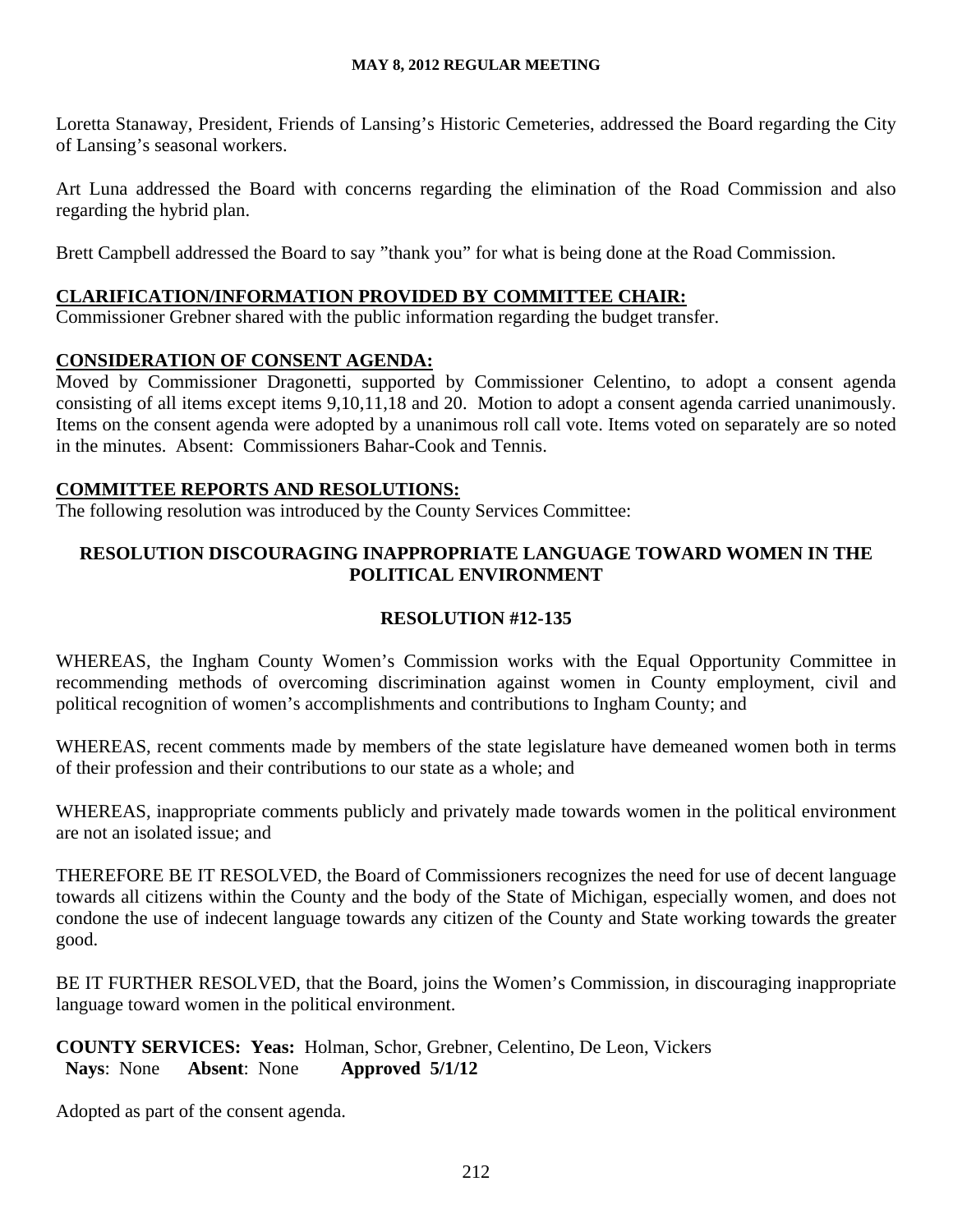The following resolution was introduced by the County Services Committee:

# **RESOLUTION RECOGNIZING THE NEED FOR ADDITIONAL RESOURCES ALLOCATED TO INGHAM COUNTY FAMILIES LIVING IN EXTREME POVERTY**

# **RESOLUTION #12-136**

WHEREAS, poverty in Michigan was 16.8 percent in 2010 and child poverty was 23.5 percent; and

WHEREAS, total poverty and child poverty have grown by over 50 percent over the past 10 years and Michigan's family poverty rate is the third fastest growing in the nation; and

WHEREAS, the number of Michigan households making less than \$25,000 a year has grown by 17.5 percent; and

WHEREAS, one of the most alarming statistics is the increase in child homelessness, which grew by 40 percent between the 2009–2010 school year and the 2010–2011 school year; and

WHEREAS, new legislation passed in the summer of 2011 tightened the time limits for cash assistance amid claims that people lived off the program for many years; and

WHEREAS, the average number of months that a family receives cash assistance in Michigan is 14.9, and 65 percent of recipients will receive assistance for 12 months or less; and

WHEREAS, almost 45 percent of female-headed households lived in poverty in 2010, as compared with a 20 percent poverty rate for all families with children; and

WHEREAS, a person is considered to live in extreme poverty if their income is less than 50 percent of the poverty threshold, a family of four with two children would be in extreme poverty if they had an annual income of less than \$11,057, or \$921 a month; and

WHEREAS, approximately 7.6 percent of Michiganians and more than 10 percent of children lived in households of extreme poverty in 2010.

THEREFORE BE IT RESOLVED, given the current dire economic situation many families especially female headed households are facing, the Board of Commissioners concurs with the Women's Commission in recognizing that additional resources should be allocated to help desperate families in poverty, especially those in extreme poverty with an annual income of less than \$11,057.

**COUNTY SERVICES: Yeas:** Holman, Schor, Grebner, Celentino, De Leon, Vickers **Nays**: None **Absent**: None **Approved 5/1/12** 

Adopted as part of the consent agenda.

The following resolution was introduced by the County Services and Finance Committees:

# **RESOLUTION AUTHORIZING A THREE YEAR AGREEMENT WITH A TWO YEAR OPTION TO RENEW WITH WASTE MANAGEMENT, INC. FOR WASTE REMOVAL AND RECYCLING SERVICES**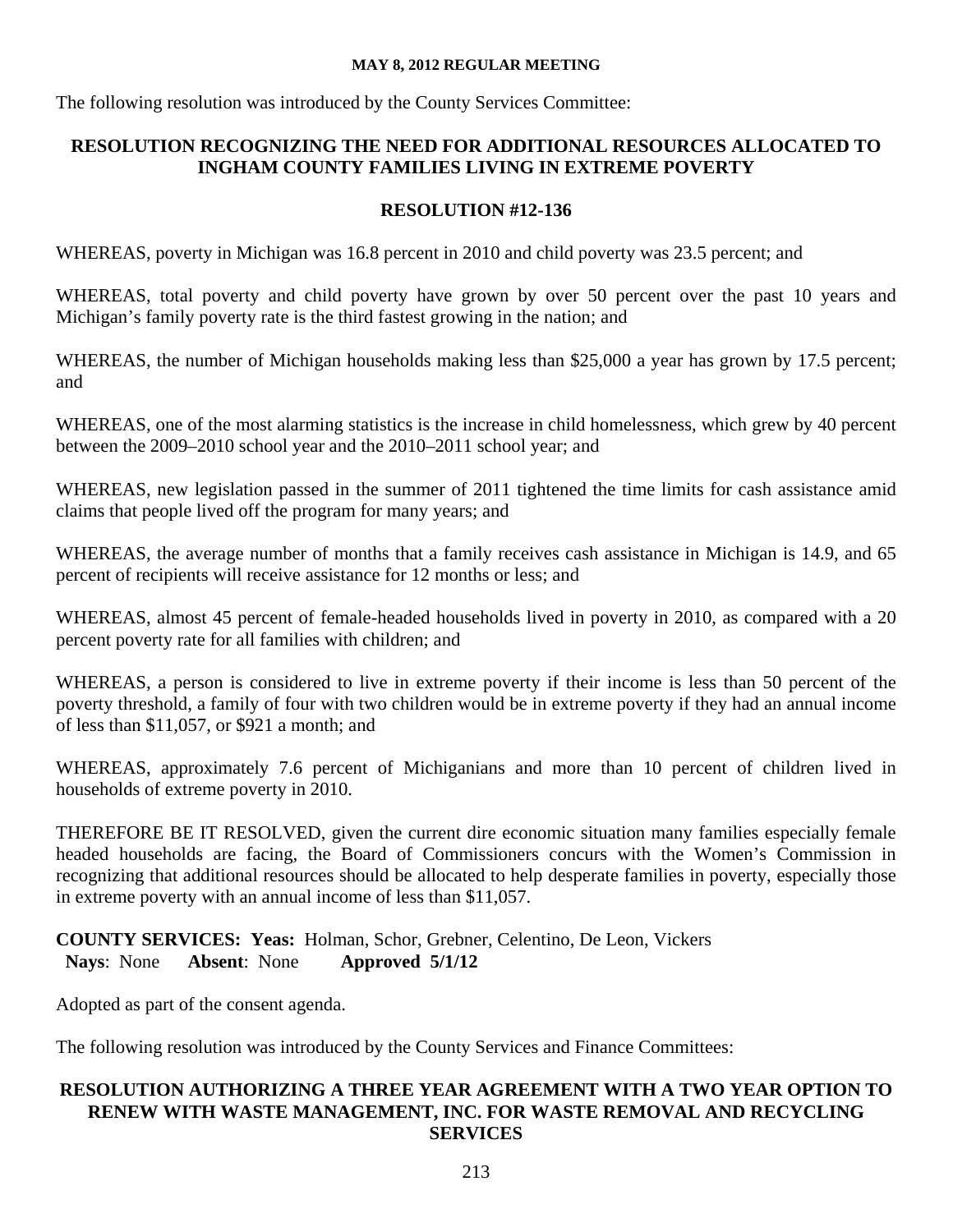# **RESOLUTION #12-137**

WHEREAS, the current contract for waste removal and recycling services will expire at the end of May 2012; and

WHEREAS, the new contract will include all county facilities, county parks and the fairgrounds; and

WHEREAS, the Purchasing Department solicited bids for these services and pricing information for multiple years; and

WHEREAS, funds for this contract are available within the appropriate 921030 trash removal accounts; and

WHEREAS, after review, both the Purchasing and Facilities Departments recommend that a three (3) year agreement with a base total cost of \$36,545.00 per year, with a two (2) year period renewal option, be awarded to Waste Management, Inc. who submitted the lowest bid; and

WHEREAS, Waste Management, Inc. offered a fixed rate for the 36 month term with an optional two year renewal.

THEREFORE BE IT RESOLVED, that the Ingham County Board of Commissioners authorizes entering into a three year contract with a two year period renewal option to Waste Management, Inc. 16320 Grove Road, Lansing, MI 48906 to provide waste removal and recycling services according to the bid response received.

BE IT FURTHER RESOLVED that the Ingham County Board of Commissioners authorizes the Board Chairperson and the County Clerk to sign any necessary contract documents that are consistent with this resolution and approve as to form by the County Attorney.

**COUNTY SERVICES: Yeas:** Holman, Schor, Grebner, Celentino, De Leon, Vickers **Nays**: None **Absent**: None **Approved 5/1/12** 

**FINANCE: Yeas:** Grebner, McGrain, Nolan, Bahar-Cook, Tennis, Dougan **Nays:** None **Absent**: None **Approved 5/2/12**

Adopted as part of the consent agenda.

The following resolution was introduced by the County Services and Finance Committees:

# **RESOLUTION OF THE INGHAM COUNTY BOARD OF COMMISSIONERS CONCERNING TRANSFER OF MERS ASSETS AND LIABILITIES FOR ALL CURRENT AND PAST EMPLOYEES OF THE INGHAM COUNTY ROAD COMMISSION**

# **RESOLUTION #12-138**

WHEREAS, On April 24, 2012 Ingham County ("the County") acting under the authority of 2012 PA 15, MCL 46.11(s), passed a resolution (attached) transferring the powers, duties and function of the Ingham County Road Commission ("the Road Commission") to the Ingham County Board of Commissioners as of June 1, 2012 (the Transfer Date); and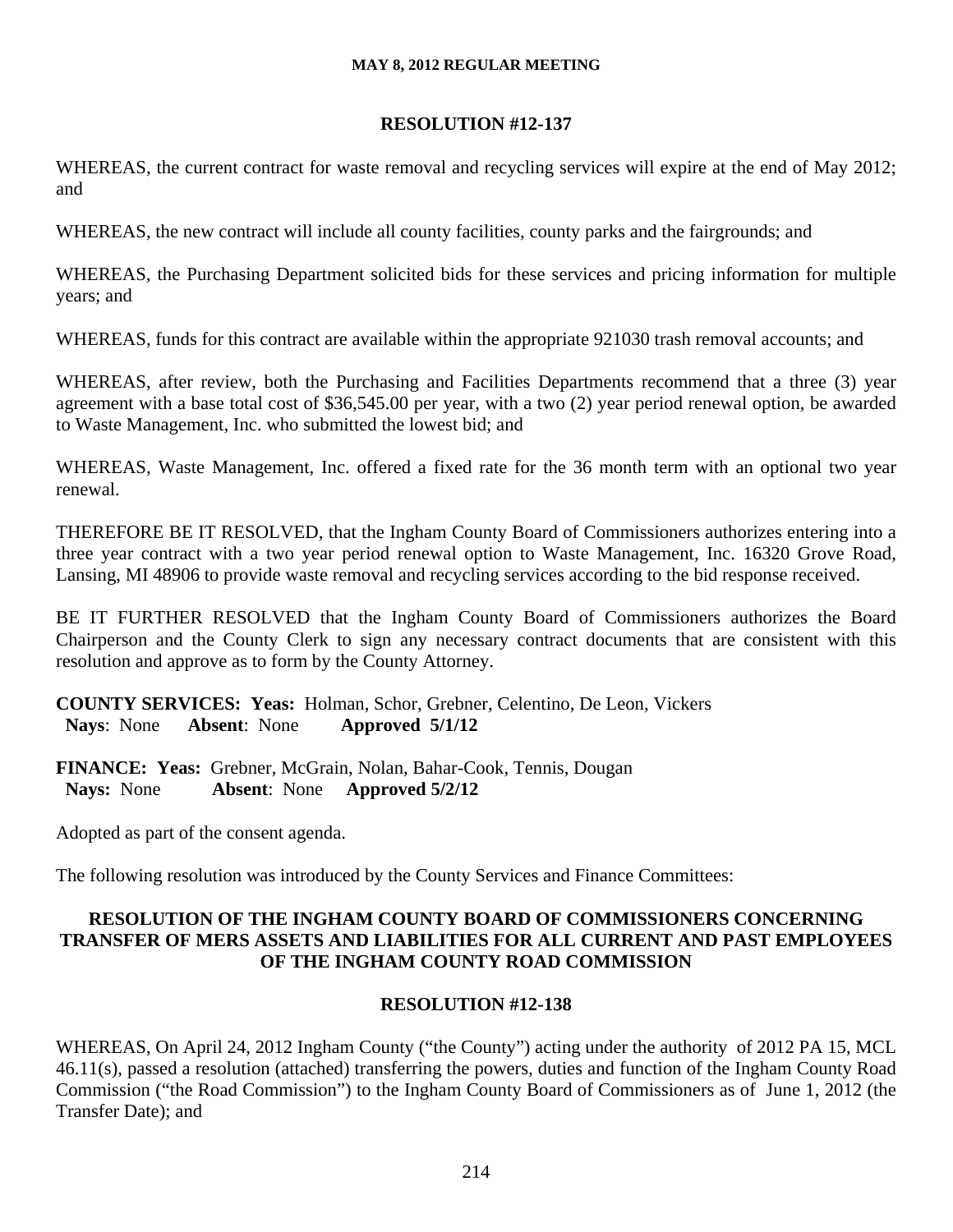WHEREAS, on the Transfer Date the Road Commission will cease to exist as an independent entity will be effectively absorbed by the County. The County Board of Commissioners will become the governing body as to the Road Commission's MERS program; and

WHEREAS, on and after the Transfer Date the Road Commission's MERS defined benefit plan will remain open and active, and the County, attendant to the transfer of powers, duties and functions from the Road Commission, will become the MERS participating employer for all Road Commission employees, along with deferred vested members, retirees and beneficiaries, covered under the Road Commission MERS Plan in Divisions #01, 10, 12, 13, 14, 15, 16 and 17; and

WHEREAS, prior to the Transfer Date, both the Ingham County Road Commission and Ingham County were MERS participating municipalities, and after the Transfer Date, the County shall assume all of the Road Commission's former functions and duties as a municipal employer in MERS, including those duties and functions related to the maintenance and continuation of the MERS defined benefit plan as established through collective bargaining or other means for Road Commission employees; and

THEREFORE BE IT RESOLVED, that the Board of Commissioners, as the governing body for the County of Ingham, hereby agreed as follows:

- 1. On the Transfer Date, pursuant to this agreement and Section 53(4) of the MERS Plan Document as revised, MERS will transfer to the County all active Road Commission employees, along with deferred vested members, retirees and beneficiaries, now covered in the Road Commission MERS Plan Divisions #01, 10, 12, 13, 14 15, 16 and 17, and transfer from the Road Commission all actuarial accrued liabilities and assets to the County MERS plan, and the County shall accept such liabilities and assets.
- 2. The transferred Divisions shall constitute a distinct reporting unit under the County's existing MERS program.
- 3. The County will continue to provide the MERS benefit coverage for employees previously covered under the Road Commission MERS program (including all prior service), as identified below.
- 4. The MERS benefits in effect for the Road Commission employees in Divisions #01, 10, 12 and 13 are:

B‐4 – 80% Max, 8 year vesting, F55(20), FAC‐3, No Member Contribution; Reciprocal Retirement Act, 1961 PA 88, in effect (adopted April 3, 1986)

5. The MERS benefits in effect for the Road Commission employees in Divisions #14, 15, 16, and 17 are:

C‐1 – New – No Max, 10 year vesting, FAC‐5, No Member Contributions; Reciprocal Retirement Act, 1961 PA 88, in effect (adopted April 3, 1986)

6. Following the transfer, the County shall be exclusively responsible for the funding of all MERS benefits for all former Road Commission employees, deferred vested members, retirees and beneficiaries.

BE IT FURTHER RESOLVED, that this Resolution shall become effective upon its filing with MERS.

BE IT FURTHER RESOLVED, that the Chairperson of the Board of Commissioners, the County Clerk, and the County Controller are authorized to sign any required documents to implement these MERS transfers on behalf of Ingham County, upon review and approval by the County Attorney.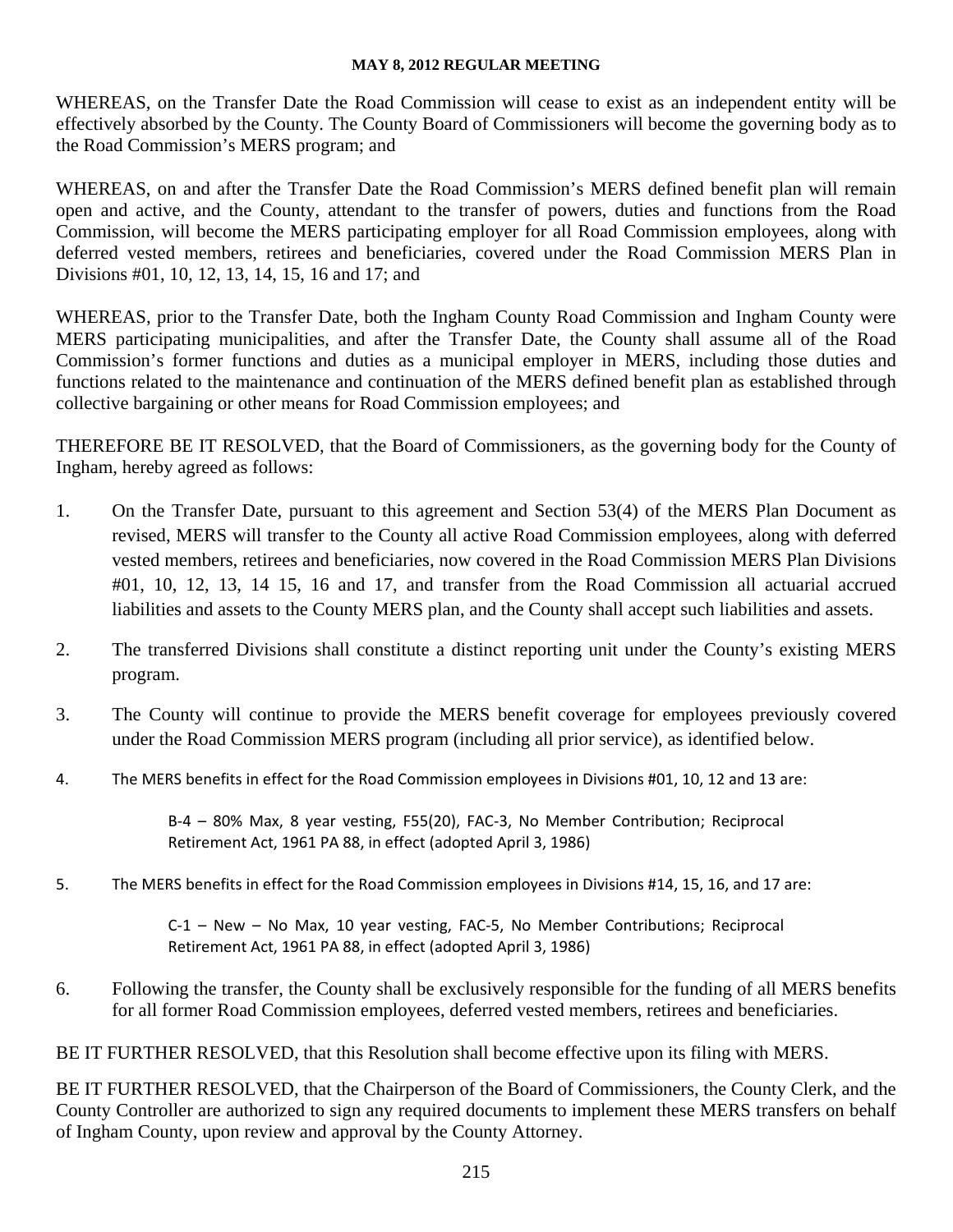Dale Copedge, Chairperson Ingham County Board of Commissioners

\_\_\_\_\_\_\_\_\_\_\_\_\_\_\_\_\_\_\_\_\_\_\_\_\_\_\_\_\_\_\_

I, Mike Bryanton, Ingham County Clerk, certify that the foregoing constitutes a true and complete copy of a resolution adopted by the Ingham County Board of Commissioners, at a regular meeting held on  $.2012.$ 

Mike Bryanton, Ingham County Clerk

\_\_\_\_\_\_\_\_\_\_\_\_\_\_\_\_\_\_\_\_\_\_\_\_\_\_\_\_\_\_\_\_\_\_\_

**COUNTY SERVICES: Yeas:** Holman, Schor, Grebner, Celentino, De Leon, Vickers **Nays**: None **Absent**: None **Approved 5/1/12** 

**FINANCE: Yeas:** Grebner, McGrain, Nolan, Bahar-Cook, Tennis, Dougan **Nays:** None **Absent**: None **Approved 5/2/12**

Adopted as part of the consent agenda.

The following resolution was introduced by the County Services Committee:

# **RESOLUTION TO TERMINATE THE AGREEMENT BETWEEN THE CITY OF LANSING AND THE COUNTY OF INGHAM FOR MAINTENANCE OF CERTAIN CITY PARKS**

# **RESOLUTION #12-**

WHEREAS, the County entered into a one-year agreement, subject to renewal for additional one-year terms with the City of Lansing, for maintenance of certain city parks, authorized by resolutions 11-210 and 11-274; and

WHEREAS, the agreement states that it is not the intent of either party that any current City of Lansing employee be laid off as a result of entering into this agreement; and

WHEREAS, the Ingham County Board of Commissioners has learned that the City of Lansing plans not to rehire several seasonal positions within their parks maintenance crews; and

WHEREAS, the agreement may be cancelled by either party upon thirty (30) days written notice.

THEREFORE BE IT RESOLVED, that the Ingham County Board of Commissioners hereby adopts this resolution instructing the Ingham County Controller/Administrator to give notice to the City of Lansing of Ingham County's intent to terminate the Parks Maintenance Agreement, effective May 10, 2012.

**COUNTY SERVICES: Yeas:** Schor, Celentino, De Leon, Vickers **Nays**: Holman, Grebner **Absent**: None **Approved 4/17/12**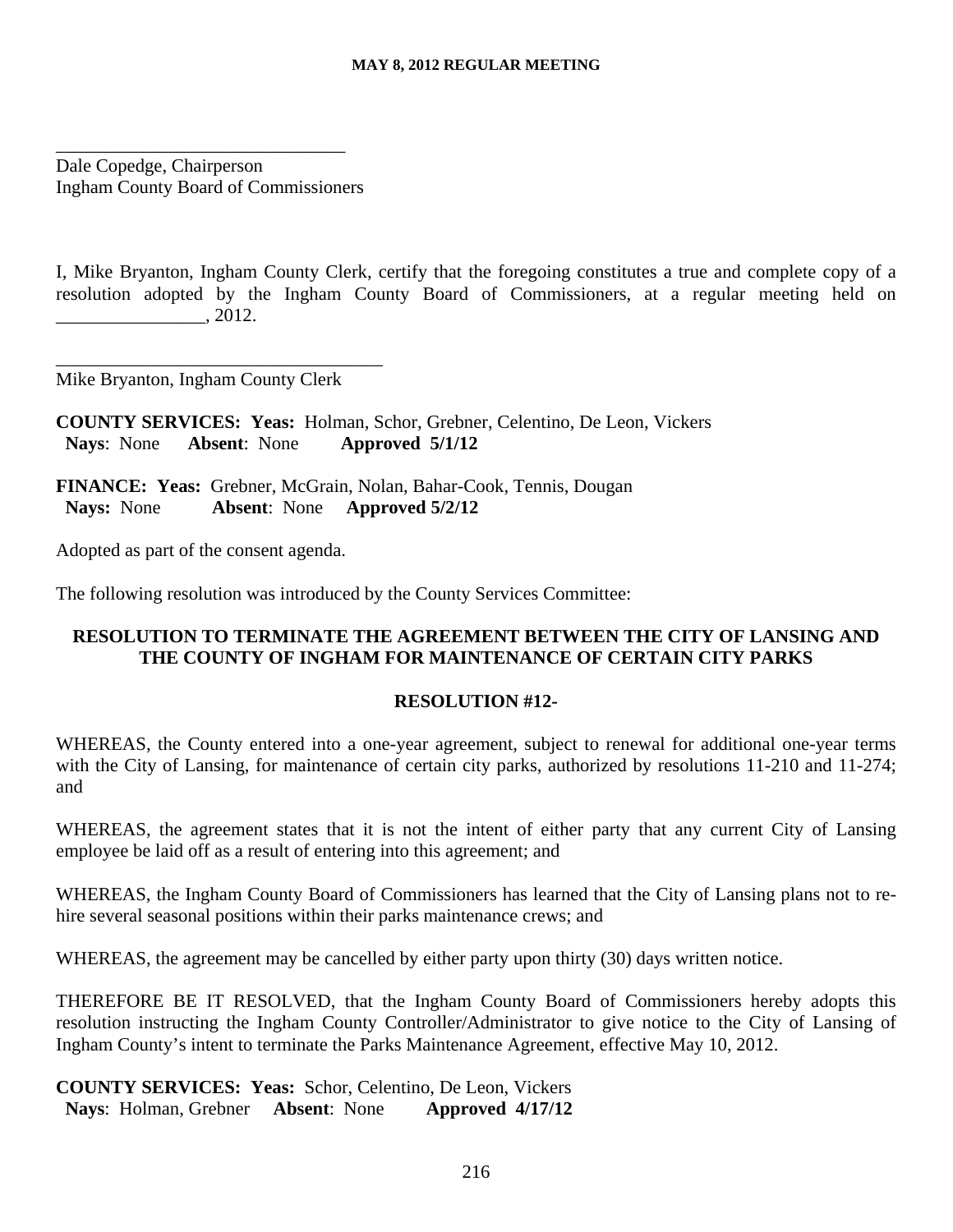**FINANCE: Yeas:** Bahar-Cook **Nays:** Grebner, McGrain, Nolan, Tennis, Dougan **Absent**: None **Failed 5/2/12**

Moved by Commissioner Holman, supported by Commissioner De Leon, to adopt the resolution.

Moved by Commissioner Grebner, supported by Commissioner Schor, to table the resolution until after consideration of agenda item #10. Motion failed with Commissioners Celentino, De Leon, McGrain, Schafer, Schor, Vickers and Copedge voting no, all others voting yes. Absent: Commissioners Bahar-Cook and Tennis.

Motion to adopt the resolution failed with Commissioners Dougan, Dragonetti, Grebner, Holman, Koenig, McGrain, Nolan and Tsernoglou voting no, all others voting yes. Absent: Commissioners Bahar-Cook and Tennis.

The following resolution was introduced by the Finance Committee:

# **RESOLUTION INSTRUCTING THE CONTROLLER TO PROVIDE NOTICE TO THE CITY OF LANSING OF THE COUNTY'S INTENT TO REVIEW THE PROS AND CONS OF RENEWING THE PARKS MAINTENANCE AGREEMENT**

# **RESOLUTION #12-139**

WHEREAS, the County entered into a one-year agreement, subject to renewal for additional one-year terms with the City of Lansing, for maintenance of certain city parks, authorized by resolutions 11-210 and 11-274; and

WHEREAS, the County Board is concerned that the City of Lansing did not recall dozens of seasonal Parks employees at least in part because of this agreement, and

WHEREAS, the County believes that the City of Lansing may have violated the spirit, if not the actual language, in the agreement which expressed that it is not the intent of either party that any current City of Lansing employee be laid off as a result of entering into this agreement; and

WHEREAS, in July the Ingham County Board of Commissioners will review whether or not to renew the agreement for the contract year beginning November 1, 2012.

THEREFORE BE IT RESOLVED, that the Ingham County Board of Commissioners hereby adopts this resolution instructing the Ingham County Controller/Administrator to give notice to the City of Lansing of Ingham County's intent to thoroughly review the pros and cons of renewing this Parks Maintenance Agreement.

BE IT FURTHER RESOLVED, that the Ingham County Board of Commissioners encourages the Parks Department and the Human Resources Department to consider hiring laid off City of Lansing seasonal workers as Ingham County Parks seasonal employees.

# **COUNTY SERVICES: County Services approved a different version.**

**FINANCE: Yeas: Grebner, McGrain, Tennis, Dougan Nays:** Nolan, Bahar-Cook **Absent**: None **Approved 5/2/12**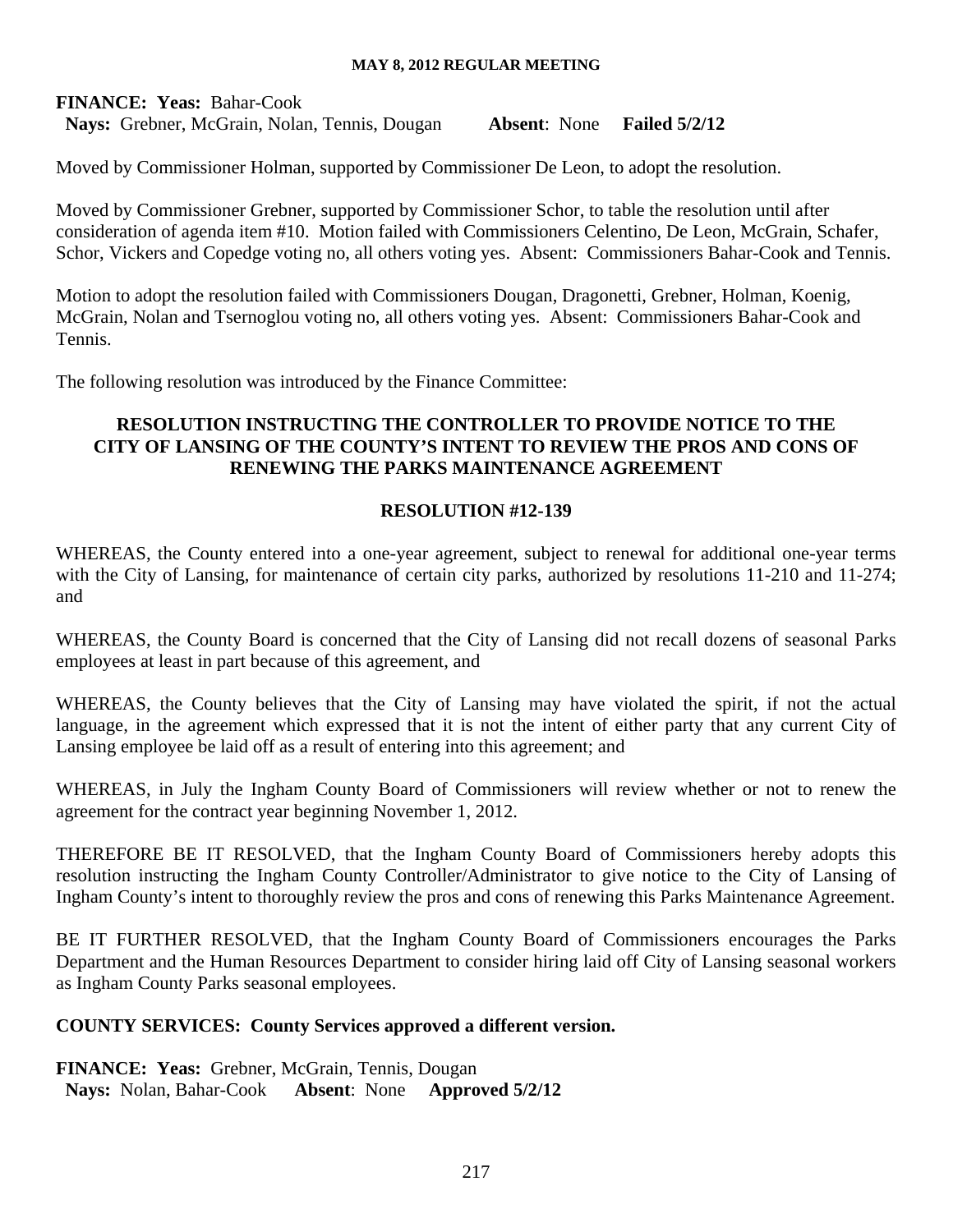Moved by Commissioner Grebner, supported by Commissioner Koenig, to adopt the resolution as amended. Motion carried unanimously. Absent: Commissioners Bahar-Cook and Tennis.

The following resolution was introduced by the Finance Committee:

# **RESOLUTION AUTHORIZING ADJUSTMENTS TO THE 2012 INGHAM COUNTY BUDGET**

# **RESOLUTION #12-140**

WHEREAS, the Board of Commissioners adopted the 2012 Budget on October 25, 2011 and has authorized certain amendments since that time, and it is now necessary to make some adjustments as a result of updated revenue and expenditure projections, fund transfers, reappropriations, accounting and contractual changes, errors and omissions, and additional appropriation needs; and

WHEREAS, the Liaison Committees and the Finance Committee have reviewed the proposed budget adjustments prepared by the Controller's staff and have made adjustments where necessary; and

WHEREAS, Public Act 621 of 1978 requires that local units of government maintain a balanced budget and periodically adjust the budget to reflect revised revenue and expenditure levels; and

WHEREAS, funding for 0.25 FTE of a Health Educator II position was eliminated from the Health Department's 2012 budget, but the FTE remains on the Approved Position List; and

WHEREAS, the Health Department has identified a position consolidation to correct this error; and

WHEREAS, an error has been identified on the Prosecuting Attorney's Approved Position List requiring a change to the Approved Position List but no change to the budget.

THEREFORE BE IT RESOLVED, that the Ingham County Board of Commissioners hereby directs the Controller to make the necessary transfers to adjust revenues and expenditures in the following funds, according to the attached schedules:

|             |                                         | 2012 BUDGET  | <b>PROPOSED</b> | <b>PROPOSED</b> |
|-------------|-----------------------------------------|--------------|-----------------|-----------------|
| <b>FUND</b> | <b>DESCRIPTION</b>                      | 4/15/12      | <b>CHANGES</b>  | <b>BUDGET</b>   |
|             |                                         |              |                 |                 |
| 101         | <b>General Fund</b>                     | \$71,826,627 | \$368,725       | \$72,195,352    |
| 201         | <b>Transportation and Roads</b>         | 20,657,480   | 950,000         | 21,607,480      |
| 230         | Hotel/Motel                             | 1,900,000    | 100,000         | 2,000,000       |
| 221         | <b>Health Fund</b>                      | 26, 335, 744 | (262, 052)      | 26,073,692      |
| 245         | <b>Public Improvements</b>              | 570,598      | 299,133         | 869,731         |
| 258         | Potter Park/Zoo                         | 3,413,720    | 176,732         | 3,590,452       |
| 450         | Parks CIP                               | 28,000       | 46,826          | 74,826          |
| 508         | Parks Enterprise                        | 365,926      | 4,765           | 370,691         |
| 511         | Community Health Ctr Network 15,036,547 |              | 1,181,072       | 16,217,619      |
| 631         | <b>Building Authority Operating</b>     | 3,861,027    | 93,718          | 3,954,745       |
| 636         | <b>MIS</b>                              | 3,741,277    | 5,600           | 3,746,877       |
| 639         | Drain Revolving                         | 1,239,888    | 70,000          | 1,309,888       |
| 664         | Mach. & Equip. Revolving                | 537,671      | 478,260         | 1,015,931       |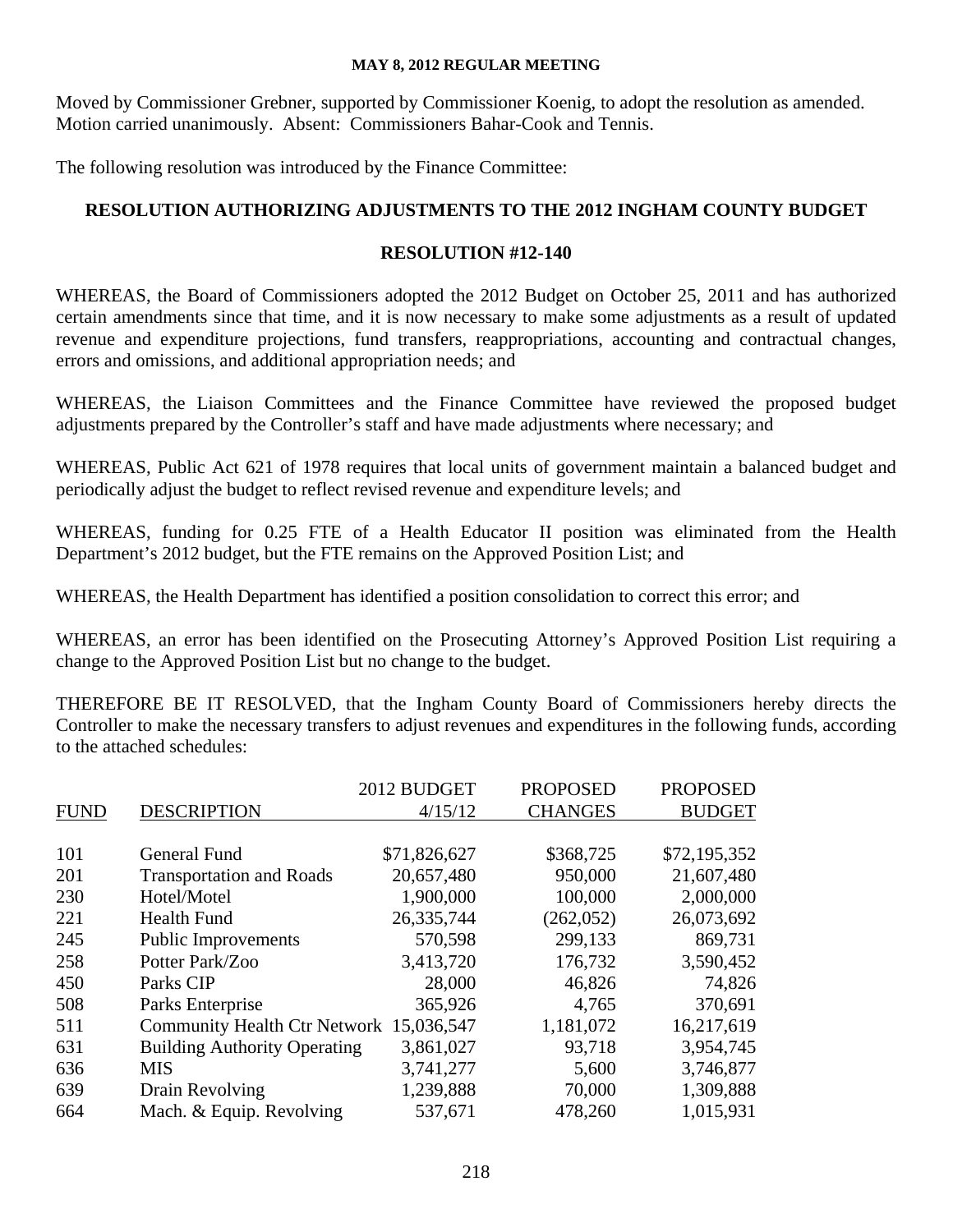BE IT FURTHER RESOLVED, that Health Educator II position #601362 (0.75 FTE) is increased to full-time and Health Educator II position #601434 (0.50 FTE) is eliminated for a net reduction of 0.25 FTE.

BE IT FURTHER RESOLVED, that the Prosecutor's Receptionist/Clerk position #229041 be increased from three quarter to full-time on the 2012 Approved Position List.

**FINANCE: Yeas:** Grebner, McGrain, Nolan, Bahar-Cook, Tennis, Dougan **Nays:** None **Absent**: None **Approved 5/2/12**

Moved by Commissioner Grebner, supported by Commissioner Koenig, to adopt the resolution. Motion carried unanimously. Absent: Commissioners Bahar-Cook and Tennis.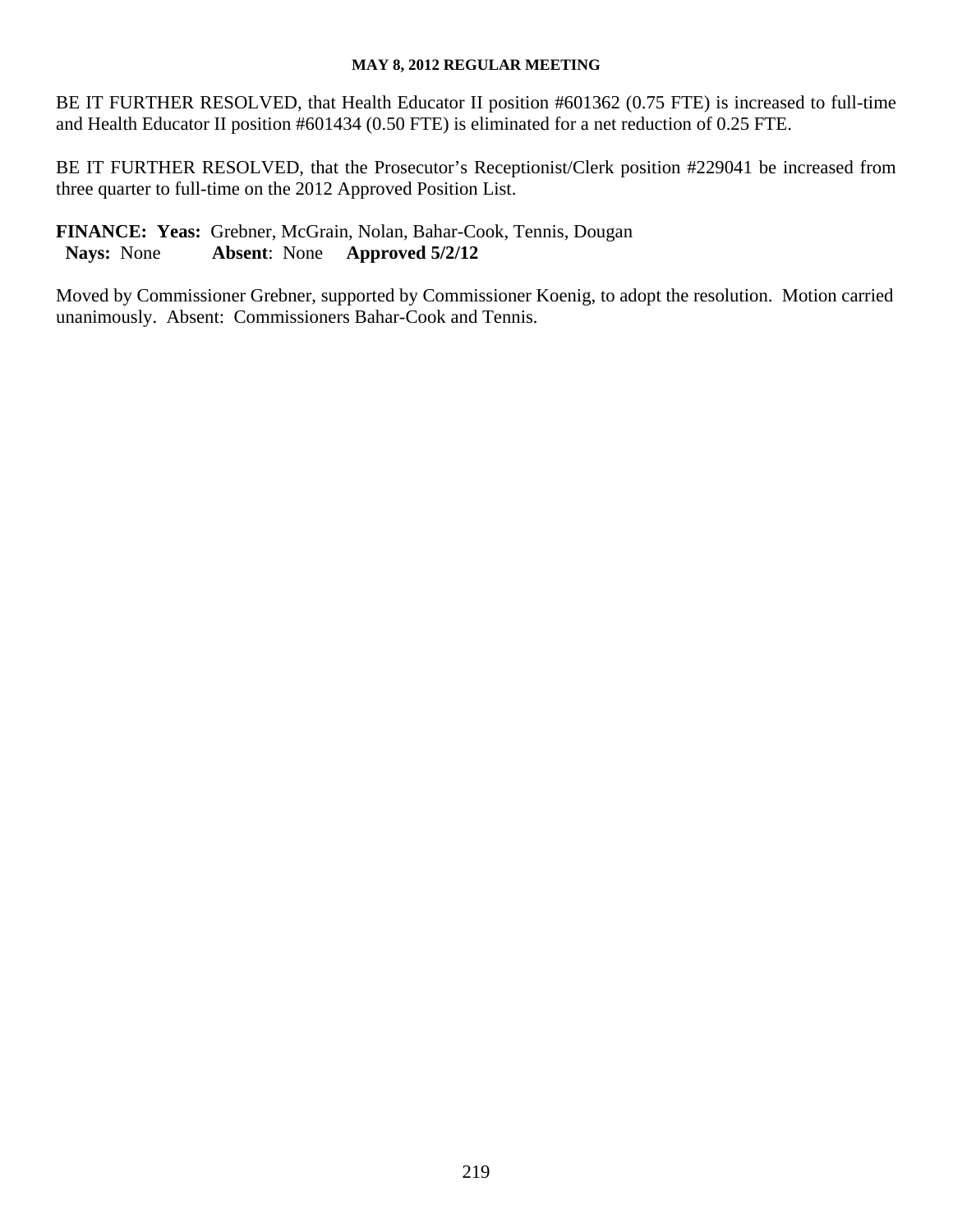# **GENERAL FUND REVENUES**

|                                     | $2012$ Budget $-$<br>4/15/12 | Proposed<br>2012 Proposed<br>Changes<br><b>Budget</b> |
|-------------------------------------|------------------------------|-------------------------------------------------------|
| <b>Tax Revenues</b>                 |                              |                                                       |
| <b>County Property Tax</b>          | 41,337,809                   | 41,337,809                                            |
| <b>Property Tax Adjustments</b>     | (450,000)                    | (450,000)                                             |
| Delinquent Real Property Tax        | 25,000                       | 25,000                                                |
| <b>Unpaid Personal Property Tax</b> | (50,000)                     | (50,000)                                              |
| <b>Industrial Facility Tax</b>      | 394,000                      | 394,000                                               |
| <b>Trailer Fee Tax</b>              | 15,000                       | 15,000                                                |
| <b>Intergovernmental Transfers</b>  |                              |                                                       |
| <b>State Revenue Sharing</b>        | 4,600,000                    | 4,600,000                                             |
| Convention/Tourism Tax - Liquor     | 1,838,957                    | 1,838,957                                             |
| Use of Fund Balance                 | 2,000,000                    | 2,000,000                                             |
| <b>Department Generated Revenue</b> |                              |                                                       |
| <b>Animal Control</b>               | 642,810                      | 642,810                                               |
| Circuit Court - Family Division     | 835,674                      | 835,674                                               |
| Circuit Court - Friend of the Court | 543,238                      | 543,238                                               |
| Circuit Crt - General Trial         | 2,256,280                    | 2,256,280                                             |
| Controller                          | 3,170                        | 3,170                                                 |
| Cooperative Extension               | 27,860                       | 27,860                                                |
| <b>County Clerk</b>                 | 612,800                      | 612,800                                               |
| <b>District Court</b>               | 2,386,188                    | 2,386,188                                             |
| Drain Commissioner/Drain Tax        | 384,400                      | 384,400                                               |
| <b>Economic Development</b>         | 49,346                       | 49,346                                                |
| Elections                           | 78,250                       | 78,250                                                |
| <b>Emergency Operations</b>         | 120,582                      | 120,582                                               |
| <b>Equalization /Tax Mapping</b>    | 10,100                       | 10,100                                                |
| Facilities                          | 146,433                      | 146,433                                               |
| <b>Financial Services</b>           | 10,000                       | 10,000                                                |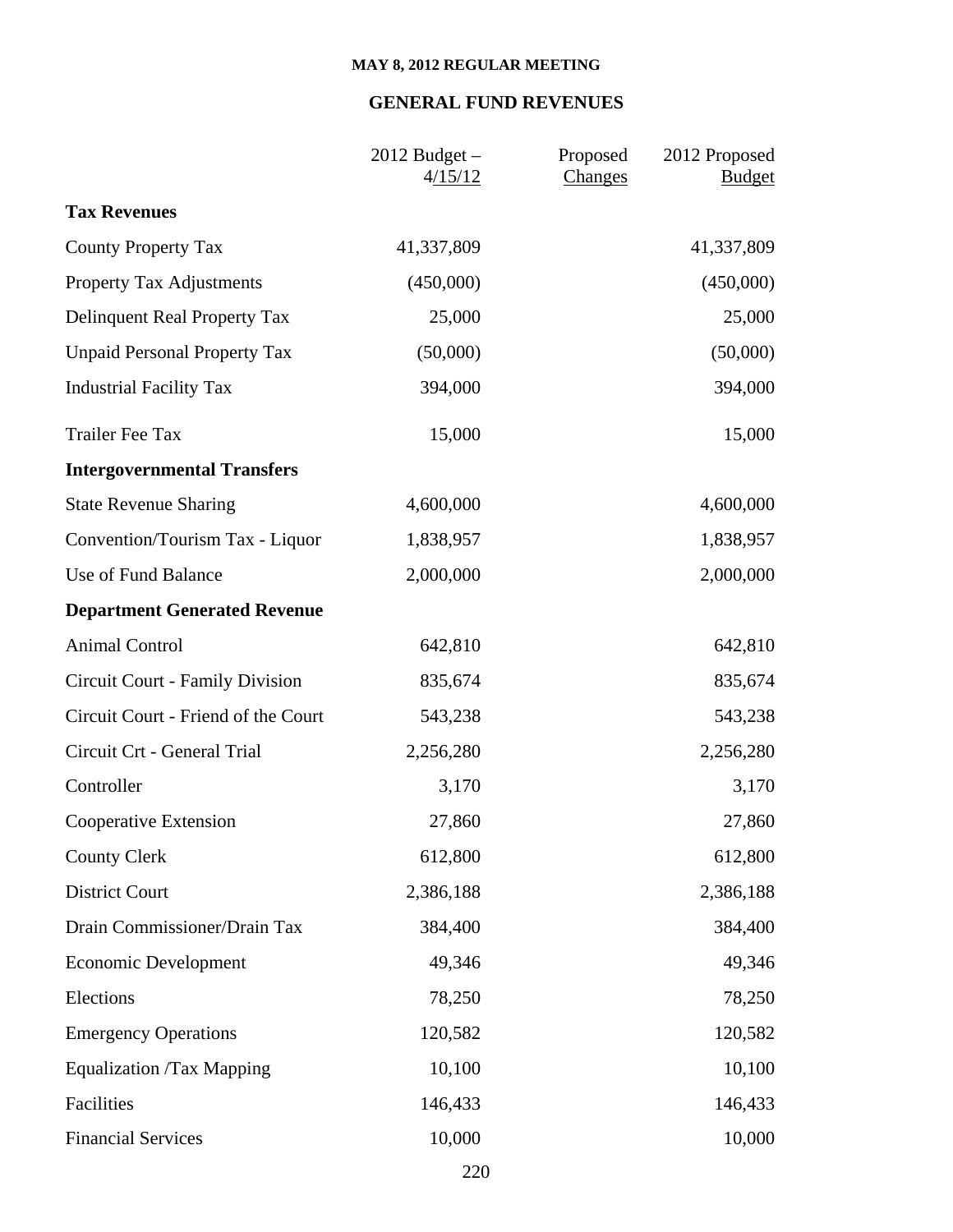| <b>Total General Fund Revenues</b> | 71,826,627 | 368,725 | 72,195,352 |
|------------------------------------|------------|---------|------------|
| Veteran Affairs                    | 368,147    |         | 368,147    |
| Tri-County Regional Planning       | 61,740     |         | 61,740     |
| Treasurer                          | 5,375,662  | 368,725 | 5,744,387  |
| Sheriff                            | 5,401,757  |         | 5,401,757  |
| <b>Remonumentation Grant</b>       | 85,000     |         | 85,000     |
| <b>Register of Deeds</b>           | 1,567,708  |         | 1,567,708  |
| <b>Prosecuting Attorney</b>        | 816,510    |         | 816,510    |
| Probate Court                      | 277,178    |         | 277,178    |
| <b>Human Resources</b>             | 55,028     |         | 55,028     |

# **GENERAL FUND EXPENDITURES**

|                                     | 2012 Budget -<br>4/15/12 | Proposed<br>Changes | 2012 Proposed<br><b>Budget</b> |
|-------------------------------------|--------------------------|---------------------|--------------------------------|
| <b>Board of Commissioners</b>       | 570,384                  |                     | 570,384                        |
| Circuit Court - General Trial       | 8,006,188                |                     | 8,006,188                      |
| <b>District Court</b>               | 2,354,936                |                     | 2,354,936                      |
| Circuit Court - Friend of the Court | 1,287,725                |                     | 1,287,725                      |
| <b>Jury Board</b>                   | 1,123                    |                     | 1,123                          |
| <b>Probate Court</b>                | 1,360,695                |                     | 1,360,695                      |
| Circuit Court - Family Division     | 4,620,442                |                     | 4,620,442                      |
| <b>Jury Selection</b>               | 98,700                   |                     | 98,700                         |
| Elections                           | 453,693                  |                     | 453,693                        |
| <b>Financial Services</b>           | 664,176                  |                     | 664,176                        |
| <b>County Attorney</b>              | 416,334                  |                     | 416,334                        |
| <b>County Clerk</b>                 | 576,430                  |                     | 576,430                        |
| Controller                          | 749,294                  |                     | 749,294                        |
| <b>Equalization/Tax Services</b>    | 645,575                  |                     | 645,575                        |
| <b>Human Resources</b>              | 521,054                  |                     | 521,054                        |
| <b>Prosecuting Attorney</b>         | 5,719,463                |                     | 5,719,463                      |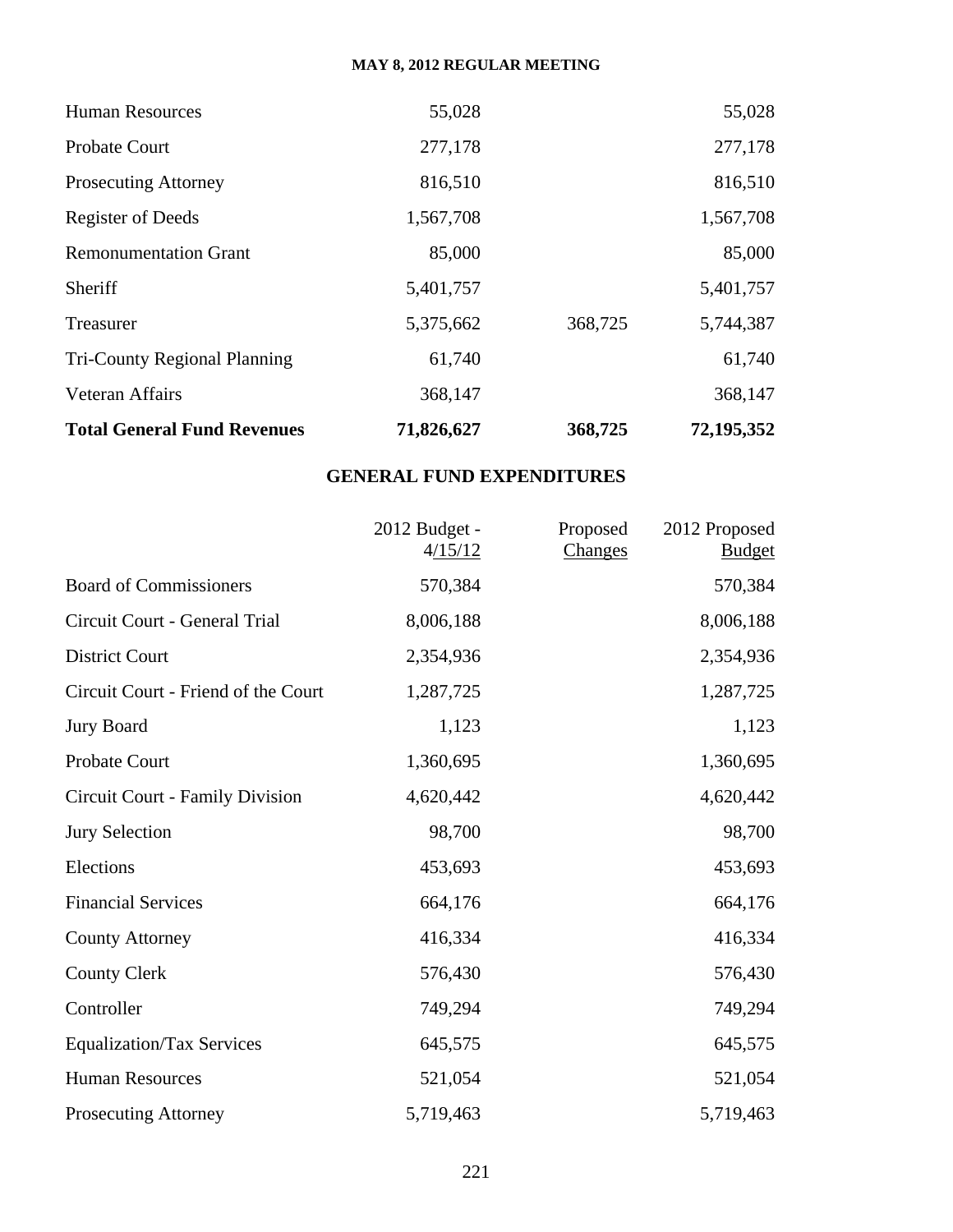| Purchasing                          | 206,925    |            | 206,925    |
|-------------------------------------|------------|------------|------------|
| Facilities                          | 1,857,915  |            | 1,857,915  |
| <b>Register of Deeds</b>            | 450,021    |            | 450,021    |
| <b>Remonumentation Grant</b>        | 85,000     |            | 85,000     |
| Treasurer                           | 561,281    |            | 561,281    |
| Drain Commissioner                  | 1,006,975  |            | 1,006,975  |
| <b>Economic Development</b>         | 112,687    |            | 112,687    |
| <b>Community Agencies</b>           | 178,595    |            | 178,595    |
| <b>Equal Opportunity Committee</b>  | 500        |            | 500        |
| Women's Commission                  | 500        |            | 500        |
| <b>Historical Commission</b>        | 500        |            | 500        |
| <b>Tri-County Regional Planning</b> | 102,900    |            | 102,900    |
| Jail Maintenance                    | 268,100    |            | 268,100    |
| Sheriff                             | 17,533,441 |            | 17,533,441 |
| <b>Community Corrections</b>        | 123,192    |            | 123,192    |
| <b>Animal Control</b>               | 1,274,755  |            | 1,274,755  |
| <b>Emergency Operations</b>         | 223,863    |            | 223,863    |
| <b>Board of Public Works</b>        | 300        |            | 300        |
| Drain Tax at Large                  | 348,295    |            | 348,295    |
| <b>Health Department</b>            | 10,071,528 | (812, 347) | 9,259,181  |
| <b>Community Health Centers</b>     | (138, 433) | 1,181,072  | 1,042,639  |
| <b>Medical Examiner</b>             | 305,375    |            | 305,375    |
| <b>Substance Abuse</b>              | 926,878    |            | 926,878    |
| <b>Community Mental Health</b>      | 1,764,500  |            | 1,764,500  |
| <b>Department of Human Services</b> | 1,828,137  |            | 1,828,137  |
| Tri-County Aging                    | 76,225     |            | 76,225     |
| <b>Veterans Affairs</b>             | 440,033    |            | 440,033    |
| Cooperative Extension               | 530,849    |            | 530,849    |
| Parks and Recreation                | 1,221,663  |            | 1,221,663  |
| <b>Contingency Reserves</b>         | 502,013    |            | 502,013    |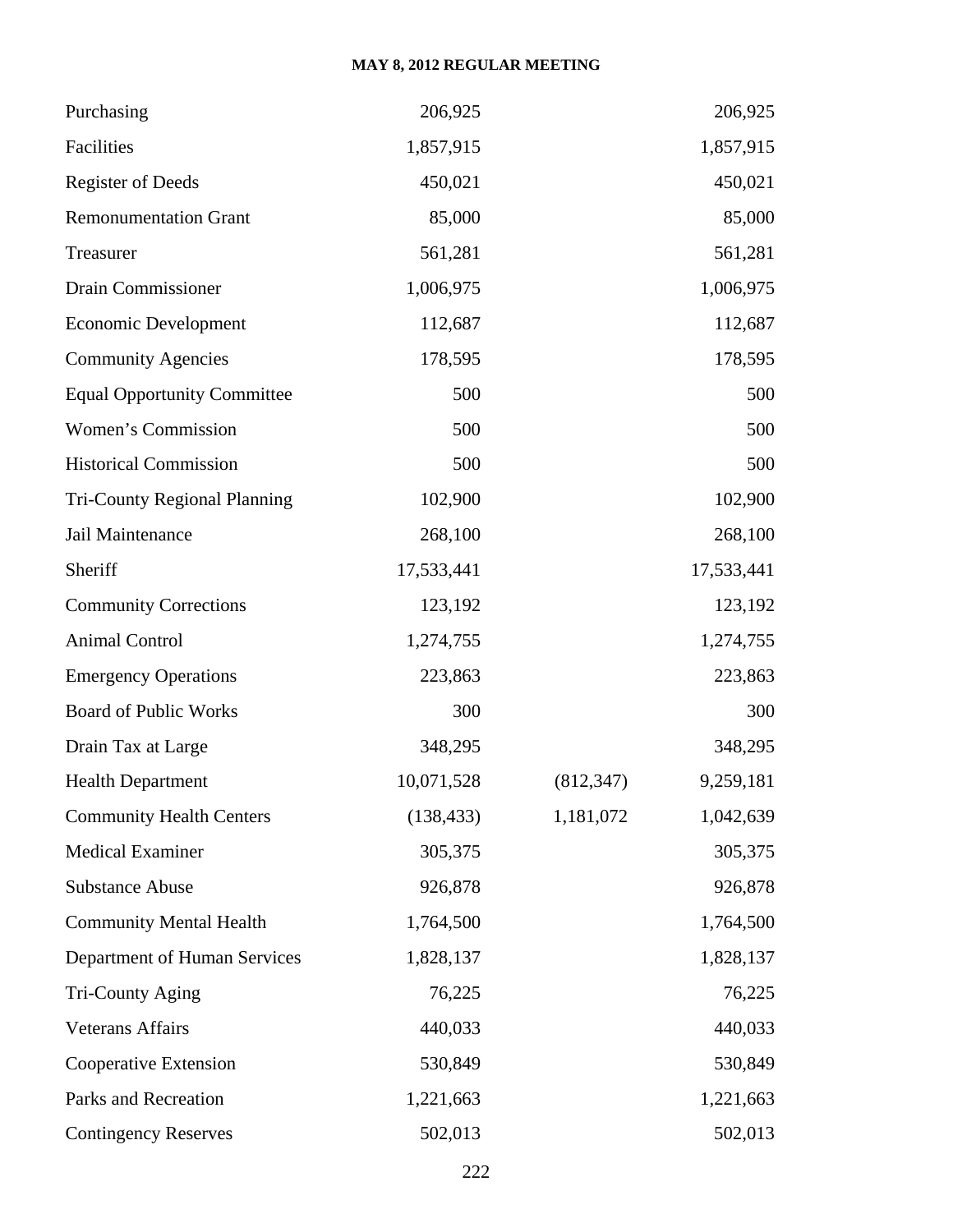| Legal Aid                                        | 20,000                                                                                                                                                                                                                                                                                                    |         | 20,000     |  |
|--------------------------------------------------|-----------------------------------------------------------------------------------------------------------------------------------------------------------------------------------------------------------------------------------------------------------------------------------------------------------|---------|------------|--|
| 2-1-1 Project                                    | 33,750                                                                                                                                                                                                                                                                                                    |         | 33,750     |  |
| Capital Improvements                             | 1,585,286                                                                                                                                                                                                                                                                                                 |         | 1,585,286  |  |
| <b>Total General Fund</b><br><b>Expenditures</b> | 71,826,627                                                                                                                                                                                                                                                                                                | 368,725 | 72,195,352 |  |
|                                                  | <b>General Fund Revenues</b>                                                                                                                                                                                                                                                                              |         |            |  |
| Treasurer                                        | Increase revenue \$368,725 to reflect administrative cost reimbursement from the<br>Community Health Center Network Fund.                                                                                                                                                                                 |         |            |  |
| <b>General Fund Expenditures</b>                 |                                                                                                                                                                                                                                                                                                           |         |            |  |
| Elections                                        | Transfer \$4,500 from supplies budget to meeting fees budget.                                                                                                                                                                                                                                             |         |            |  |
| Cooperative Extension                            | Transfer \$6,000 from permanent salaries to temporary salaries. Two permanent<br>positions are will be vacant soon (one in May and one in June) and Cooperative<br>Extension plans to hire a temporary employee for June through August to support<br>4-H summer programs.                                |         |            |  |
| <b>Health Department</b>                         | Decrease transfer to Health Fund \$812,347 to reflect administrative cost<br>reimbursement from Community Health Center Network Fund (\$550,295) and<br>distribution of MIS chargebacks from Health Fund to Community Health Center<br>Network Fund (\$262,052).                                          |         |            |  |
| <b>Community Hlth Ctrs</b>                       | Increase transfer to Community Health Center Network Fund \$1,181,072 to<br>reflect administrative cost reimbursement to the Health Fund (\$550,295) and to<br>the General Fund (\$368,725), and distribution of MIS chargebacks from Health<br>Fund to Community Health Center Network Fund (\$262,052). |         |            |  |
|                                                  |                                                                                                                                                                                                                                                                                                           |         |            |  |

# **Non-General Fund Adjustments**

| Road Commission<br>(F201) | Increase revenue for gain on equipment sale $(\$7,000)$ and use of fund<br>balance (\$943,000). Increase expenses for road equipment (crack filling<br>machine and other vehicles including stump grinder, aerial truck, tandem<br>axel plow, and other equipment) (\$400,000), survey station for engineers<br>(\$20,000), time card kiosk computers and other computer replacements<br>(\$30,000), and primary road maintenance (patching and chip sealing)<br>$(\$500,000).$ |
|---------------------------|---------------------------------------------------------------------------------------------------------------------------------------------------------------------------------------------------------------------------------------------------------------------------------------------------------------------------------------------------------------------------------------------------------------------------------------------------------------------------------|
| Health<br>(F221)          | Increase revenue to reflect administrative cost reimbursement from the<br>Community Health Center Network Fund (\$550,295). Decrease expenses to<br>reflect the distribution of MIS chargebacks from Health Fund to Community<br>Health Center Network Fund (\$262,052). Budget offsetting decrease in transfer<br>from the general fund. $(\$812,347)$                                                                                                                         |
| Hotel/Motel<br>(F230)     | Increase revenue projection for hotel/motel tax from \$1.9 million to \$2 million.<br>Funds allocated to Greater Lansing Convention and Visitors' Bureau, the Arts<br>റററ                                                                                                                                                                                                                                                                                                       |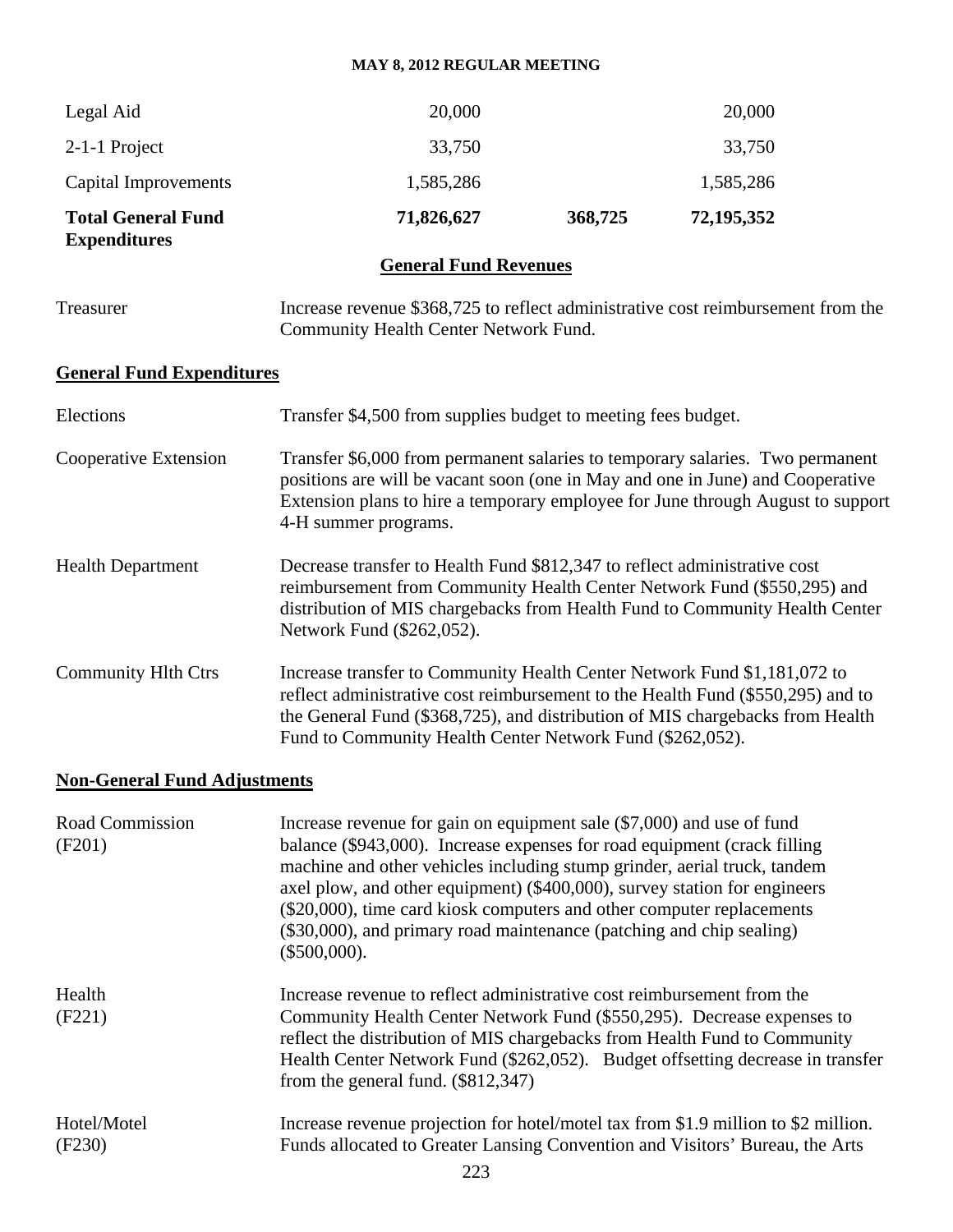|                                           | Council, Fair capital projects, and county administrative costs will be increased<br>proportionately. (\$100,000).                                                                                                                                                                                                                                                                                                                                                                                                                                                                                                                                                                                                                                                                                                                          |
|-------------------------------------------|---------------------------------------------------------------------------------------------------------------------------------------------------------------------------------------------------------------------------------------------------------------------------------------------------------------------------------------------------------------------------------------------------------------------------------------------------------------------------------------------------------------------------------------------------------------------------------------------------------------------------------------------------------------------------------------------------------------------------------------------------------------------------------------------------------------------------------------------|
| <b>Public Improvements</b><br>(F245)      | Reappropriate funds for the following capital improvement projects: parking lot<br>repair (\$21,919) per 2004 capital budget, painting/stone at Mason Courthouse<br>$(\$78,137)$ per 2005 capital budget, Jail door hinges and switches $(\$4,754)$ per<br>2007 capital budget, District Court power transfer switch (\$20,500), Jail<br>communication control system (\$34,602), Animal Control surgery room project<br>(\$1,440), Phase II of Jail boiler replacement (\$71,160), Youth Center building<br>evaluation (\$10,000), replace concrete in Lansing and Mason (\$15,000), replace<br>control board for Trane Summit System at Veterans Memorial Courthouse<br>(\$8,000), and painting of the Well Child Center (\$1,450) per 2011 capital budget,<br>and Jail water management system approved by Resolution 10-368 (\$32,171). |
| Potter Park/Zoo<br>(F258)                 | Reappropriate funds for the following capital projects not completed in previous<br>years: decorative fencing (\$19,125) authorized in 2009, penguin exhibit glass<br>$(\$5,000)$ , gunnite rock work $(\$10,000)$ and plant material $(\$4,653)$ authorized in<br>2010, and admissions system (\$30,000), fencing repair (\$9,504), security<br>cameras/wireless internet (\$25,000) and shift doors for feline house (\$73,450)<br>authorized in 2011.                                                                                                                                                                                                                                                                                                                                                                                    |
| Parks CIP<br>(F450)                       | Reappropriate funds for the following capital projects not completed in previous<br>years; fishing dock/habitat (\$37,871) per 2007 capital budget and remaining funds<br>for snow park/tubing hill (\$8,955) per Resolution 11-159.                                                                                                                                                                                                                                                                                                                                                                                                                                                                                                                                                                                                        |
| Parks Enterprise<br>(F508)                | Reappropriate funds for the warming building extension project (\$4,765)<br>approved in the 2011 capital budget.                                                                                                                                                                                                                                                                                                                                                                                                                                                                                                                                                                                                                                                                                                                            |
| <b>Community Hlth Ctrs</b><br>(F511)      | Amend budget to include administrative cost reimbursement from the Health<br>Fund (\$550,295) and from the General Fund (\$368,725). Increase expenses to<br>reflect the distribution of MIS chargebacks from Health Fund to Community<br>Health Center Network Fund (\$262,052). Budget offsetting increase in transfer<br>from the general fund. $(\$1,181,072)$                                                                                                                                                                                                                                                                                                                                                                                                                                                                          |
| <b>Bldg Authority Operating</b><br>(F631) | Reappropriate funds for the following capital improvement projects at the<br>Human Services Building: signage (\$13,123) per the 2009 capital budget, boiler<br>replacement (\$39,569) and parking lot repairs (\$15,028) per the 2010 capital<br>budget, and ballard lighting replacement (\$25,998) per the 2011 capital budget.                                                                                                                                                                                                                                                                                                                                                                                                                                                                                                          |
| <b>MIS</b><br>(F636)                      | Increase revenues and expenditures to purchase two replacement laptops (\$4,000).<br>Transfer funds from the Law and Order Fund for Technology to cover Ingham<br>County's 2012 contribution to the Technology Improvement Committee account<br>(\$1,600).                                                                                                                                                                                                                                                                                                                                                                                                                                                                                                                                                                                  |
| Drain Revolving<br>(F639)                 | Reappropriate funds for two trucks budgeted but not purchased in 2011 (\$70,000).                                                                                                                                                                                                                                                                                                                                                                                                                                                                                                                                                                                                                                                                                                                                                           |
| Mach./Equip. Revolving                    | Increase CIP upgrade funds to purchase the following replacement equipment:                                                                                                                                                                                                                                                                                                                                                                                                                                                                                                                                                                                                                                                                                                                                                                 |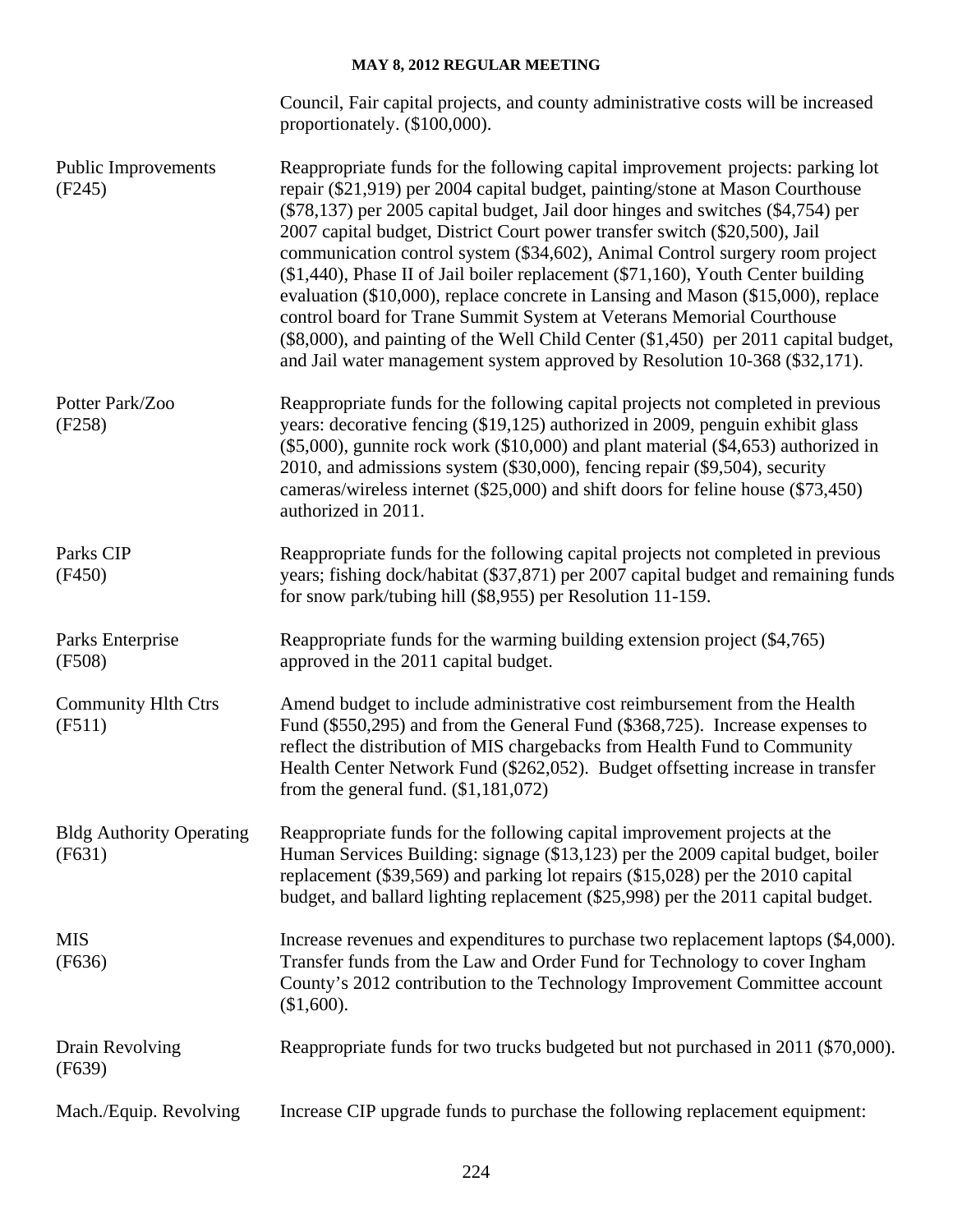(F664) replace 9 thin client PCs in the Health Department with standard PCs (\$2,520) and a PC for Community Corrections (\$1,091). Add \$10,000 for computers and printer replacements in District Court. (Adopted budget was for \$1,225, should have been \$11,225.) Add funds for 11 docking stations for toughbook laptops in Sheriff vehicles (\$11,184). Existing docking stations were not compatible with replacement laptops purchased in 2011. Increase budget to replace Facilities van totaled in an accident (\$21,639). Cost will be covered \$18,328 from insurance and salvage revenue, with the additional \$3,311 from fund balance. Reappropriate funds for the following projects: office furniture for the Drain Commissioner's Office (\$6,212) and Probate Court microfilming project (\$16,825) approved in the 2008 capital budget, renovation of Health Department space at Human Services Building (\$81,943) approved in the 2009 capital budget, FTR gold upgrade (\$1,000), paper drill (\$1,000), letter opener (\$1,200), implementation of new scanning system (\$47,972), and recording equipment (\$4,570) for Probate Court, Circuit Court imaging/scanning project (\$228,702), furniture for the Treasurer's Office (\$7,500), and Health Department call center records/reporting module (\$32,000) approved in the 2010 capital budget, remaining funds for Animal Control vehicle laptop (\$1,286), and automated external defibrillator for Drain Office (\$1,616) approved in the 2011 capital budget.

| <b>Adopted Contingency Amount</b>                         | \$494,888 |
|-----------------------------------------------------------|-----------|
| R11-363: Unallocated Community Agency Funding             | 14,125    |
| R11-398: Emergency Allocation Nat'l Council on Alcoholism | (7,000)   |
| <b>Current Contingency Amount</b>                         | \$502,013 |

#### **2012 CONTINGENCY**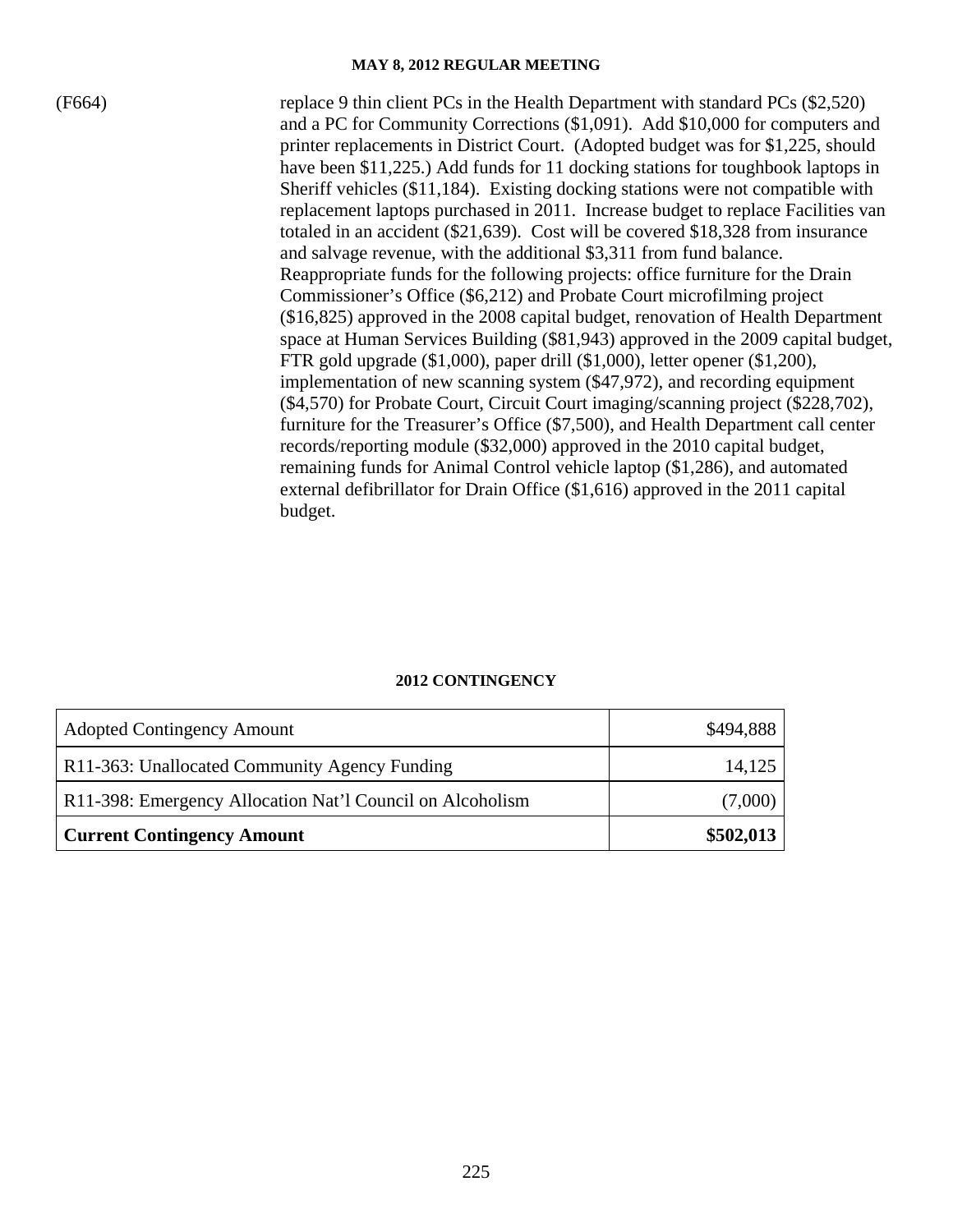The following resolution was introduced by the Human Services and Finance Committees:

# INGHAM COUNTY BOARD OF COMMISSIONERS

# **RESOLUTION AUTHORIZING THE TRANSFER OF FUNDS TO THE MID-SOUTH SUBSTANCE ABUSE COMMISSION AND A 2012 CONTRACT FOR ACCOUNTING WITH RESPECT THERETO**

# **RESOLUTION #12-141**

WHEREAS, MCL 211.24(e), commonly known as the State Liquor Tax Law, allowed Ingham County the option of retaining the entire amount of liquor tax revenue provided that these monies be used to offset property tax revenues by an equal amount, or the option of retaining one-half of the revenues and distributing the other half to the County's designated coordinating agency for substance abuse prevention and treatment; and

WHEREAS, the Ingham County Board of Commissioners, during the 2012 budget process, chose to retain onehalf of these liquor tax revenues for the General Fund and is now required to distribute the other one-half of these revenues to the designated coordinating agency, the Mid-South Substance Abuse Commission, to use said funds for substance abuse prevention and treatment programs in Ingham County; and

WHEREAS, the Statute requires the Mid-South Substance Abuse Commission to use said funds for substance abuse prevention and treatment programs in Ingham County; and

WHEREAS, the Department of Treasury has recommended certain accounting and/or auditing procedures to be used with respect thereto.

THEREFORE BE IT RESOLVED, that a contract be entered into with the Mid-South Substance Abuse Commission in an amount not to exceed \$919,479 for the time period of January 1, 2012 through September 30, 2012, which provides that the Mid-South Substance Abuse Commission will provide Ingham County with substance abuse services and accounting and audit reports consistent with the requirements of the Michigan Department of Treasury, demonstrating its use of funds received from Ingham County from liquor tax revenues, which use shall be in accordance with the requirements of MCL 211.24(e).

BE IT FURTHER RESOLVED, that the Controller/Administrator is authorized to make any necessary budget adjustments consistent with this resolution.

BE IT FURTHER RESOLVED, that the Chairperson of the Ingham County Board of Commissioners and the County Clerk are authorized to sign any necessary contract documents consistent with this resolution and approved as to form by the County Attorney.

**HUMAN SERVICES: Yeas**: Nolan, Tennis, Schor, McGrain, Vickers, Dougan **Nays**: None **Absent:** None **Approved 4/30/12** 

**FINANCE: Yeas:** Grebner, McGrain, Nolan, Bahar-Cook, Tennis, Dougan **Nays:** None **Absent**: None **Approved 5/2/12**

Adopted as part of the consent agenda.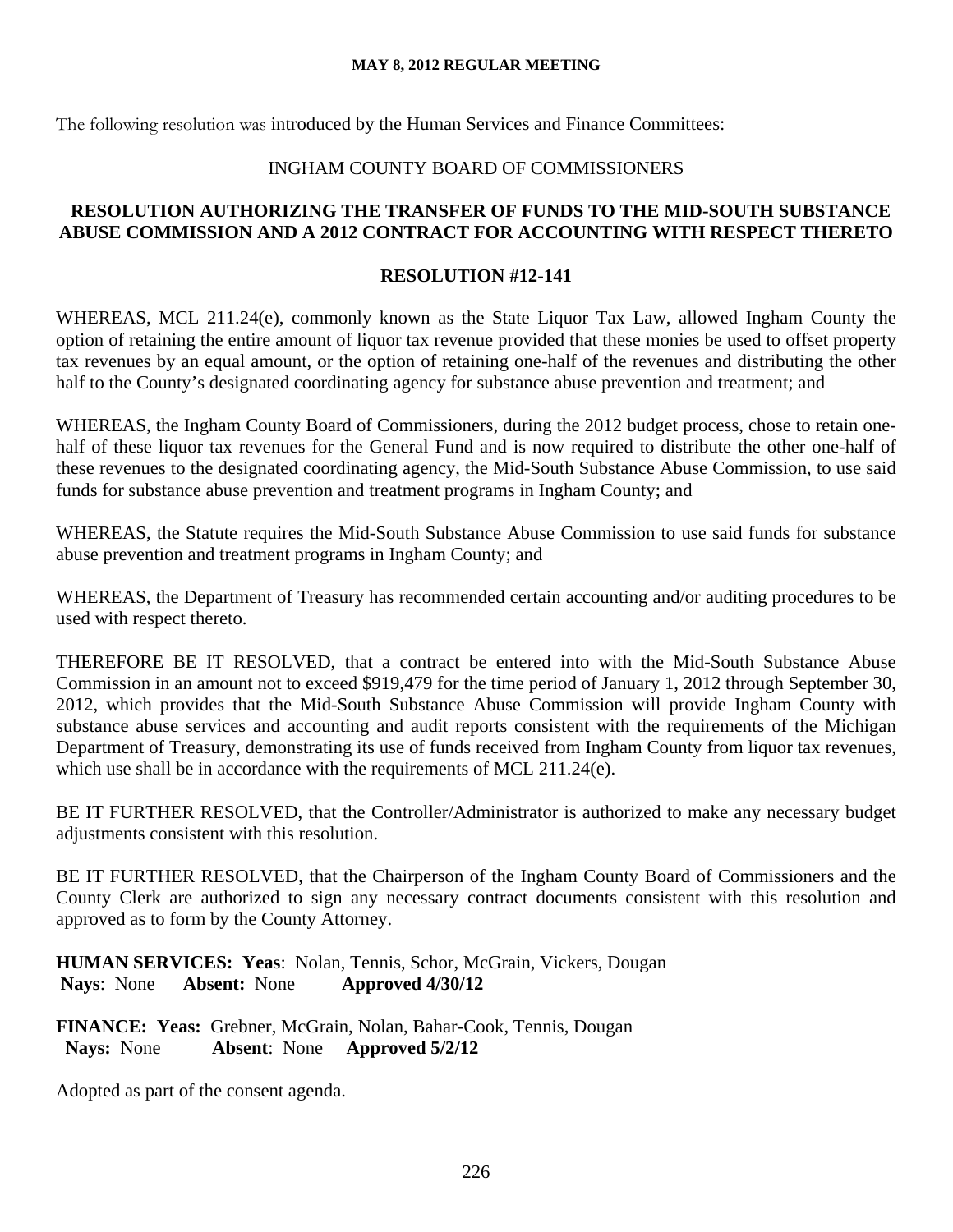The following resolution was introduced by the Human Services and Finance Committees:

# **RESOLUTION TO AUTHORIZE AN AGREEMENT WITH PECKHAM, INC. FOR CALL CENTER SERVICES**

# **RESOLUTION #12-142**

WHEREAS, the Ingham County Health Department's Health Plan Management Services (HPMS) provides administrative support services to the Ingham Health Plan Corporation and to 14 County Health Plans; and

WHEREAS, one function of HPMS is to operate three toll-free call centers to assist the enrolled member population and medical providers; and

WHEREAS, Resolutions #09-307 and #06-124 authorized the Health Department to enter into a call center services agreement with Peckham, Inc., for the time period of June 1, 2006 through May 31, 2012; and

WHEREAS, the new agreement with Peckham, Inc. includes a rate increase for incoming calls answered by its agents during normal business hours from fifty one cents (\$.51) per minute to fifty three cents (\$.53) per minute;

WHEREAS, all other terms and conditions of the agreement remain the same as in past agreements;

WHEREAS, the term of the agreement shall be June 1, 2012 through May 31, 2015 and will automatically renew at the end of the term unless either party provides notice otherwise; and

WHEREAS, funds are included in the Contractual Services line item of HPMS's 2012 Budget for this purpose; and

WHEREAS, the Health Officer has recommended that the Board of Commissioners authorize an agreement for call center services from June 1, 2012 through May 31, 2015 and to allow it to automatically renew at the end of the term unless either party provides notice otherwise.

THEREFORE BE IT RESOLVED, that the Ingham County Board of Commissioners hereby authorizes an amendment to the call center services agreement with Peckham, Inc., 2822 N. Martin Luther King Jr., Blvd, Lansing.

BE IT FURTHER RESOLVED, that the new agreement shall include a rate increase for incoming calls answered by its agents during normal business hours from fifty one cents (\$.51) per minute to fifty three cents (\$.53) per minute for the period of June 1, 2012 through May 31, 2015 and it will automatically renew at the end of the term unless either party provides notice otherwise.

BE IT FURTHER RESOLVED, that the County Clerk and the Chairperson of the Board of Commissioners are hereby authorized to sign the necessary contract documents on behalf of the County after approval as to form by the County Attorney.

**HUMAN SERVICES: Yeas**: Nolan, Tennis, Schor, McGrain, Vickers, Dougan **Nays**: None **Absent:** None **Approved 4/30/12** 

**FINANCE: Yeas:** Grebner, McGrain, Nolan, Bahar-Cook, Tennis, Dougan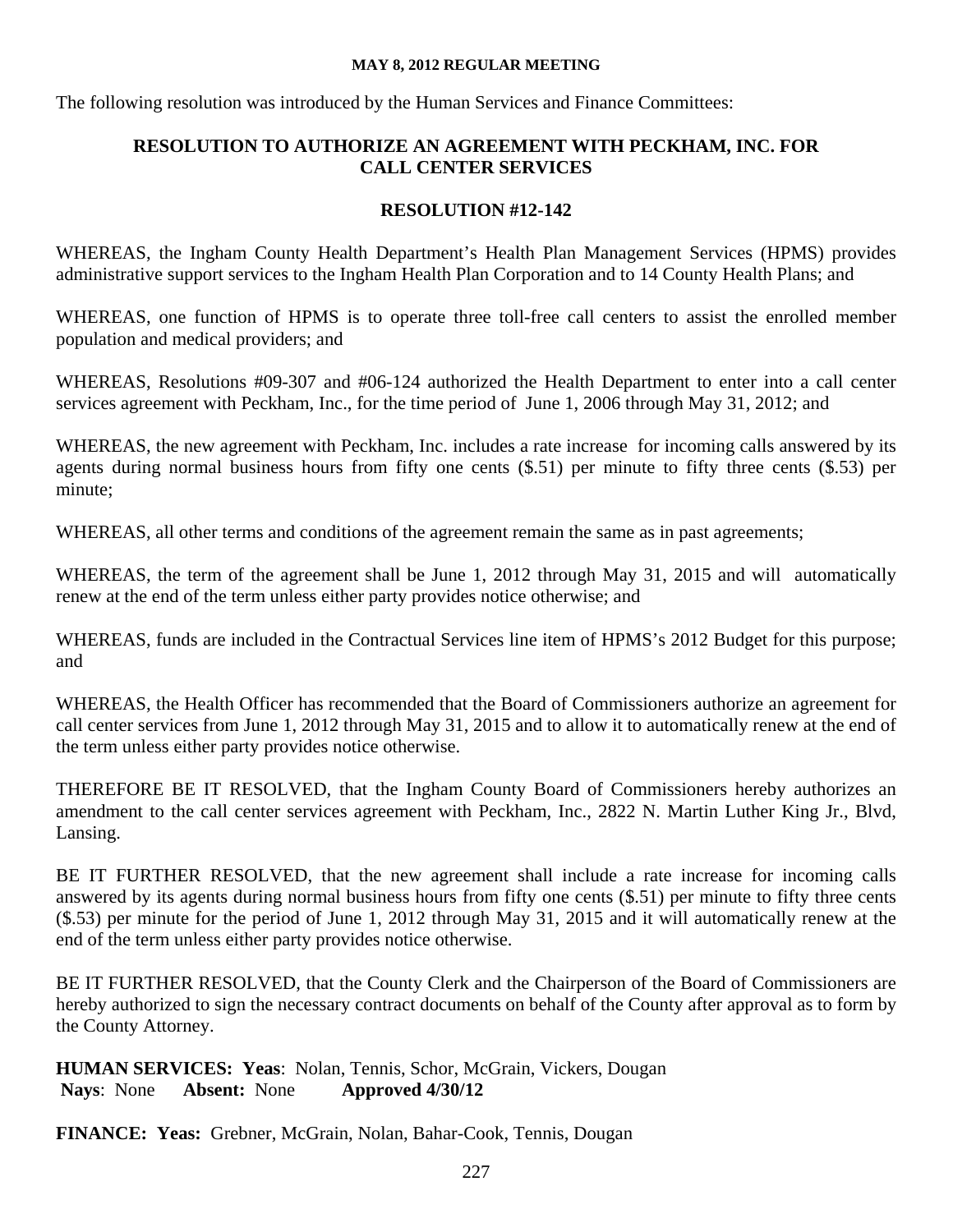**Nays:** None **Absent**: None **Approved 5/2/12** 

Adopted as part of the consent agenda.

The following resolution was introduced by the Human Services and Finance Committees:

# **RESOLUTION TO AUTHORIZE AN AMENDMENT TO RESOLUTION #12-106**

# **RESOLUTION #12-143**

WHEREAS, in Resolution #12-106, the Board of Commissioners authorized Amendment #2 to the Comprehensive Planning, Budgeting, and Contracting (CPBC) Agreement with the Michigan Department of Community Health; and

WHEREAS, the Amendment provided additional funding for the Nurse Family Partnership Services Program; and

WHEREAS, the Amendment established four Public Health Nursing Positions at the PHN/3 Grade Level; and

WHEREAS, the resolution should have included that an existing Public Health Nurse would provide program coordination, resulting in the reclassification to a Senior Public Health Nurse Grade 4 Level; and

WHEREAS, the Human Resources Department has evaluated and approved the job description for a Senior Public Health Nurse (PHN4); and

WHEREAS, the ICEA/PHN supports the recommendation.

THEREFORE BE IT RESOLVED, that Resolution #12-106 an existing Public Health Nurse (PHN/3) position shall be reclassified to a Senior Public Health Nurse (PHN/4) in order to provide coordination for the Nurse Family Partnership Services Program.

BE IT FURTHER RESOLVED, that all other terms and conditions of Resolution #12-106 remain unchanged.

**HUMAN SERVICES: Yeas**: Nolan, Tennis, Schor, McGrain, Vickers, Dougan **Nays**: None **Absent:** None **Approved 4/30/12** 

**FINANCE: Yeas:** Grebner, McGrain, Nolan, Bahar-Cook, Tennis, Dougan **Nays:** None **Absent**: None **Approved 5/2/12**

Adopted as part of the consent agenda.

The following resolution was introduced by the Judiciary and Finance Committees:

# **RESOLUTION TO APPROVE CONTRACTS FOR ATTORNEY SERVICES FOR PROBATE COURT MENTAL ILLNESS MATTERS HEARD AT ST. LAWRENCE HOSPITAL**

# **RESOLUTION #12-144**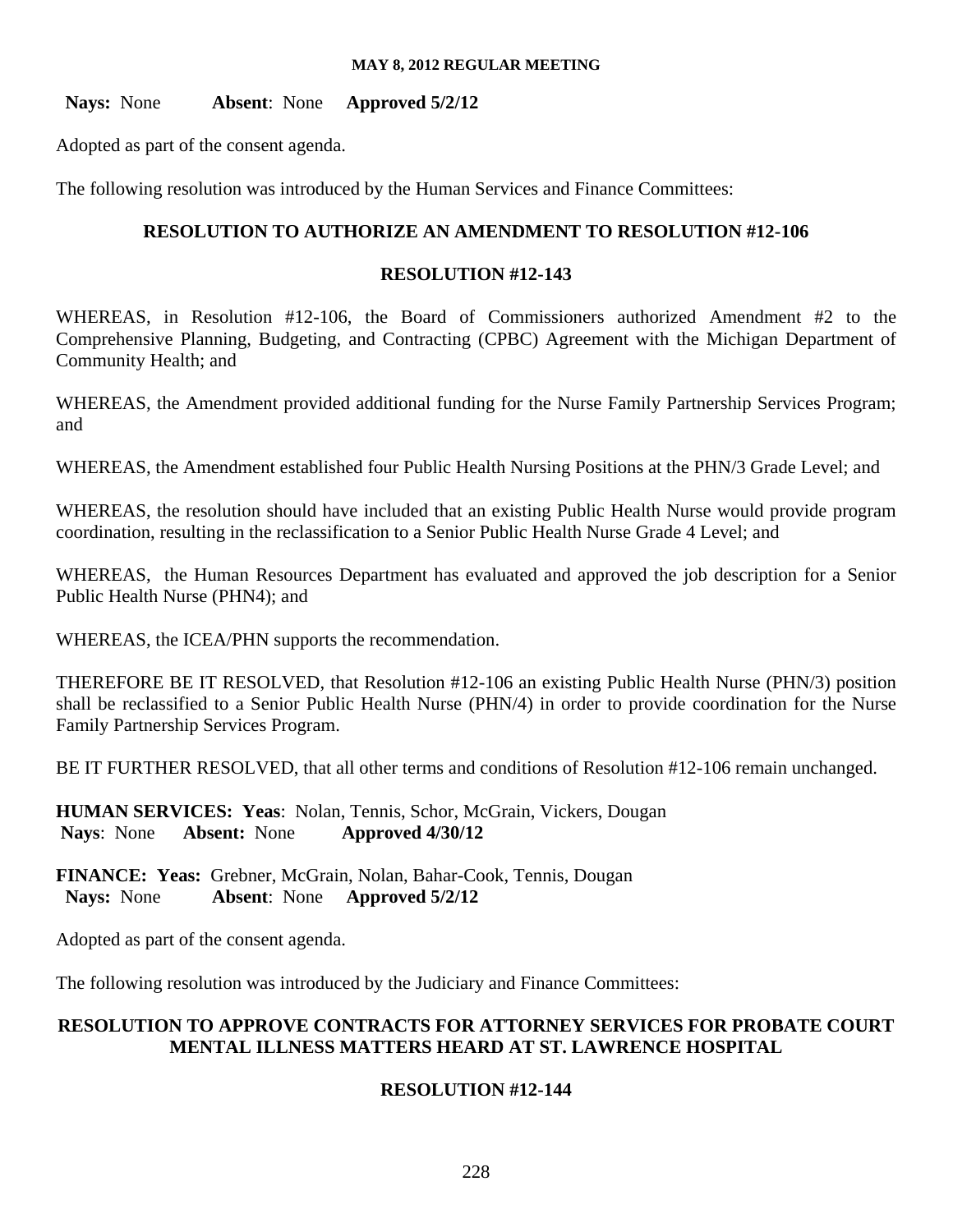WHEREAS, the Ingham County Probate Court, in response to recent budget difficulties, seeks to reduce expenses wherever possible while maintaining services; and

WHEREAS, the Probate Court, by statute, must provide legal counsel to respondents in involuntary mental illness matters; and

WHEREAS, the Probate Court has for some time entered into cost-saving contractual relationships with a few local attorneys to provide mental-illness-related counsel services at St. Lawrence Hospital as part of a tri-county coverage of local mental illness cases; and

WHEREAS, the attorneys Michael Staake and William Metros have provided these services in the past, have rendered good service, are willing to continue for the 2012 year, and this Court is willing to have them so continue; and

WHEREAS, attorney Michael Staake is willing to provide said services for 25 of the 37 relevant weeks, for a prorated compensation of \$6,756.75, and attorney William Metros is willing to provide said services for the remaining 12 weeks, for a prorated compensation of \$3,243.25.

THEREFORE BE IT RESOLVED, that the Ingham County Board of Commissioners hereby approve Probate Court's legal counsel service contracts to represent respondents in involuntary mental illness matters at St. Lawrence Hospital for the 2012 fiscal year from the existing Probate Court budget as follows:

- 1) Attorney Michael Staake for 25 weeks not to exceed \$6,756.75
- 2) Attorney William Metros for 12 weeks not to exceed \$3,243.25

BE IT FURTHER RESOLVED, that the Chairperson of the Ingham County Board of Commissioners and the County Clerk are authorized to sign any necessary contractual documents consistent with this Resolution and approved as to form by the County Attorney.

**JUDICIARY: Yeas**: Koenig, Holman, Tsernoglou, Schafer, Dragonetti **Nays**: None **Absent:** Bahar-Cook **Approved 4/26/12** 

**FINANCE: Yeas:** Grebner, McGrain, Nolan, Bahar-Cook, Tennis, Dougan **Nays:** None **Absent**: None **Approved 5/2/12**

Adopted as part of the consent agenda.

The following resolution was introduced by the Judiciary and Finance Committees:

# **RESOLUTION TO APPROVE CONTRACTS FOR ATTORNEY SERVICES FOR PROBATE COURT IN GENERAL MATTERS**

# **RESOLUTION #12-145**

WHEREAS, the Ingham County Probate Court, in response to recent budget difficulties, seeks to reduce expenses wherever possible while maintaining services; and

WHEREAS, the Probate Court, by statute, must provide legal counsel to respondents in guardianship, conservatorship, and other matters; and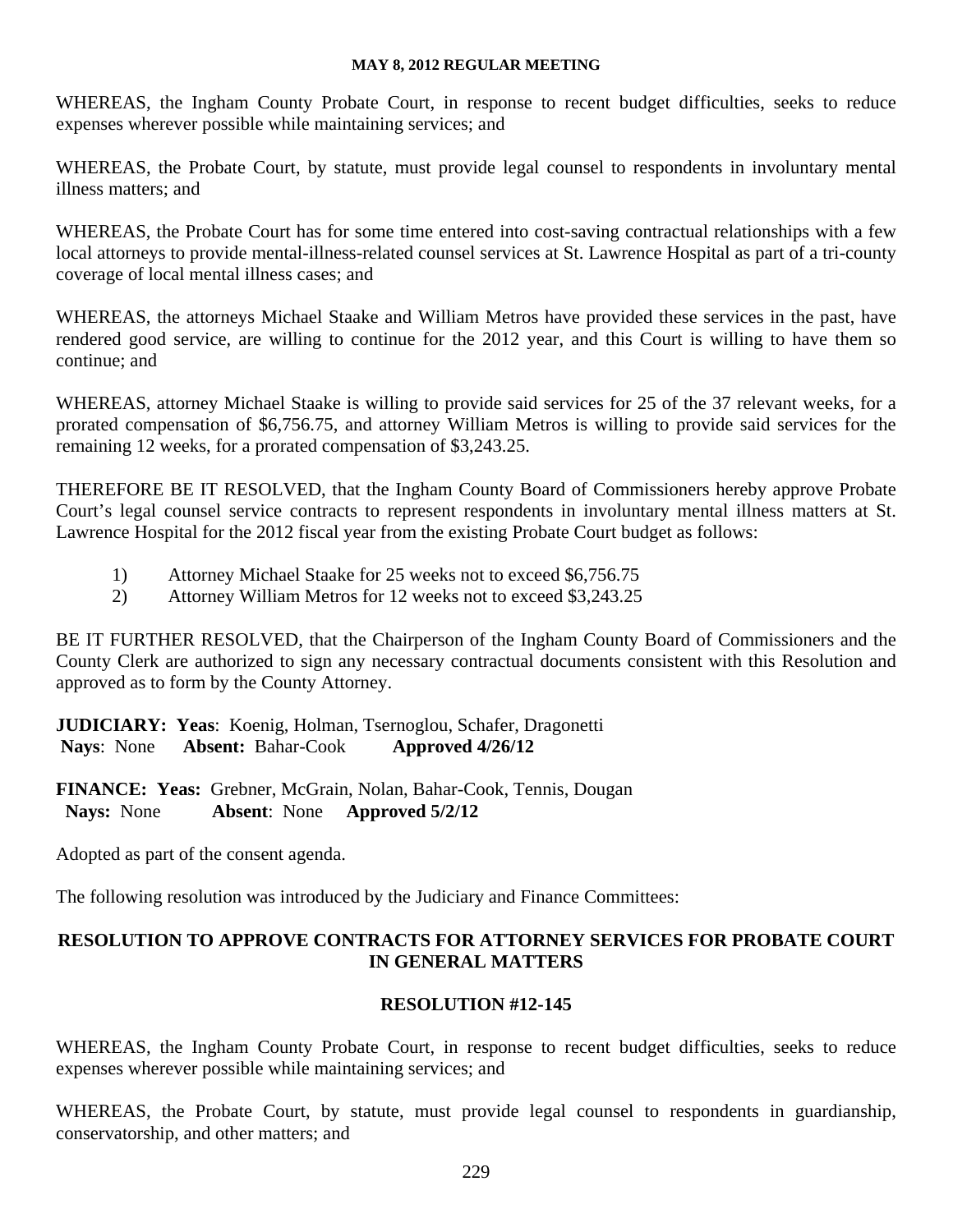WHEREAS, the Probate Court has for some time entered into cost-saving contractual relationships with a few local attorneys to provide said required attorney services; and

WHEREAS, the amount of \$17,000 is a fair and appropriate amount for the provision of said services for an entire year; and

WHEREAS, the attorneys Robert Refior and Louis Kafantaris have provided these services in the past, have rendered good service, are willing to continue for the 2012 year, and this court is willing to have them so continue; and

WHEREAS, it is appropriate for each of said attorneys to be compensated on-half of the total contract (i.e., \$8,500 each).

THEREFORE BE IT RESOLVED, that the Ingham County Board of Commissioners hereby approve Probate Court's legal counsel service contracts in guardianship, conservatorship, and other matters for the 2012 fiscal year from the existing Probate Court budget as follows:

- 1) Attorney Robert Refior not to exceed \$8,500.00
- 2) Attorney Elias Kafantaris not to exceed \$8,500.00

BE IT FURTHER RESOLVED, that the Chairperson of the Ingham County Board of Commissioners and the County Clerk are authorized to sign any necessary contractual documents consistent with this Resolution and approved as to form by the County Attorney.

**JUDICIARY: Yeas**: Koenig, Bahar-Cook, Holman, Tsernoglou, Schafer, Dragonetti **Nays**: None **Absent:** None **Approved 4/26/12** 

**FINANCE: Yeas:** Grebner, McGrain, Nolan, Bahar-Cook, Tennis, Dougan **Nays:** None **Absent**: None **Approved 5/2/12**

Adopted as part of the consent agenda.

The following resolution was introduced by the Judiciary Committee:

# **RESOLUTION HONORING DEB BIEMAN**

# **RESOLUTION #12-146**

WHEREAS, Deb Bieman began her employment with Ingham County in 1984 as a Casework Aide in the Neglect Division for the Ingham County Probate Court, currently known as Circuit Court, Family Division; and

WHEREAS, she was quickly promoted to Child Welfare Worker, now known as Juvenile Court Officer; and

WHEREAS, Deb Bieman's career has been focused on enhancing the lives of the children brought to the attention of the Court due to child abuse and neglect; and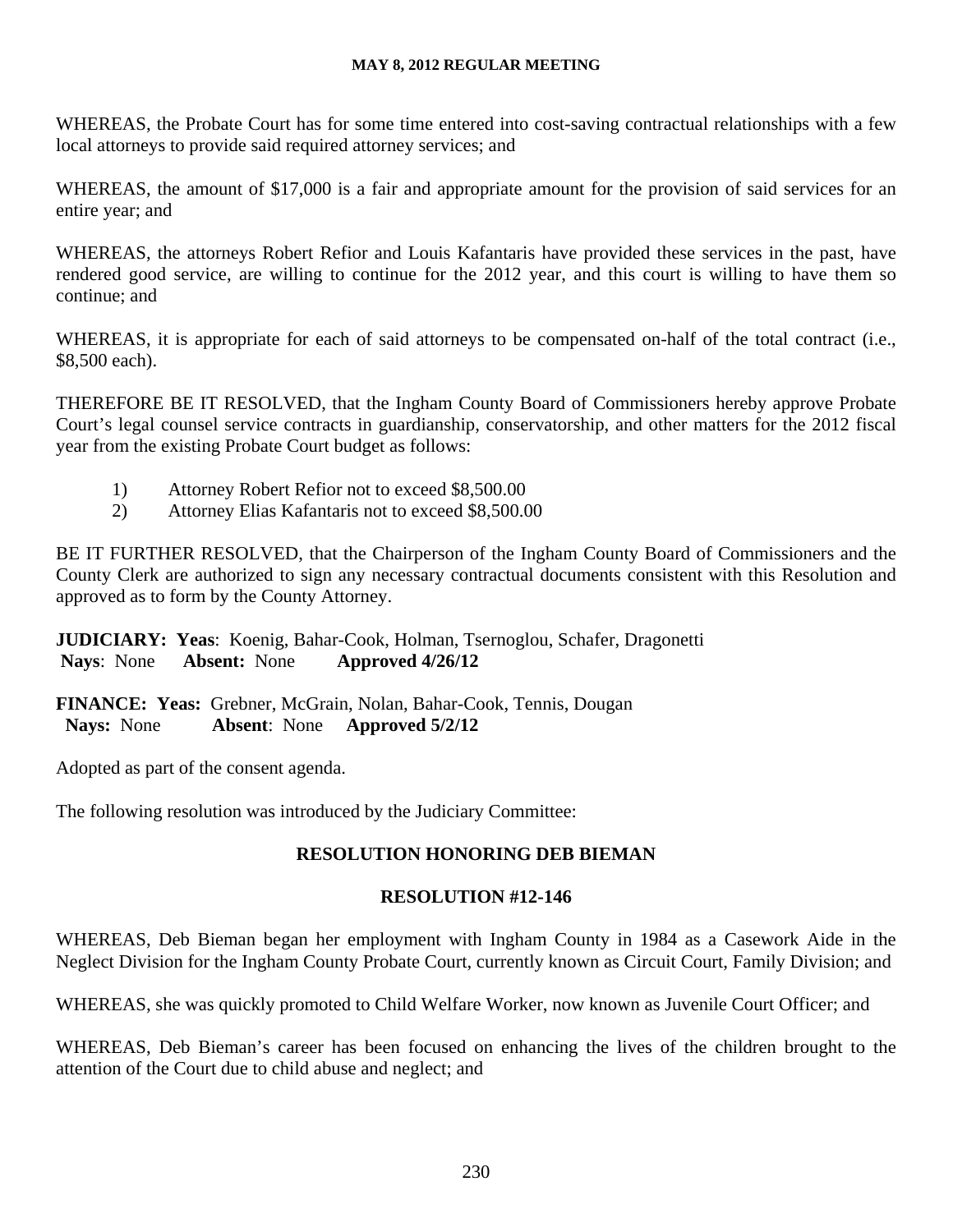WHEREAS, Deb consistently went above and beyond her normal job duties by volunteering her time to further assist the needs of court clients, she enthusiastically coordinated the annual holiday family gift adoptions, making sure that all children received a special gift from under, one of which she may have donated; and

WHEREAS, Deb gave of her own resources to provide backpacks with school supplies to children for several consecutive years; and

WHEREAS, Deb served on the Board of the Child Benefit Fund for several years and continues to be an active supporter; and

WHEREAS, Deb Bieman has given the Ingham County Circuit Court, Family Division and the residents of Ingham County over 27 years of quality service.

THEREFORE BE IT RESOLVED, that the Ingham County Board of Commissioners hereby honors Deb Bieman for her many years of dedicated service to the County of Ingham and for the contributions she has made to the Circuit Court, Family Division.

BE IT FURTHER RESOLVED, that the Board wishes her continued success in all of her future endeavors.

**JUDICIARY: Yeas**: Koenig, Bahar-Cook, Holman, Tsernoglou, Schafer, Dragonetti **Nays**: None **Absent:** None **Approved 4/26/12** 

Adopted as part of the consent agenda.

The following resolution was introduced by the Judiciary and Finance Committees:

# **RESOLUTION TO SUBMIT TO THE ELECTORATE A JUVENILE MILLAGE RENEWAL QUESTION**

# **RESOLUTION #12-147**

WHEREAS, the Board of Commissioners desires to fund the continuing operation and enhancement of Ingham County's capacity to detain and house juveniles who are delinquent or disturbed, and to operate new and existing programs for the treatment of such juveniles; and

WHEREAS, the Board of Commissioners wants to provide the financial stability necessary for sound planning through a long-term millage.

THEREFORE BE IT RESOLVED, that the following question be submitted to a vote of the electorate in the primary election to be held on August 7, 2012

# **JUVENILE MILLAGE RENEWAL QUESTION**

For the purpose of funding the continuing operation and enhancement of Ingham County's capacity to detain and house juveniles who are delinquent or disturbed, and to operate new and existing programs for the treatment of such juveniles, at the same millage level previously approved by the voters in 2002 and in 2006 shall the constitutional limitation upon the total amount of taxes which may be assessed in one (1) year upon all property within the County of Ingham, Michigan, previously increased by up to 60/100 (0.60) of one mill, \$ 0.60 per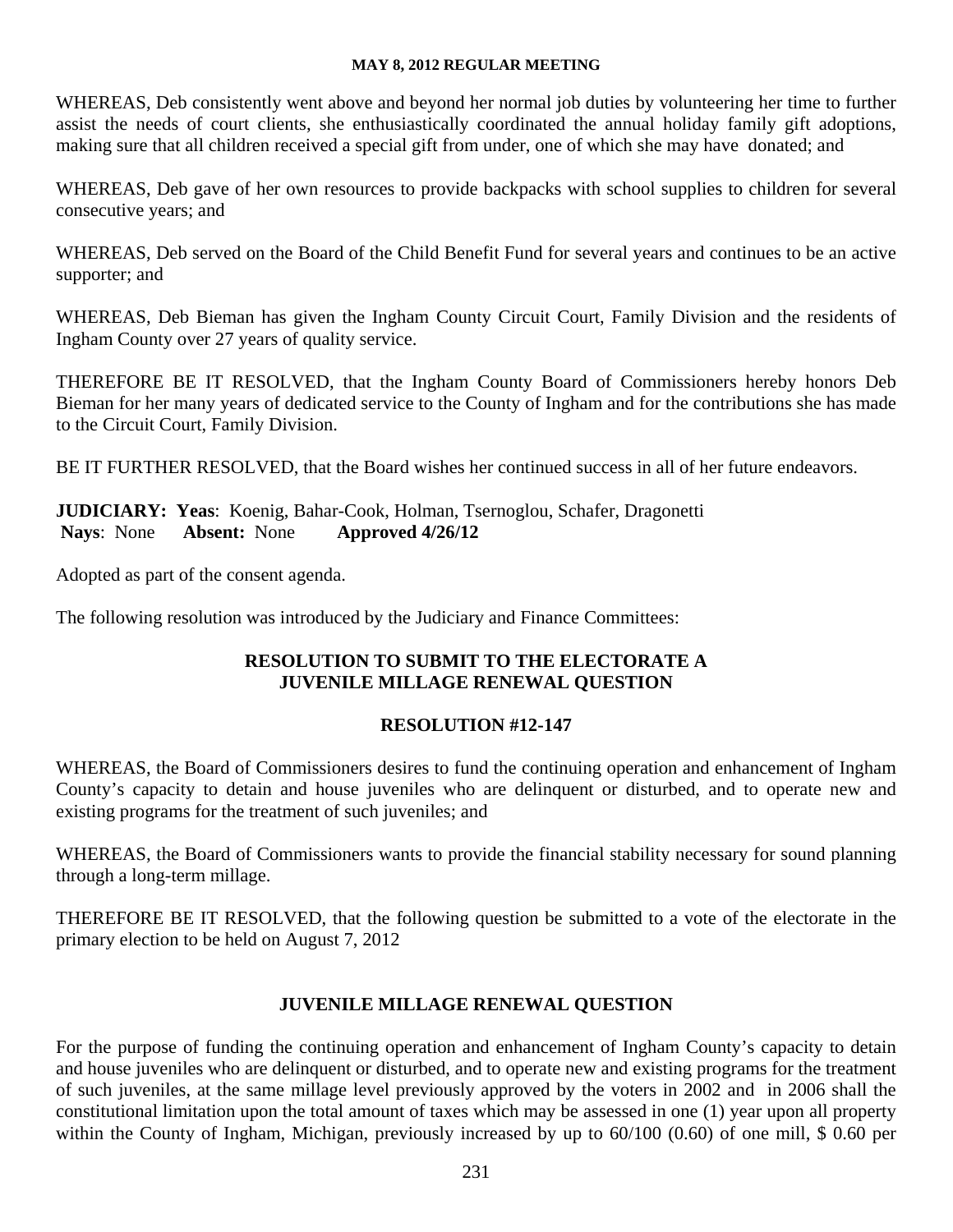thousand dollars of state taxable valuation, be continued and renewed for a period of five years (2012-2016) inclusive. If approved and levied in full, this millage will raise an estimated \$3,922,213 for juvenile housing and programming purposes in the first calendar year of the levy based on taxable value.

YES [ ] NO [ ]

BE IT FURTHER RESOLVED, that this question is hereby certified to the County Clerk.

BE IT FURTHER RESOLVED, that the County Clerk is hereby directed to cause the proposal to be stated on the August 7, 2012 ballot and to be prepared and distributed in the manner required by law.

**JUDICIARY: Yeas**: Koenig, Bahar-Cook, Holman, Tsernoglou **Nays**: Schafer, Dragonetti **Absent:** None **Approved 4/26/12** 

**FINANCE: Yeas:** Grebner, McGrain, Nolan, Bahar-Cook, Tennis, Dougan **Nays:** None **Absent**: None **Approved 5/2/12**

Moved by Commissioner Koenig, supported by Commissioner Celentino, to adopt the resolution.

Moved by Commissioner Dougan, supported by Commissioner Dragonetti, to amended the resolution by adding the following Tax Increment Capture Ballot Language: **"If approved and levied, a portion of the millage may also be disbursed, in accordance with State law, to the Downtown Development Authorities of the Cities of East Lansing, Lansing, Leslie, Mason, Williamston, the Villages of Dansville, Stockbridge and Webberville, and the Townships of Delhi, Lansing, Leroy, Meridian, and Vevay; the Tax Increment Finance Authorities of the Cities of Lansing and Williamston; the Local Development Finance Authorities of the Cities of East Lansing, Leslie and Mason; and the Brownfield Redevelopment Authorities of the County of Ingham, the Cities of East Lansing and Lansing, and the Townships of Delhi and Meridian; and the Ingham County Land Bank."** Motion to amend failed with Commissioners Dougan, Dragonetti and Vickers voting yes, all others voting no. Absent: Commissioners Bahar-Cook and Tennis.

Motion to adopt the resolution carried on a unanimous roll call vote. Absent: Commissioners Bahar-Cook and Tennis.

The following resolution was introduced by the Law Enforcement and Finance Committees:

# **RESOLUTION AUTHORIZING AN INTEROPERABILITY COMMUNICATION PROJECT FOR THE INGHAM COUNTY PUBLIC SAFETY WIRELESS VOICE COMMUNICATION SYSTEM**

# **RESOLUTION #12-148**

WHEREAS, the Ingham County Board of Commissioners operates the Ingham County Public Safety Radio Communications System; and

WHEREAS, the 911 Director and Systems Administrator have identified the need for a Interoperability Communication Project and subsequent purchase orders to purchase the necessary mobile radios, programming cable, programming software, antenna, polyphaser and connector as well as labor for interfacing and installation/configuration for the Public Safety Wireless Voice Communication System; and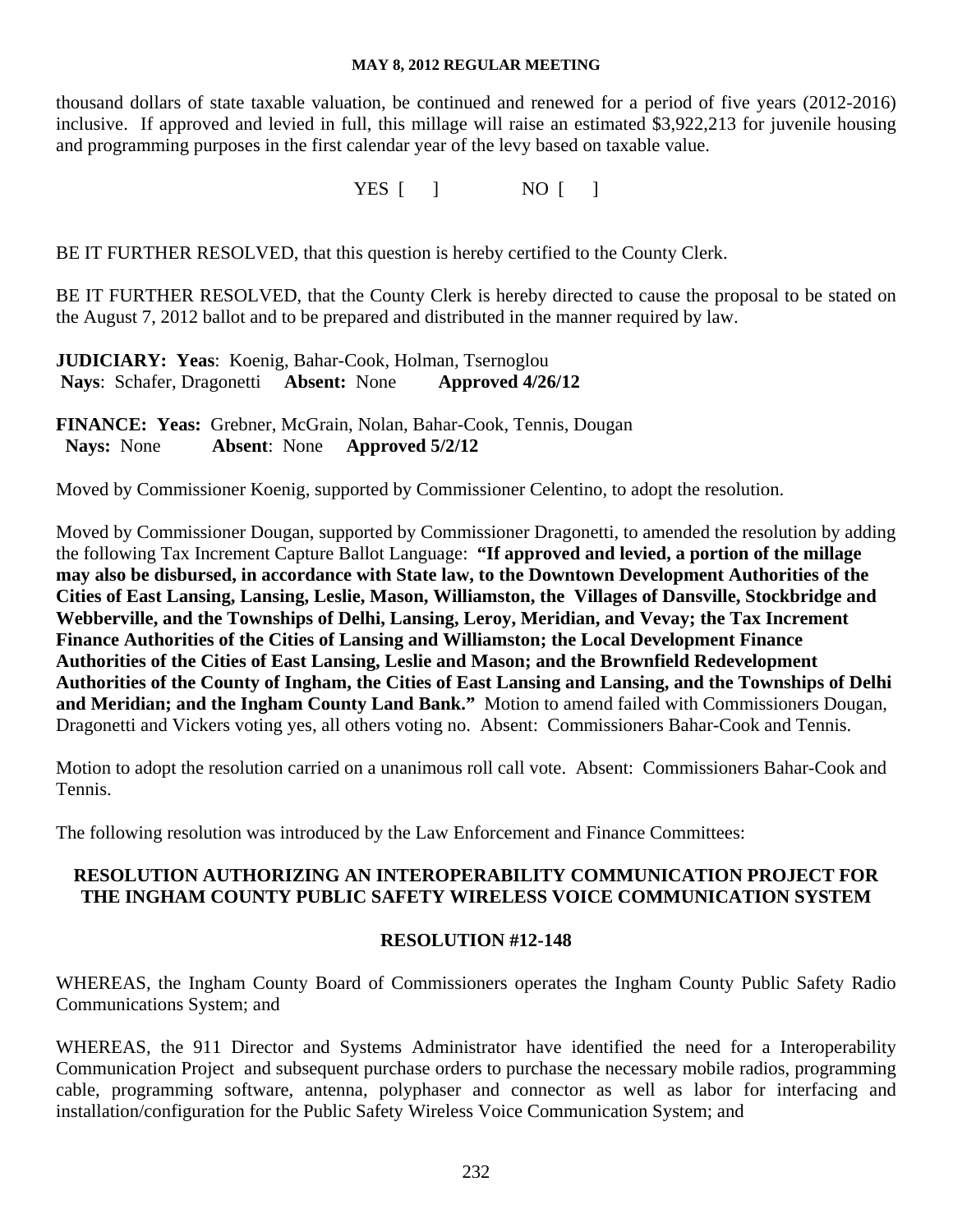WHEREAS, the 911 Advisory Board is recommending that the Ingham County Board of Commissioners fund this request from the 911 Emergency Telephone Dispatch Services - Ingham County Public Safety Radio Communications System Project Budget.

THEREFORE BE IT RESOLVED, that the Ingham County Board of Commissioners authorizes purchase orders for up to \$ 12,100 for a Interoperability Communication Project for the purchase of seven UHF replacement radios and one VHF new radio and related equipment from Communication Services, and to Earthcom for the necessary tower installation work for the Public Safety Wireless Voice Communication System.

BE IT FURTHER RESOLVED, that the Controller/Administrator is authorized to make the necessary budgetary transfers of these funds up to \$12,100 from the 911 Emergency Telephone Dispatch Services - 911 fund for Management and System Improvements as part of the maintenance of the Public Safety Radio Communications System in Ingham County.

**LAW ENFORCEMENT: Yeas**: Tsernoglou, De Leon, Celentino, Koenig, Schafer, Dragonetti **Nays**: None **Absent:** None **Approved 4/26/12** 

**FINANCE: Yeas:** Grebner, McGrain, Nolan, Bahar-Cook, Tennis, Dougan **Nays:** None **Absent**: None **Approved 5/2/12**

Adopted as part of the consent agenda.

The following resolution was introduced by the Law Enforcement and Finance Committees:

# **RESOLUTION SUBMITTING TO A VOTE OF THE ELECTORATE A SPECIAL MILLAGE FOR CONTINUING COMPREHENSIVE EMERGENCY TELEPHONE SERVICES (911 SERVICES)**

# **RESOLUTION #12-149**

WHEREAS, Ingham County has established and maintained financing for a countywide system of emergency telephone and dispatch services for the benefit of the citizens of the county during the past several years; and

WHEREAS, the 911 emergency telephone and dispatch services are of substantial benefit to the citizens of the County of Ingham; and

WHEREAS, the millage funds were approved by the electorate to operate countywide 911 emergency telephone and dispatch services since 1988 and that millage authorization expires on December 31, 2011.

THEREFORE BE IT RESOLVED, that the following question be submitted to a vote of the electorate of Ingham County at the primary election to be held August 7, 2012.

# **EMERGENCY TELEPHONE SERVICE (911 SERVICE) MILLAGE RENEWAL QUESTION**

For the purpose of renewing funding for a comprehensive countywide 911 Emergency Telephone and Dispatch System at the same millage level previously approved by the voters in 1996, 2000, 2004 and in 2008, shall the Constitutional limitation upon the total amount of taxes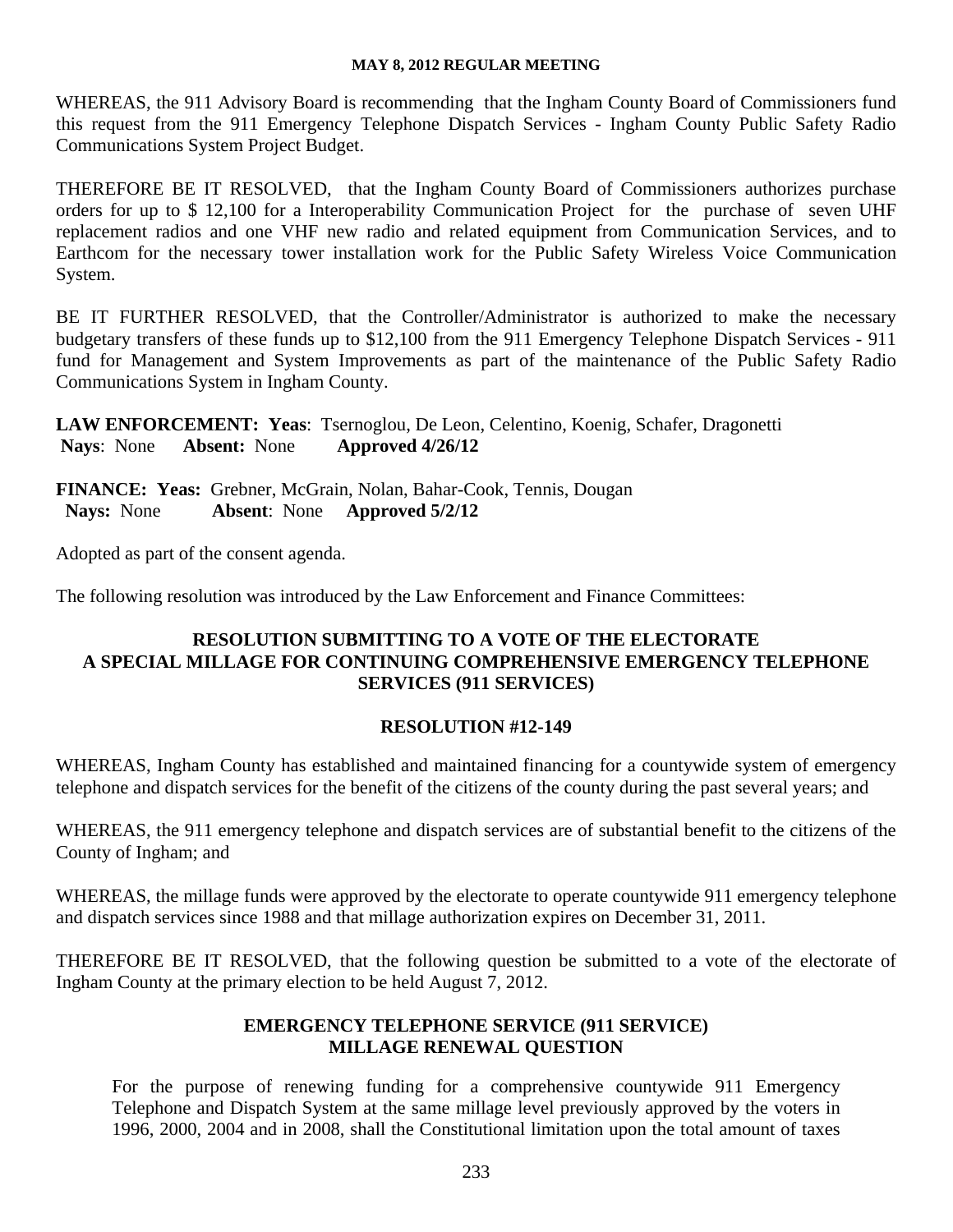which may be assessed in one (1) year upon all property within the County of Ingham, Michigan, previously increased by up to 0.8500 mills, \$0.85 per \$1,000 of taxable value, be continued and renewed for a period of four (4) years (2012-2015) inclusive? If approved and levied in full, this millage will raise an estimated \$ 5,556,468 for the countywide 911 Emergency Telephone and Dispatch System in the first calendar year of the levy based on taxable value.

> **YES [ ] NO [ ]**

BE IT FURTHER RESOLVED, that this question is hereby certified to the County Clerk.

BE IT FURTHER RESOLVED, that the County Clerk is hereby directed to cause the proposed to be stated on the August 7, 2012 ballot and to be prepared and distributed in the manner required by law.

**LAW ENFORCEMENT: Yeas**: Tsernoglou, De Leon, Celentino, Koenig, Schafer, Dragonetti **Nays**: None **Absent:** None **Approved 4/26/12** 

**FINANCE: Yeas:** Grebner, McGrain, Nolan, Bahar-Cook, Tennis, Dougan **Nays:** None **Absent**: None **Approved 5/2/12**

Moved by Commissioner Tsernoglou, supported by Commissioner Schafer, to adopt the resolution. Motion carried on a unanimous roll call vote. Absent: Commissioners Bahar-Cook and Tennis.

The following resolution as introduced by the Ingham County Board of Commissioners:

# **RESOLUTION HONORING PASTOR STAN PARKER AND FIRST LADY CHARLOTTE PARKER**

# **RESOLUTION #12-150**

WHEREAS, Pastor Stan Parker's love for people and ministry is universal, as shown by his leading of mission teams throughout the world, his travels have taken him to Jamaica, Philippines, Africa, Mexico, Canada, Costa Rica, and many states in America; and

WHEREAS, he continues to work with the campus ministry "Just for Christ" at Michigan State University, and serves as a Chaplain at the Ingham County Juvenile Home; and

WHEREAS, he visits the sick in hospitals, ministers to those who are in jail and prison, and provides counseling to those who are in need; and

WHEREAS, under Pastor Stan's leadership, the Faith Fellowship Baptist Church serves the community with an After School Action Program, food pantry, clothing closet and Sunday Community Family Forum; and

WHEREAS, the Eastside Community Action Center is expanding to include English as a Second Language, Personal Adjustment Counseling and a Mom's Support Group, the youth mentorship program has also been expanded; and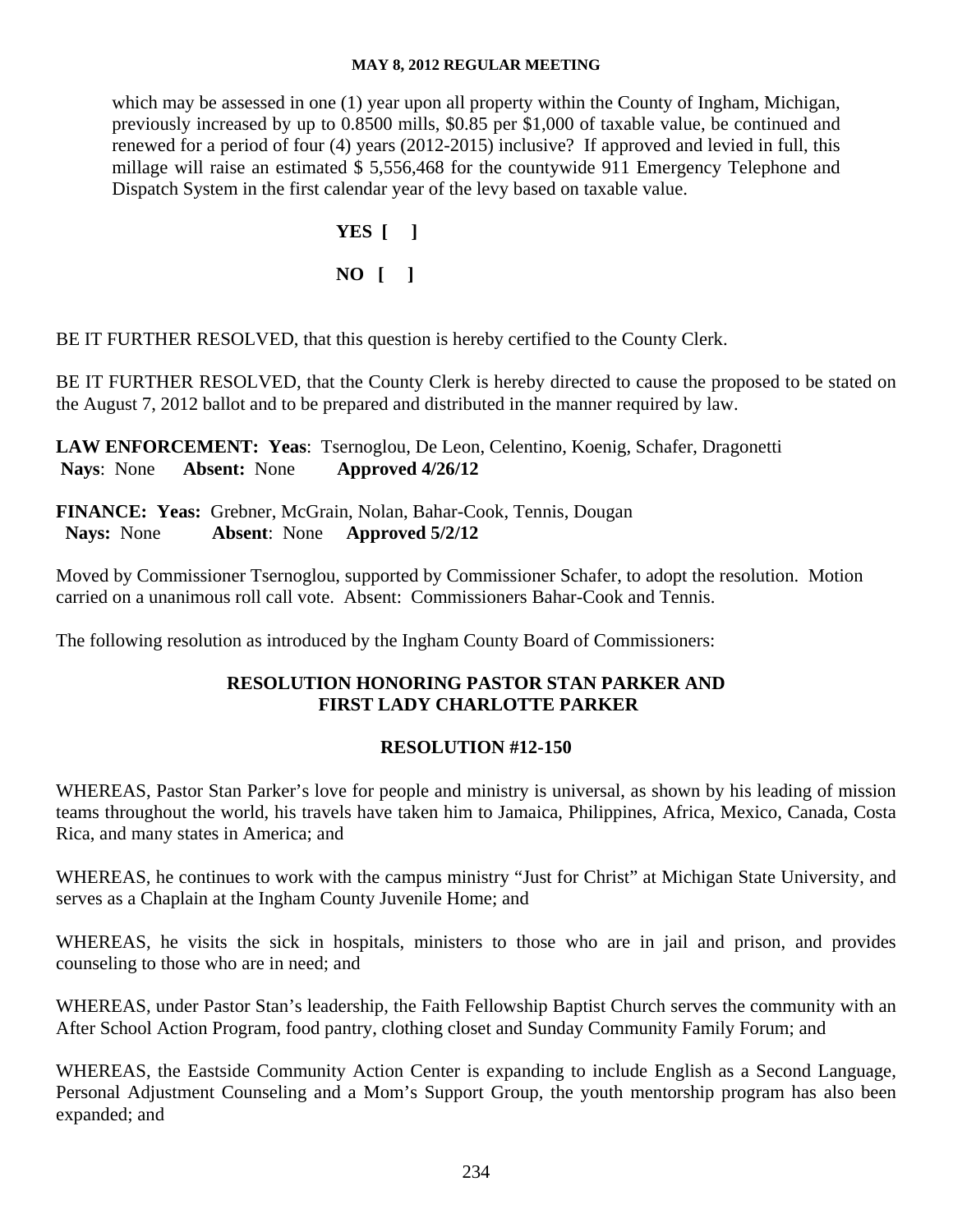WHEREAS, Faith Fellowship Baptist Church is now sponsoring the Happy Church in Kenya Africa..

WHEREAS, First Lady, Charlotte Parker has served as the Adult Sunday School Teacher for years, where her teaching clearly shows she is a student of God's Word; and

WHEREAS, she is seen as "Mother" and is appreciated for everything she does for the church family, the greater Lansing community, regionally, and around the world.

THEREFORE BE IT RESOLVED, that the Ingham County Board of Commissioners hereby honors Pastor Stan Parker and First Lady Charlotte Parker on their twelfth anniversary for their proven dedication and commitment to the citizens of Ingham County.

BE IT FURTHER RESOLVED, that the Board wishes them continued success in all of their future endeavors.

Adopted as part of the consent agenda.

# **SPECIAL ORDERS OF THE DAY:**

None.

# **PUBLIC COMMENT:**

Tom Gomez Jr. addressed the Board in support of reinstating Jim Benjamin.

# **COMMISSIONER ANNOUNCEMENTS:**

Commissioner Dougan complemented Dee Bernardi and her crew of volunteers at the Circuit Court for the great job with the Take Your Child to Work Day. He also announced that he will not seek re-election as County Commissioner, and will be running for Delhi Township Treasurer.

Chairperson Codege announced today is National Teachers Day.

# **CONSIDERATION AND ALLOWANCE OF CLAIMS:**

Moved by Commissioner McGrain, supported by Commissioner De Leon, to approve payment of the claims submitted by the County Clerk and Financial Services Department in the amount of \$2,308,376.25. Motion carried unanimously. Absent: Commissioners Bahar-Cook and Tennis.

# **ADJOURNMENT:**

The meeting was adjourned 7:47 p.m.

 $\overline{a}$ 

# **DALE COPEDGE, CHAIRPERSON MIKE BRYANTON, INGHAM COUNTY CLERK**

Cathy Haskins, Clerical Services Supervisor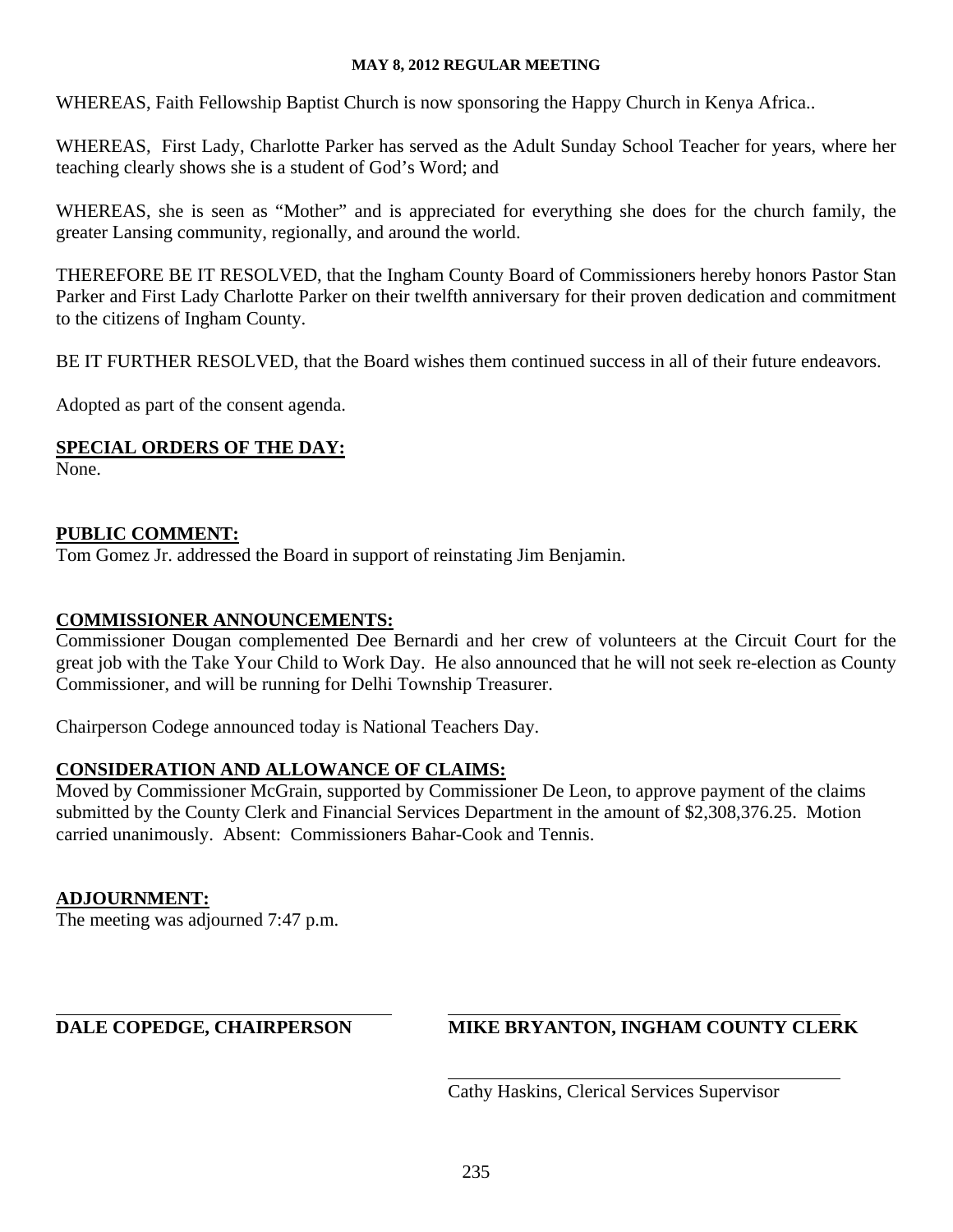<span id="page-28-0"></span>Introduced by the County Services Committee of the:

# INGHAM COUNTY BOARD OF COMMISSIONERS

# **RESOLUTION MAKING AN APPOINTMENT TO THE HISTORICAL COMMISSION**

#### **RESOLUTION #12-**

WHEREAS, a vacancy exists on the Historical Commission; and

WHEREAS, the County Services Committee interviewed applicants interested in serving on this Commission.

THEREFORE BE IT RESOLVED, that the Ingham County Board of Commissioners hereby appoints:

Thomas Coulter, 523 Bartlett Street, Lansing, 48915

to the Ingham County Historical Commission to a term expiring December 31, 2014.

**COUNTY SERVICES: Yeas:** Holman, Grebner, Celentino, De Leon, Vickers **Nays:** None **Absent**: Schor **Approved 5/15/12**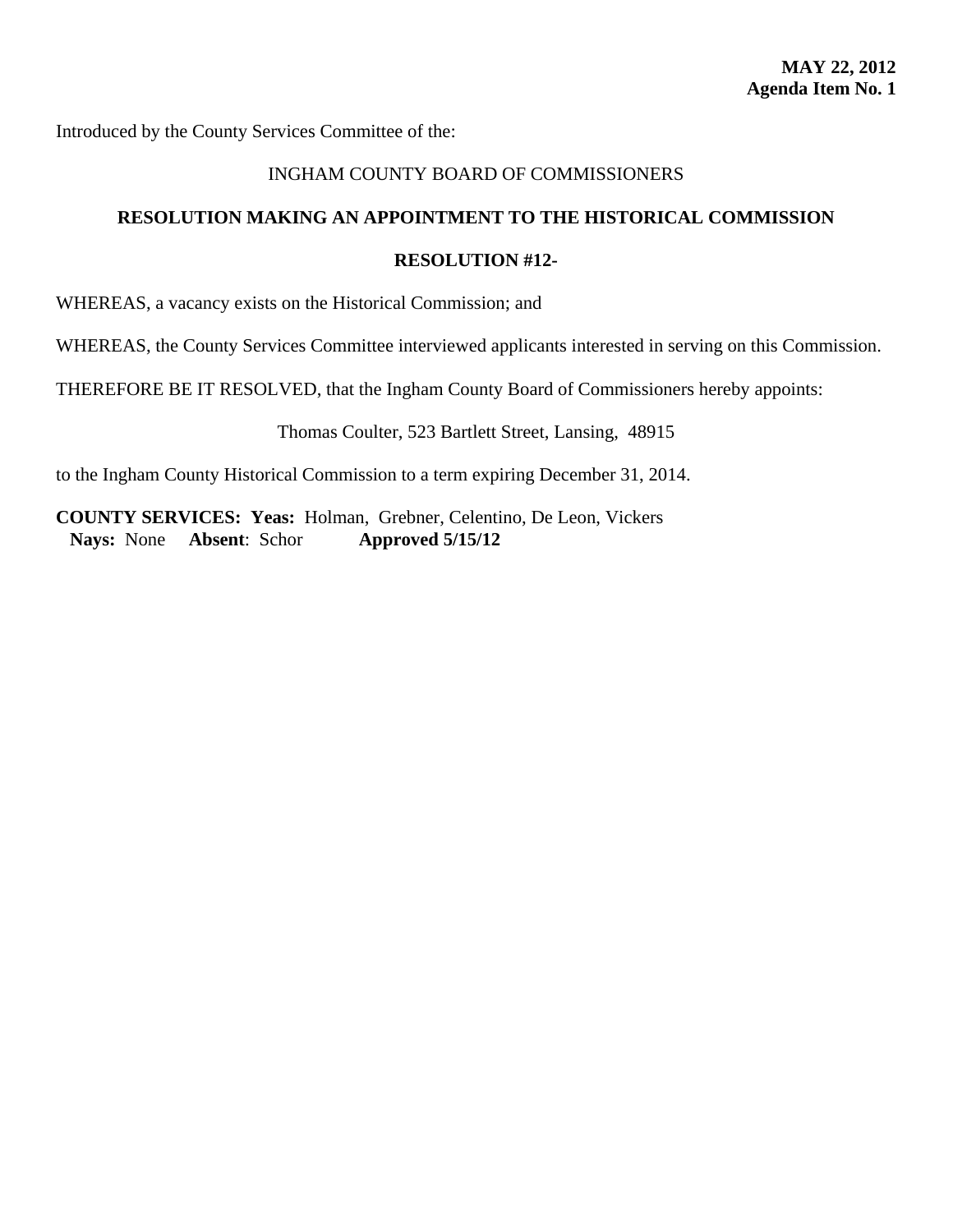<span id="page-29-0"></span>Introduced by the County Services Committee of the:

# INGHAM COUNTY BOARD OF COMMISSIONERS

# **RESOLUTION MAKING AN APPOINTMENT TO THE POTTER PARK ZOO BOARD**

#### **RESOLUTION #12-**

WHEREAS, a vacancy exists on the Potter Park Zoo Board; and

WHEREAS, the Parks and Recreation Commission interviewed applicants interested in serving on this Board and made a recommendation to the County Services Committee.

THEREFORE BE IT RESOLVED, that the Ingham County Board of Commissioners hereby appoints:

George Berghorn, 206 Regent Street, Lansing, 48912

to the Potter Park Zoo Board to a term expiring December 31, 2014.

**COUNTY SERVICES: Yeas:** Holman, Grebner, Celentino, De Leon, Vickers **Nays:** None **Absent**: Schor **Approved 5/15/12**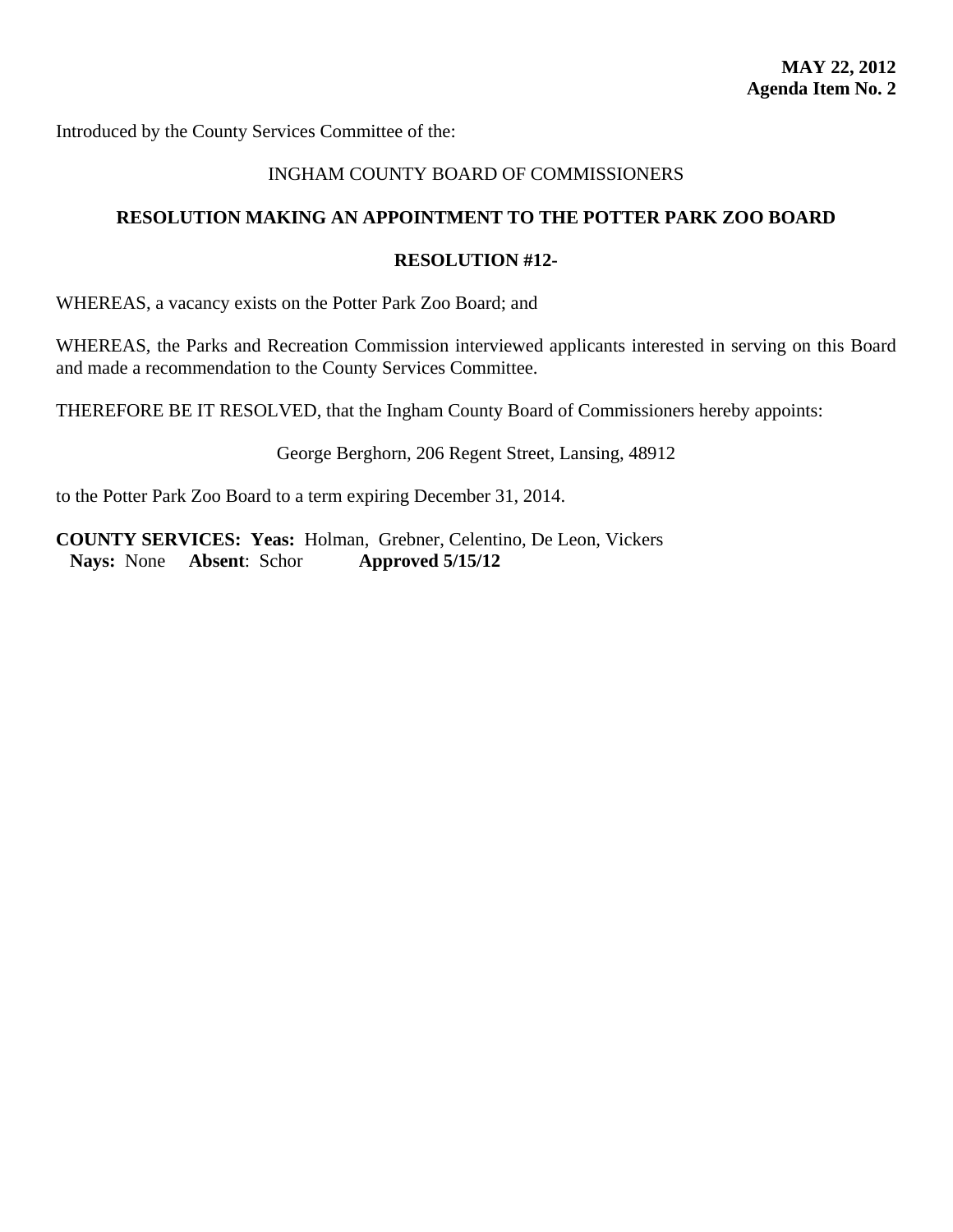# INGHAM COUNTY BOARD OF COMMISSIONERS

# <span id="page-30-0"></span>**RESOLUTION AUTHORIZING THE COUNTY TO CONTINUE THE INGHAM COUNTY ROAD COMMISSION CAFETERIA PLAN FOR ROAD COMMISSION TRANSFERRED EMPLOYEES; AND AUTHORIZE ALL NECESSARY CHANGES TO THE INGHAM COUNTY'S SECTION 125 BENEFIT PLAN**

#### **RESOLUTION #12-**

WHEREAS, that effective June 1, 2012, employees of the Ingham County Road Commission ("Road Commission") will be transferred and become employees of Ingham County ("County"). For purposes of this Resolution and the accompanying plan documents, such transferred employees are called "Road Commission Transferred Employees"; and

WHEREAS, that the County has received agreement from Road Commission's employee health and welfare insurance providers that the County will assume sponsorship of all Road Commission's insurance plans effective June 1, 2012.

THEREFORE BE IT RESOLVED, that Road Commission's Cafeteria Plan administered by TASC, including the flexible spending accounts, will continue uninterrupted and the County shall assume Road Commission's cafeteria plan effective June 1, 2011 solely for the continued participation of Road Commission Transferred Employees. Road Commission's Cafeteria Plan will terminate on December 31, 2012, with the understanding that the current Grace Periods and reimbursement periods for the flexible spending accounts (i.e., medical and dependent care) will remain in place.

BE IT FURTHER RESOLVED, that all of Road Commission's Cafeteria Plan enrollment forms/salary reduction agreements are hereby assigned to the County effective June 1, 2012. Road Commission Transferred Employee elections made under the Road Commission's Cafeteria Plan will continue and neither the County's assumption and adoption of the Road Commission's Cafeteria Plan nor the transfer of employment to Ingham County will create a change in status event for elections under either the Road Commission's cafeteria plan or the Ingham County Section 125 Amended and Restated Flexible Benefit Plan.

BE IT FURTHER RESOLVED, Road Commission Transferred Employees who are eligible for the continued Road Commission Cafeteria Plan are ineligible for the Ingham County Section 125 Amended and Restated Flexible Benefit Plan until January 1, 2013.

BE IT FURTHER RESOLVED, that the County assumes sponsorship of and adopts the Ingham County Road Commission Cafeteria Plan, which is restated as that Ingham County Department of Transportation and Roads Cafeteria Plan ("Plan") in the attached form, effective as of the dates contained therein. Employees who were previously employed by Ingham County Road Commission, were eligible for the Ingham County Road Commission Cafeteria Plan and were transferred to Ingham County's employment effective June 1, 2012 are the only employees who are eligible for this Plan. Employee elections made under the Ingham County Road Commission Cafeteria Plan will continue and employees have encountered no change in eligibility and no change in status event under this Plan. Effective December 31, 2012, the Plan will terminate.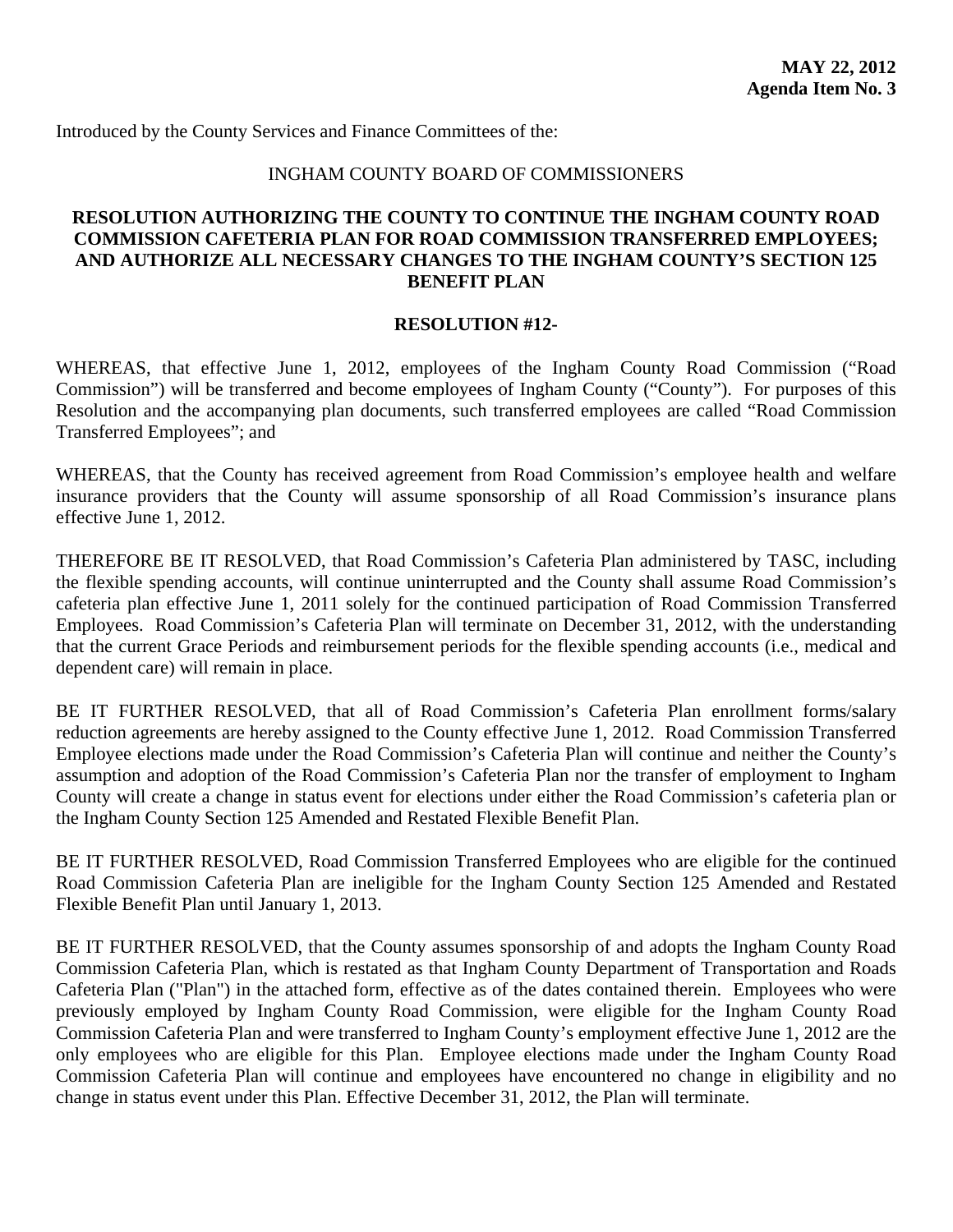#### **RESOLUTION #12-**

BE IT FURTHER RESOLVED, that Amendment No. 4 to the Ingham County Section 125 Amended and Restated Flexible Benefit Plan ("Amendment") is adopted in the attached form, effective as of the dates contained therein.

BE IT FURTHER RESOLVED, that the Controller/Administrator is authorized and directed on behalf of Ingham County to execute all documents that are necessary for the formal adoption of the Plan and Amendment.

**COUNTY SERVICES: Yeas:** Holman, Celentino, De Leon, Vickers **Nays:** None **Absent**: Schor, Grebner **Approved 5/15/12**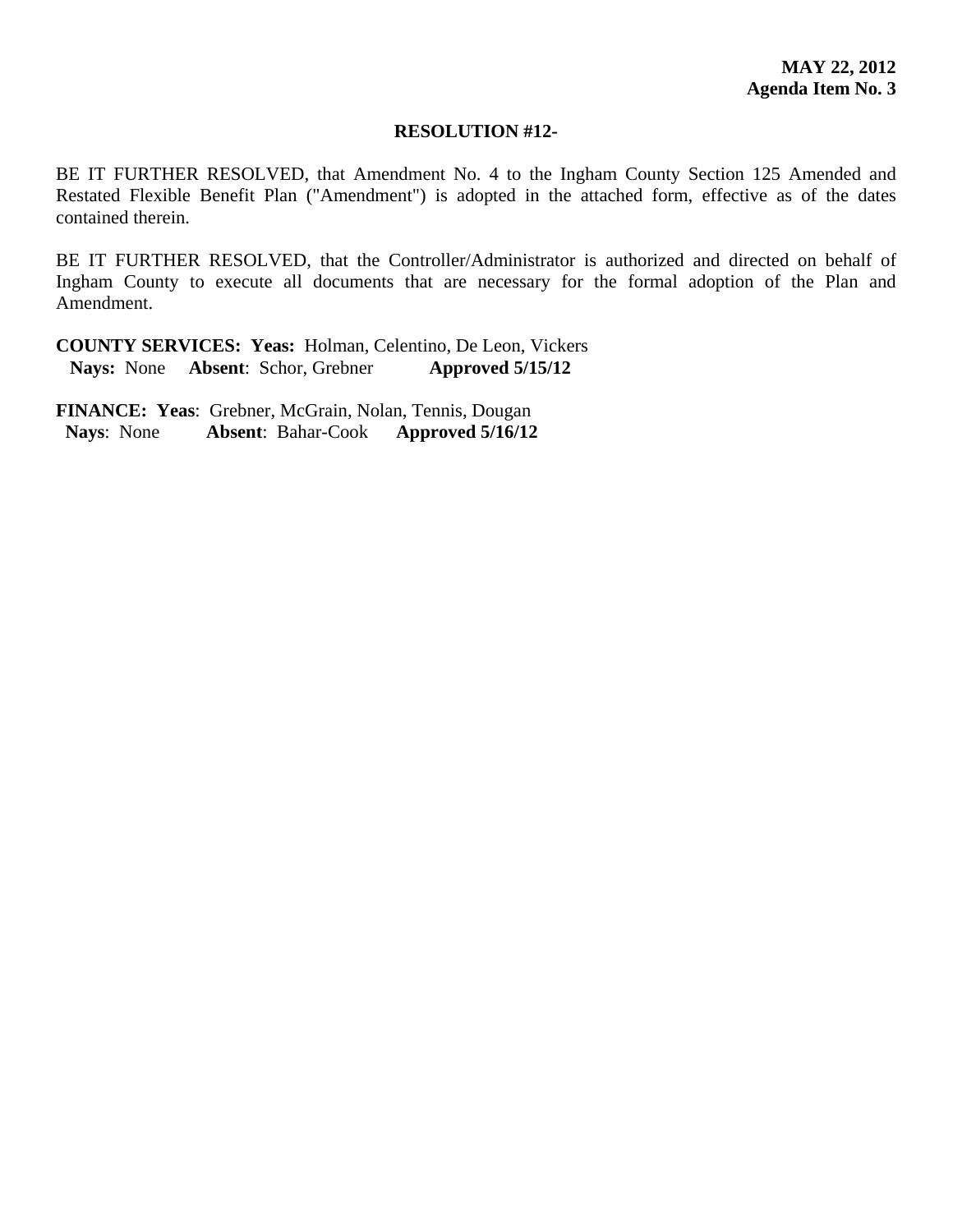### INGHAM COUNTY BOARD OF COMMISSIONERS

# <span id="page-32-0"></span>**RESOLUTION AUTHORIZING THE CONTROLLER TO NEGOTIATE A MEMORANDUM OF UNDERSTANDING WITH TEAMSTERS LOCAL 580 AND FRATERNAL ORDER OF POLICE LODGE 141 AND ABSENT SUCH MEMORANDUM'S OF UNDERSTANDING, TO FIX THE INITIAL TERMS AND CONDITIONS OF EMPLOY CONSISTENT WITH THE LEGACY AGREEMENTS**

#### **RESOLUTION #12-**

WHEREAS, the Ingham County Board of Commissioners has entered into Legacy Cost Agreements as negotiated between Ingham County and the Cities of East Lansing and Lansing, in order to proceed with Ingham County transitioning to a Ingham County 911 Central Dispatch Center Department and the construction of the Ingham County 911 Central Dispatch Center Facility; and

WHEREAS, the Construction Schedule has established a effective date of integration or the opening date of May 30, 2012 to begin operations at the new Ingham County 911 Central Dispatch Center Department; and

WHEREAS, Municipal Employees' Retirement System and other insurance entities require a letter agreement or Memorandums Of Understanding (MOUS's) relating to insurance based plans and pension plans; and

WHEREAS, it is necessary to negotiate any necessary Memorandum(s) of Understanding with the effected unions, Teamsters Local 580 and Fraternal Order of Police Lodge 141.

THEREFORE BE IT RESOLVED, that the Ingham County Board of Commissioners authorizes the Controller and Human Resource Director to negotiate any necessary Memorandum(s) of Understanding with a effective date of May 30, 2012 with Teamsters Local 580 and Fraternal Order Of Police Lodge 141 regarding initial terms of employment Pending final Collective Bargaining Agreements for the Ingham County 911 Central Dispatch Center Department.

BE IT FURTHER RESOLVED, that in the event the Teamsters and/or FOP are unwilling to agree upon Memorandums of Understanding, the County will need to establish the terms and conditions of the initial employment in order to open and operate the Ingham County 911 Central Dispatch Facility. As such, if Memorandums of Understanding are not agreed to by the Unions prior to May 30, 2012, the Controller and Human Resources Director are authorized, subject to negotiations for new collective bargaining agreement(s), to implement initial terms of employ subject to the requirement of the Legacy Agreements that the County maintain the wages in place as of the Effective Date of Integration.

BE IT FURTHER RESOLVED, that the Chairperson of the Ingham County Board of Commissioners and the County Clerk are authorized to sign any Memorandum(s) of Understanding documents consistent with this Resolution and approved as to form by the County Attorney or to recommend implementation of initial terms upon acceptance by the Board of Commissioners.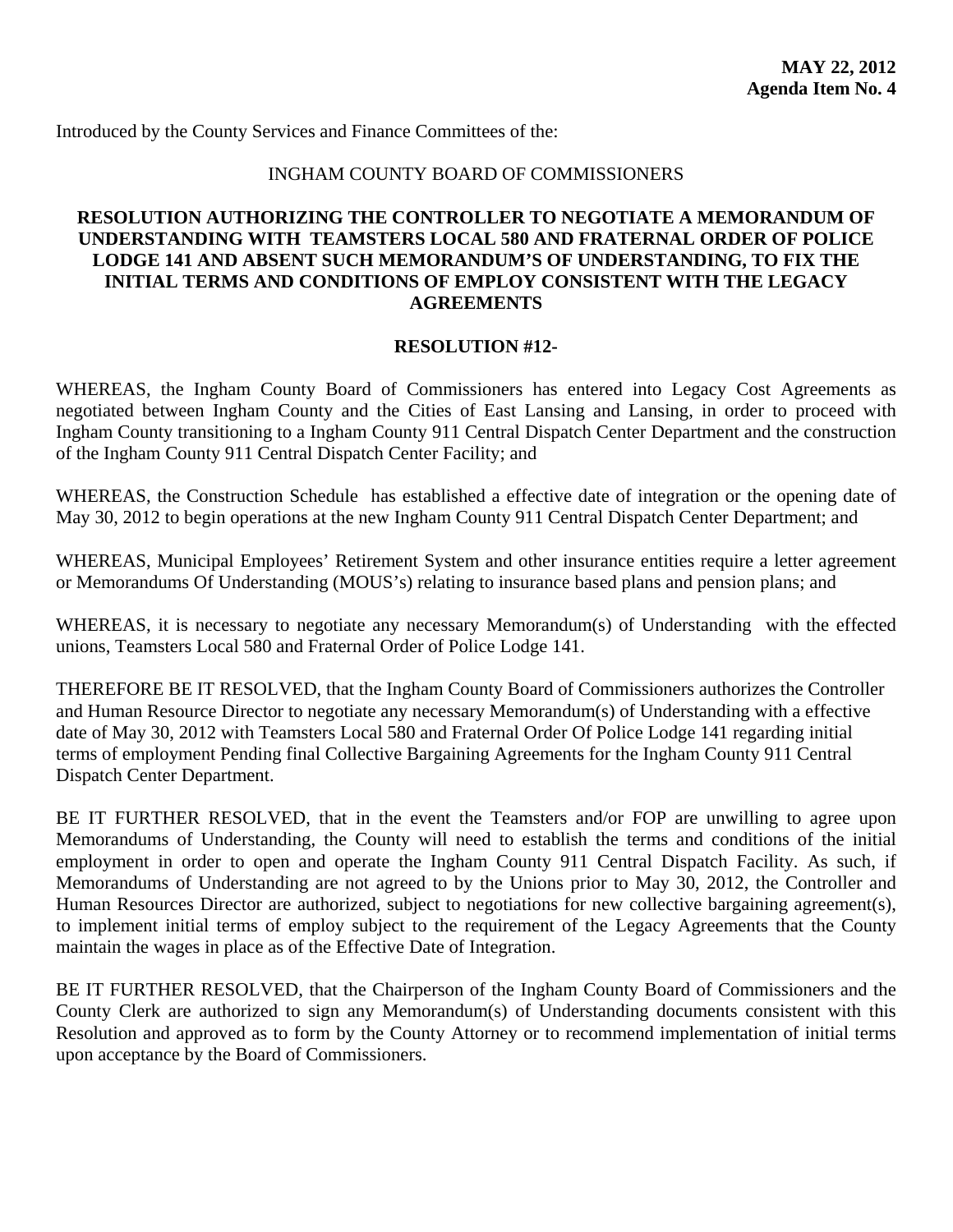# **RESOLUTION #12-**

**COUNTY SERVICES: Yeas:** Holman, Celentino, De Leon, Vickers **Nays:** None **Absent**: Schor, Grebner **Approved 5/15/12**

**FINANCE: Yeas**: Grebner, McGrain, Nolan, Tennis, Dougan<br>Nays: None **Absent**: Bahar-Cook **Approved 5/16/12 Absent:** Bahar-Cook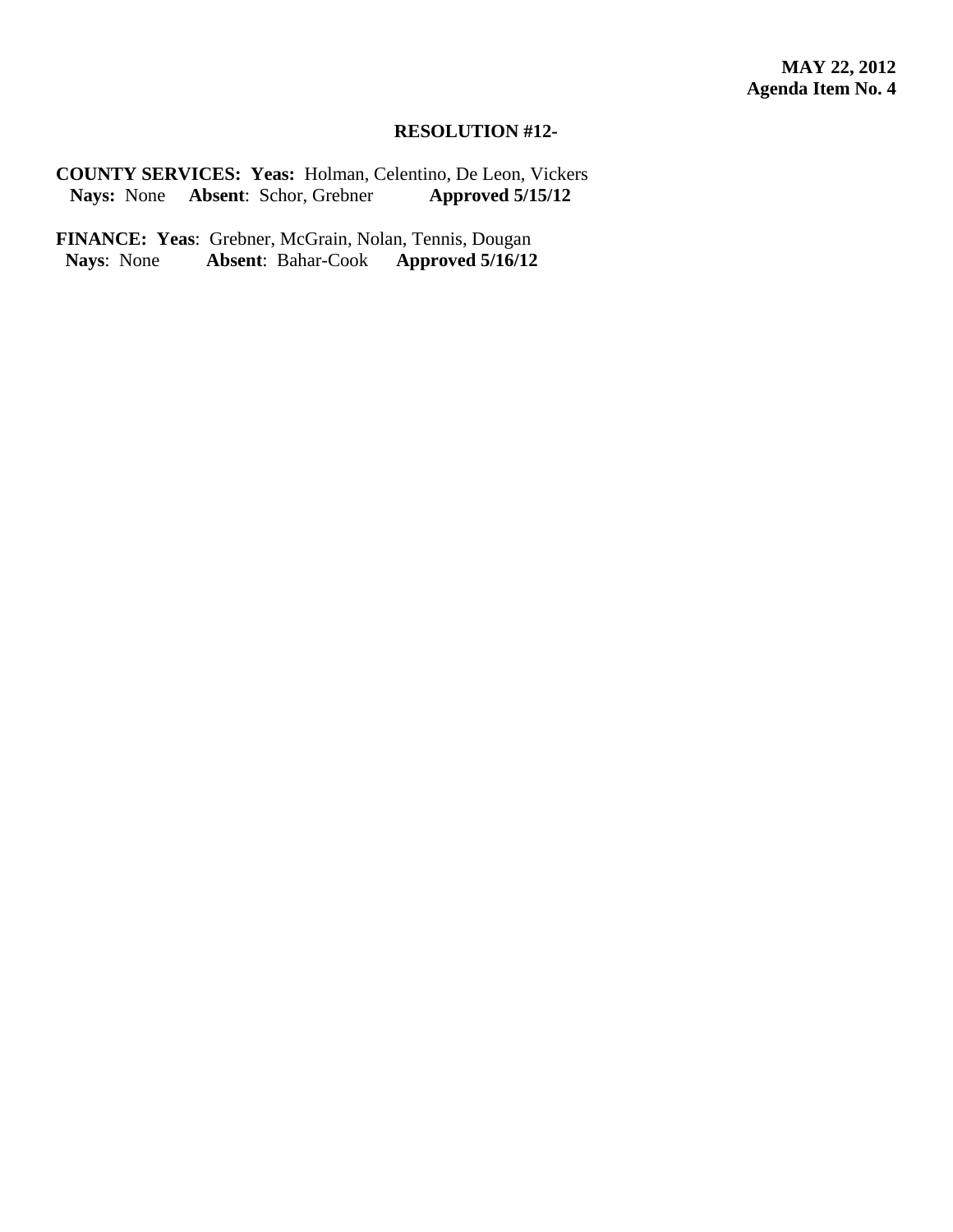# INGHAM COUNTY BOARD OF COMMISSIONERS

# <span id="page-34-0"></span>**RESOLUTION TO PROVIDE THE INGHAM COUNTY LAND BANK FAST TRACK AUTHORITY WITH CAPACITY BUILDING FUNDING**

#### **RESOLUTION #12-**

WHEREAS, the incidence of tax foreclosure caused by lingering economic turmoil and hardship through 2014 is expected to be significant; and

WHEREAS, in 2005 the County, County Treasurer and the Michigan Land Bank Fast Track Authority entered into an agreement to establish an Ingham County Land Bank; and

WHEREAS, the Land Bank has grow to be a significant economic development tool in Ingham County and is the major public responder to the plight of property thrown into tax foreclosure; and

WHEREAS, the need exist for capacity at the Land Bank to deal with the growing inventory of property and the housing initiatives through HUD's Neighborhood Stabilization Program and the Federal Home Loan Bank of Indianapolis; and

WHEREAS, the increased incidence of tax delinquency, forfeiture and foreclosure while increasing the responsibilities placed upon the Land Bank is also increasing the revenue to the County Treasurer's Delinquent Tax Revolving Fund for tax years through 2014; and

WHEREAS, the Land Bank has significant physical assets with value to unlock and redeploy in the future, but faces property management and disposition challenges currently.

THEREFORE BE IT RESOLVED, that the Ingham County Board of Commissioners authorizes an annual transfer of \$400,000 for the 2012-2014 fiscal years to the Ingham County Land Bank to be paid for out of the Delinquent Tax Revolving Fund proceeds for tax years 2009 through 2011 respectively.

BE IT FURTHER RESOLVED, that the County Controller/Administrator is directed to make all necessary budget adjustments consistent with this resolution.

**COUNTY SERVICES: Yeas:** Holman, Schor, Grebner, Celentino, De Leon, Vickers **Nays:** None **Absent**: None **Approved 5/15/12**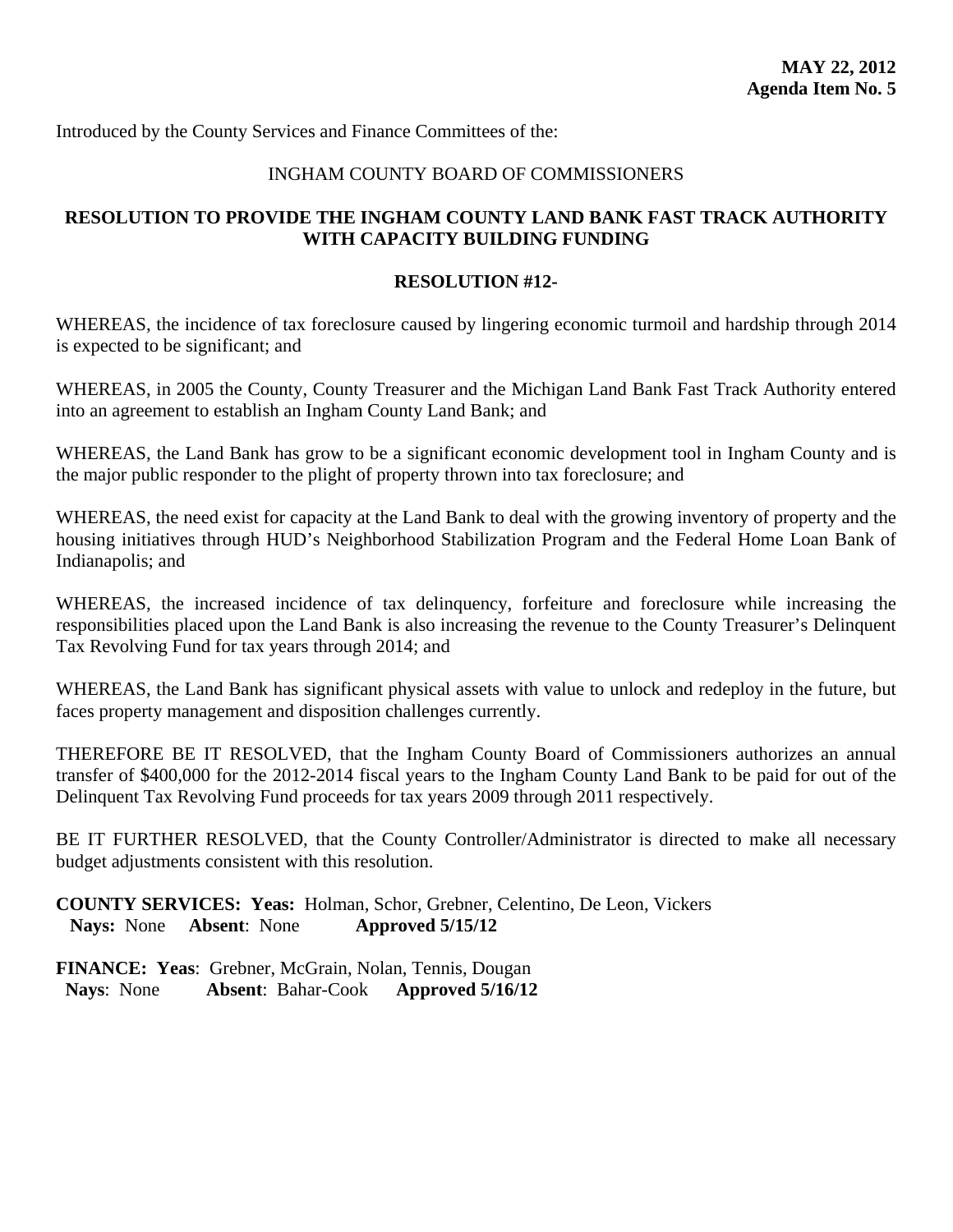# INGHAM COUNTY BOARD OF COMMISSIONERS

# <span id="page-35-0"></span>**RESOLUTION APPROVING A CONTRACT FOR HEALTH CARE CONSULTING**

# **RESOLUTION #12-**

WHEREAS, the County and the Health Care Coalition are in need to health care consulting services and

WHEREAS, Ingham County has conducted a request for proposals process and the responses have been reviewed by a sub-committee of the Health Care Coalition; and

WHEREAS, this sub-committee recommends the selection of Buck Consultants.

THEREFORE BE IT RESOLVED, that the Ingham County Board of Commissioners authorizes a three year contract with Buck Consultants at a cost not to exceed \$84,000 with the County's funding to come from the Employee Benefit Fund.

BE IT FURTHER RESOLVED, that the Board Chairperson and County Clerk are authorized to sign any appropriate documents after review by the County Attorney.

**COUNTY SERVICES: Yeas:** Holman, Celentino, De Leon, Vickers **Nays:** None **Absent**: Schor, Grebner **Approved 5/15/12**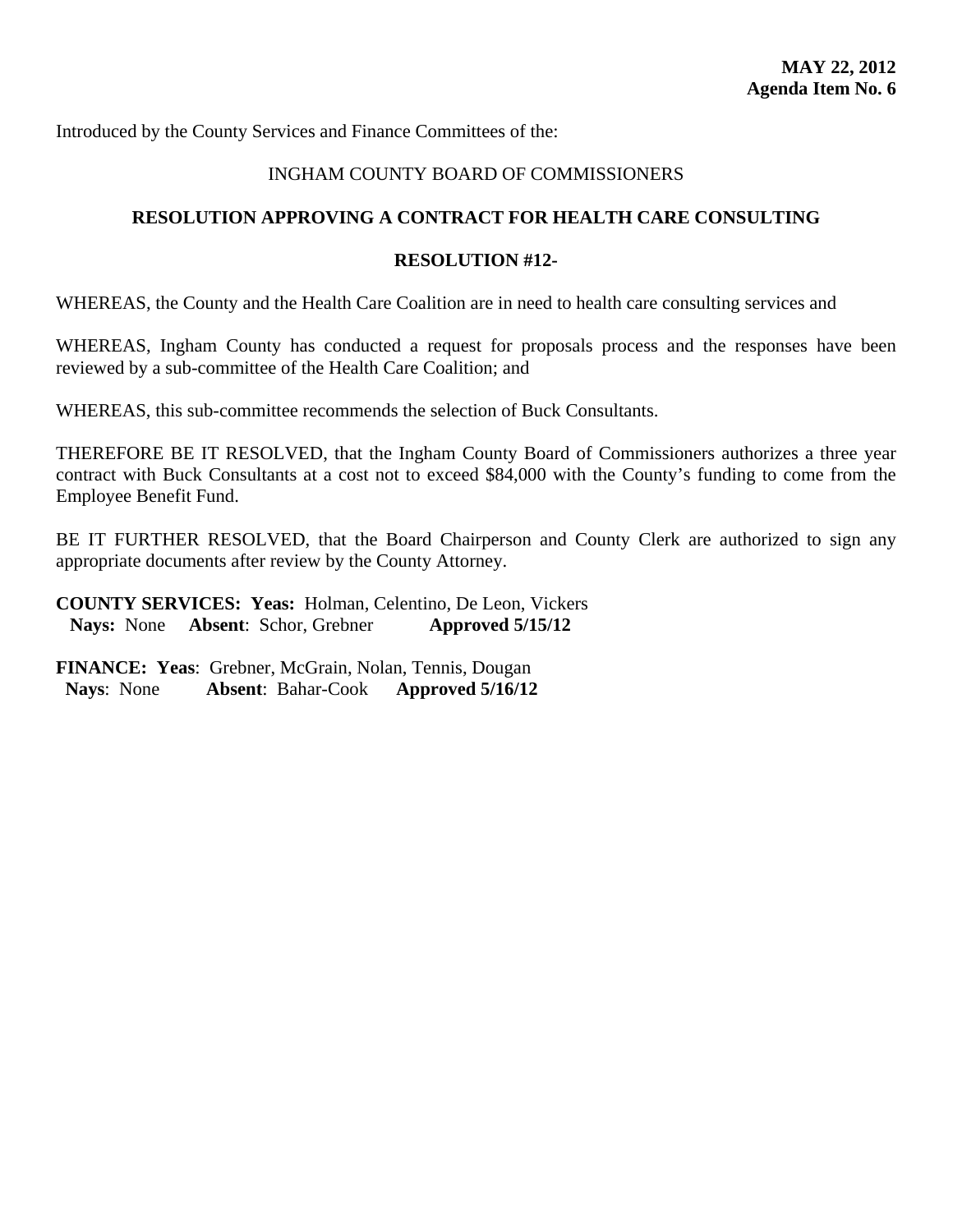# INGHAM COUNTY BOARD OF COMMISSIONERS

# <span id="page-36-0"></span>**RESOLUTION AMENDING BOARD OF COMMISSIONER RESOLUTION #02-285 LIMITING THE PARKS LOW INCOME VEHICLE ENTRANCE FEE POLICY TO INGHAM COUNTY AND CITY OF LANSING RESIDENTS ONLY**

#### **RESOLUTION #12-**

WHEREAS, Board of Commissioner Resolution #02-285 approved the implementation of a Low Income Park Vehicle Fee Policy; and

WHEREAS, this resolution provides a free daily pass to a person who signs a form listing their name, address, and stating that paying the vehicle fee would be a hardship, a free annual pass is then mailed to the address listed on the form; and

WHEREAS, as many as 65 requests for vehicle entrance fee hardship passes are made by non-Ingham County residents at the County parks on a yearly basis; and

WHEREAS, the Parks & Recreation Commission recognizes that Ingham County Parks and activities are funded by the citizens of Ingham County and recommends only Ingham County and City of Lansing residents benefit from the Low Income Park Vehicle Fee Policy.

THEREFORE BE IT RESOLVED, the Board of Commissioners approve limiting the Parks Low Income Vehicle Entrance Fee Policy set by Board of Commissioner Resolution #02-285 to Ingham County and City of Lansing residents only effective upon passage of this resolution.

**COUNTY SERVICES: Yeas:** Holman, Celentino, De Leon, Vickers **Nays:** None **Absent**: Schor, Grebner **Approved 5/15/12**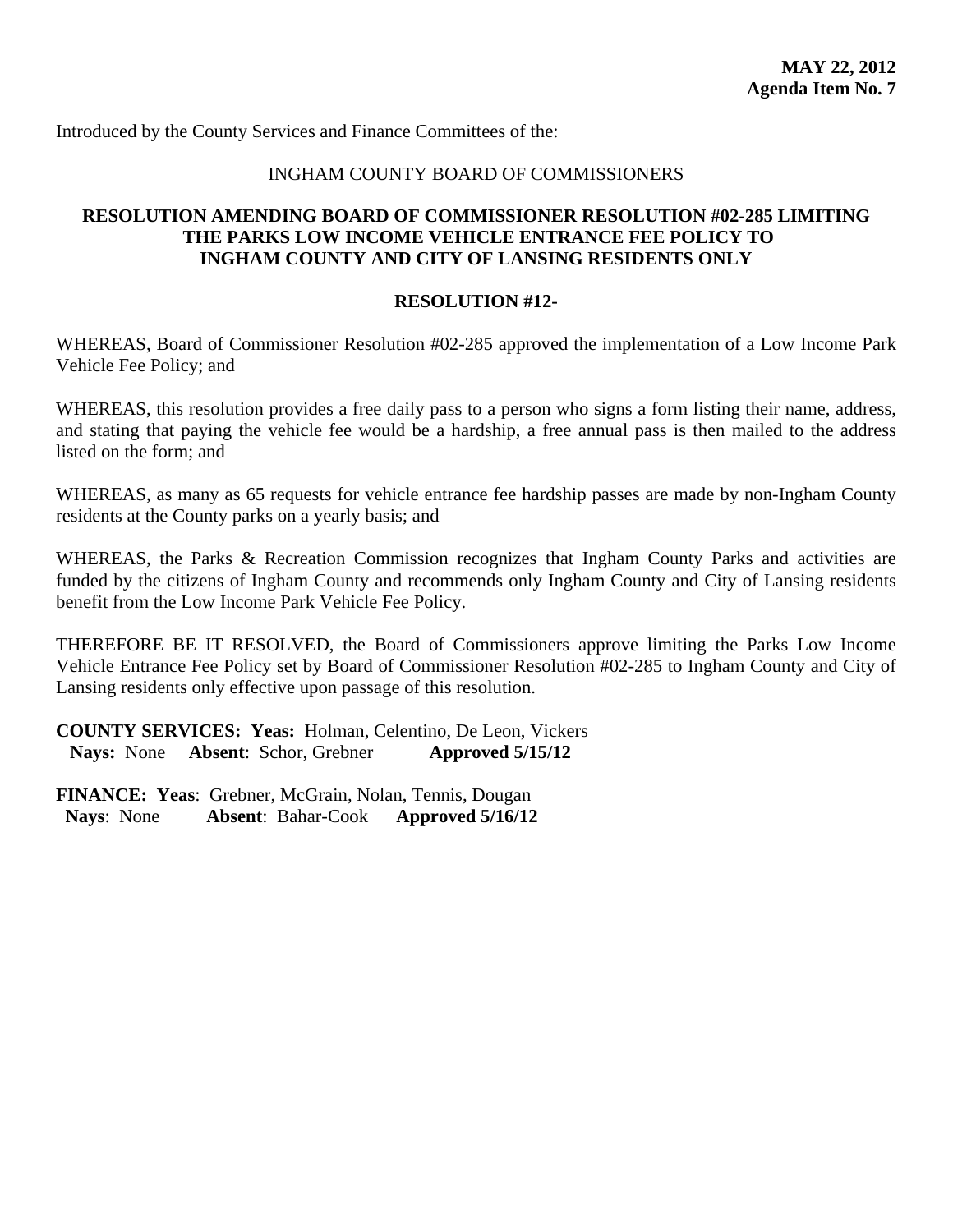<span id="page-37-0"></span>Introduced by the Finance Committee of the:

# INGHAM COUNTY BOARD OF COMMISSIONERS

### **RESOLUTION UPDATING VARIOUS FEES FOR COUNTY SERVICES**

### **RESOLUTION #12-**

WHEREAS, the Board of Commissioners set various fees for county services in Resolution 02-155 based on information and recommendations of the *Maximus Cost of Services Analysis* completed in 2002; and

WHEREAS, the Board of Commissioners also established the percent of the cost of providing the services which should be recovered by such fees, referred to in this process as a "target percent"; and

WHEREAS, the Board of Commissioners has directed the Controller's Office to establish a process for the annual review of these fees and target percents; and

WHEREAS, the consumer price index, a rate of 2.7%, was used for the cost increase factor due the continuous decline in budgets; and

WHEREAS, this cost increase factor is applied to the previous year's calculated cost and multiplied by the target percent and in most cases rounded to the lower full dollar amount in order to arrive at a preliminary recommended fee for the upcoming year; and

WHEREAS, in cases where the calculated cost multiplied by target percent is much higher than the current fee, the fee will be recommended to increase gradually each year until the full cost multiplied by target percent is reached, in order to avoid any drastic increases in fees; and

WHEREAS, in cases where the calculated cost multiplied by target percent is lower than the current fee, no fee increase will be recommended for that year; and

WHEREAS, after initial recommendations are made by the Controller, these recommendations are distributed to the affected offices and departments, in order to receive their input; and

WHEREAS, after reviewing the input from the affected offices and departments, the Controller makes final recommendations to the Board of Commissioners; and

WHEREAS, the Controller's Office has finished its annual review of these fees and recommended increases where appropriate based on increased costs of providing services supported by these fees and the percent of the cost of providing the services which should be covered by such fees as established by the Board of Commissioners; and

WHEREAS, the Board of Commissioners has reviewed the Controller's recommendations including the target percentages, along with recommendations of the various county offices, departments, and staff.

THEREFORE BE IT RESOLVED, that the Board of Commissioners authorizes or encourages the following fee increases in Attachments A and B at the rates established effective January 1, 2013 with the exception of the Health Department and Friend of the Court, where new rates will be effective October 1, 2012 and the Park and Zoo winter seasonal fees which will be effective starting November 1, 2012.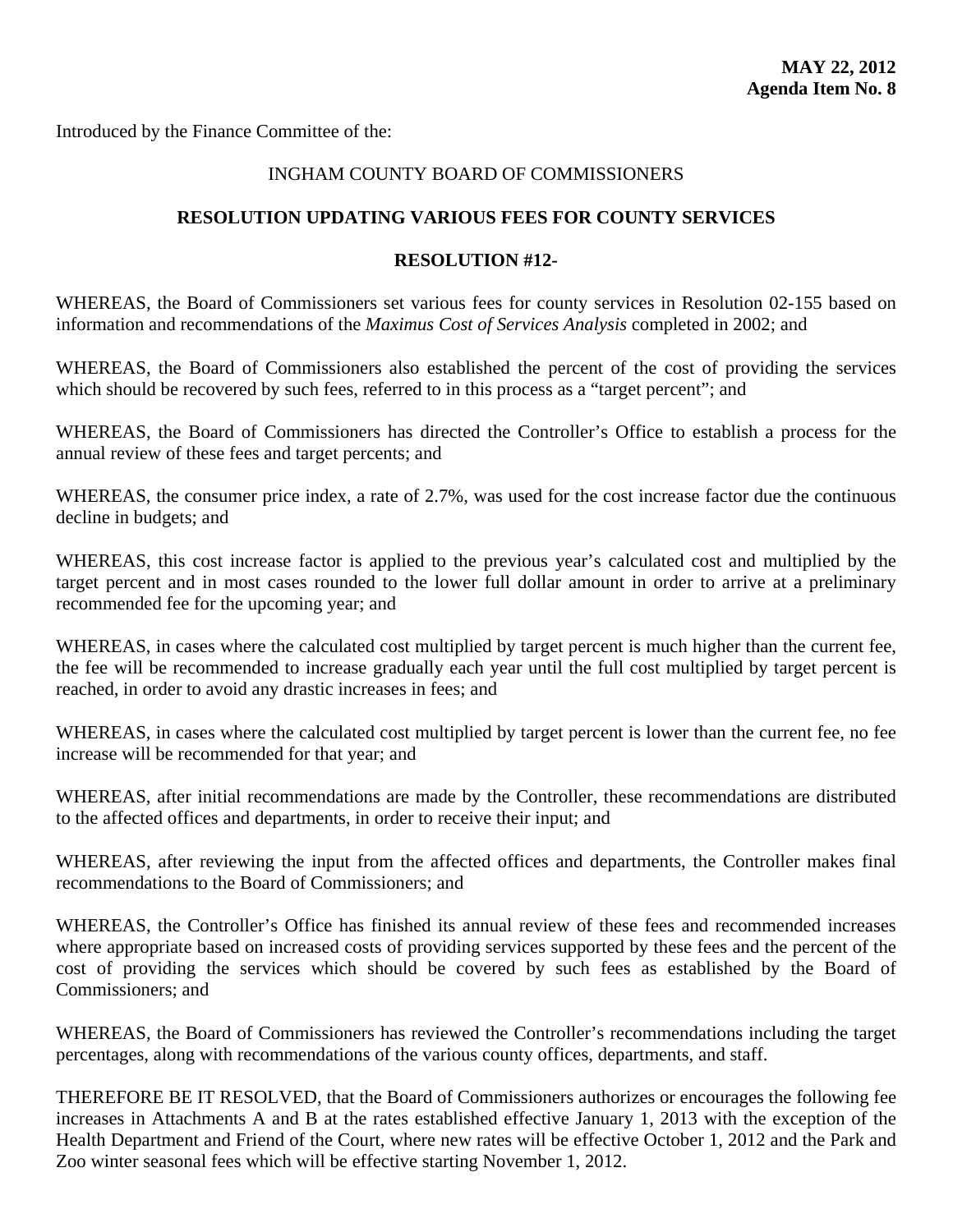#### **RESOLUTION #12-**

BE IT FURTHER RESOLVED, that the Ingham County Board of Commissioners authorize a Pilot Project, Whiskers Wednesdays from June 1, 2012 through September 30, 2012, whereby the County adoption fees will be half price for dogs and cats are free on all Wednesdays during this Pilot Program period.

BE IT FURTHER RESOLVED, that the fees within major Health Department services are not included on the attachments and were not set by the policy above, but rather through policy established in Resolutions 05-166 and 05-242.

**FINANCE: Yeas**: Grebner, McGrain, Nolan, Tennis, Dougan\*  **Nays**: None **Absent**: Bahar-Cook **Approved 5/16/12** 

l

\*Dougan voted no for the Environmental Health Point of Sale Application Processing Fee; Point of Sale On Site Evaluation Well and Waste Treatment System by the Ingham County Health Department; Waste Treatment Inspection by Ingham County Health Department (excludes pumping fees); Point of Sale Extension Evaluations – hourly rate  $-2$  hours minimum for service; and Point of Sale Annual Inspector Renewal Fee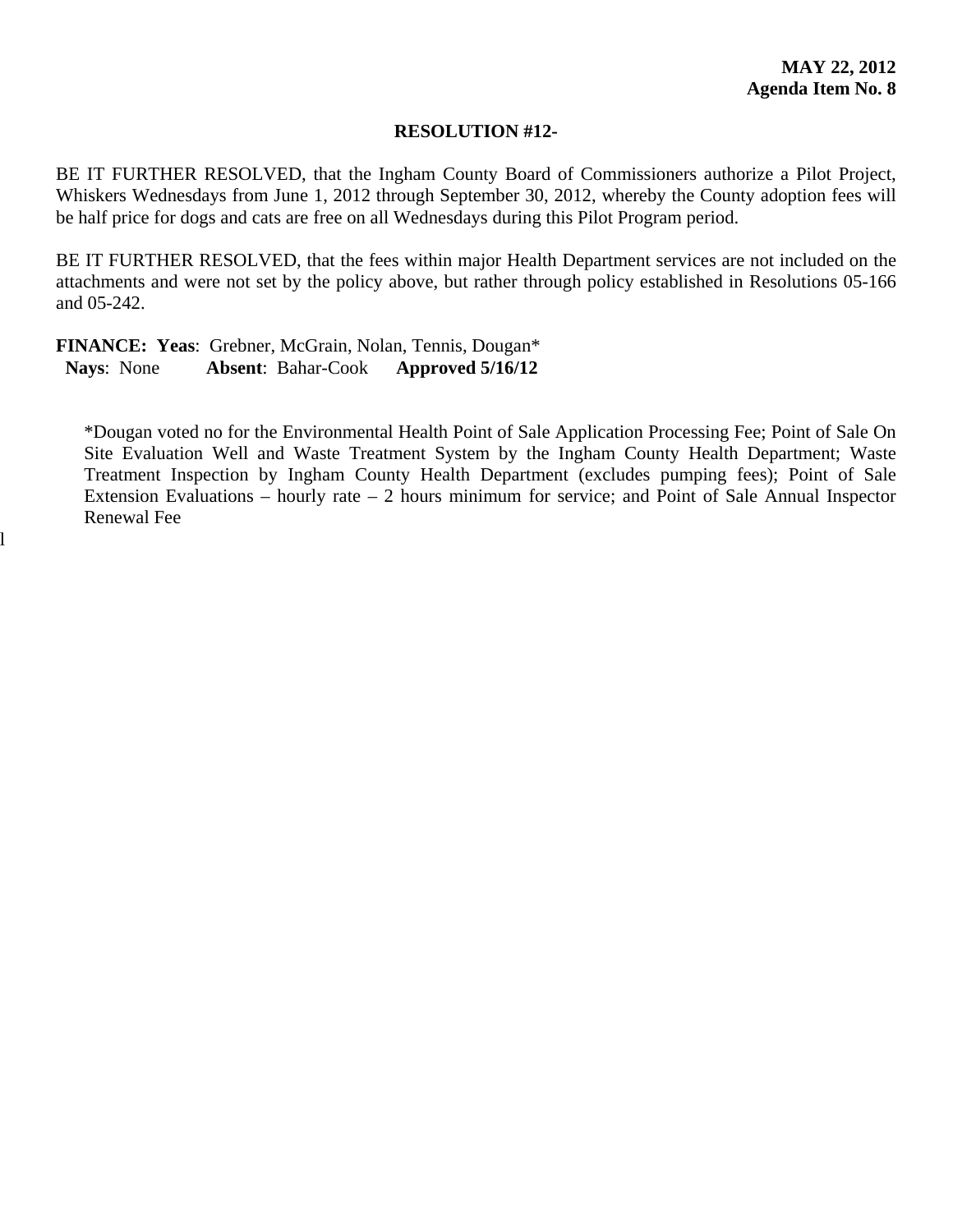#### **ATTACHMENT A: FEES WHICH ARE ADJUSTED**

# △ Loc of Svc Fee Description 2013 Fee <br>● Loc of Svc Fee Description 2012 Fee 2013 Fee % Drain Comm. Topography \$530.00 \$535.00 100.0% Drain Comm. Preliminary Comm. Site Plan Review Full to \$650.00 | \$655.00 | 75.0% Drain Comm. Preliminary Plat Review | \$650.00 | \$655.00 | 75.0% Drain Comm. Plat and Commercial Drainage Review - First acre \$650.00 \$655.00 100.0% Drain Comm. Plat Drain Administration Fee **1998** 12,100.00 | \$2,200.00 | 75.0% Drain Comm. Drain Crossing Permits, Review (Commercial) \$460.00 \$470.00 100.0% Drain Comm. The State of Late or less The State of State of the State of the State of the State of the State o Drain Comm.  $\vert$  Escrow account - 1/2 to 1 acre  $\vert$  \$1,500.00  $\vert$  \$1,600.00 | 100.0% Drain Comm. 
<br>
<u>
Lescrow account - 1 to 5 acres</u>  $\begin{array}{|l} \hline \text{ $3,000.00} \quad | \quad $3,200.00 \quad | \quad 100.0\% \end{array}$ Drain Comm. Escrow account - 5 to 10 acres \$5,000.00 \$5,300.00 100.0% Drain Comm. Escrow account - each add'l 10 acres \$2,500.00 \$2,600.00 100.0% Drain Comm. Soil Erosion Permit - 9 month duration  $\sim$  \$230.00 | \$235.00 | 75.0% Equalization Pre-2005 Paper Maps/Aerial photos (blueprints) \$11.00 \$12.00 100.0% Digitally Produced Paper Maps-Parcel Layer Equalization 8.5" x 11" \$5.00 \$6.00 100.0%  $\textsf{\small{Equalization}}\qquad \qquad \vert\qquad \textsf{\small{11}}\textsf{\small{1}} \textsf{\small{x 17}} \textsf{\small{1}} \qquad \textsf{\small{12.00}}\ \ \vert\qquad \textsf{\small{13.00}}\ \ \vert\qquad \textsf{\small{100.0}}\ \textsf{\small{100.0}}$ Equalization 17" x 22" \$17.00 \$18.00 | 100.0% Equalization 22" x 34" \$22.00 \$24.00 | 100.0% Equalization 28" x 40" \$28.00 \$30.00 100.0% Equalization 34" x 44" \$34.00 \$36.00 100.0% **Equalization** Digitally Produced Paper Maps - Parcel layer w/2005 Digital Photo Layer Equalization 8.5" x 11" \$11.00 \$12.00 | 100.0%  $\textsf{\small{Equalization}}\qquad \qquad \vert\qquad \textsf{\small{11}}\textsf{\small{1}}\textsf{\small{x}}\textsf{\small{17}}''$

Equalization 17" x 22" \$34.00 \$36.00 | 100.0% Equalization 22" x 34" \$45.00 \$48.00 100.0% Equalization 28" x 40" \$57.00 \$60.00 100.0% Equalization 34" x 44" \$68.00 \$72.00 | 100.0% Equalization  $\vert$  Custom Maps  $\vert$  Custom Maps  $\vert$  864.00  $\vert$  \$67.00  $\vert$  100.0%

%

#### **County Services Committee**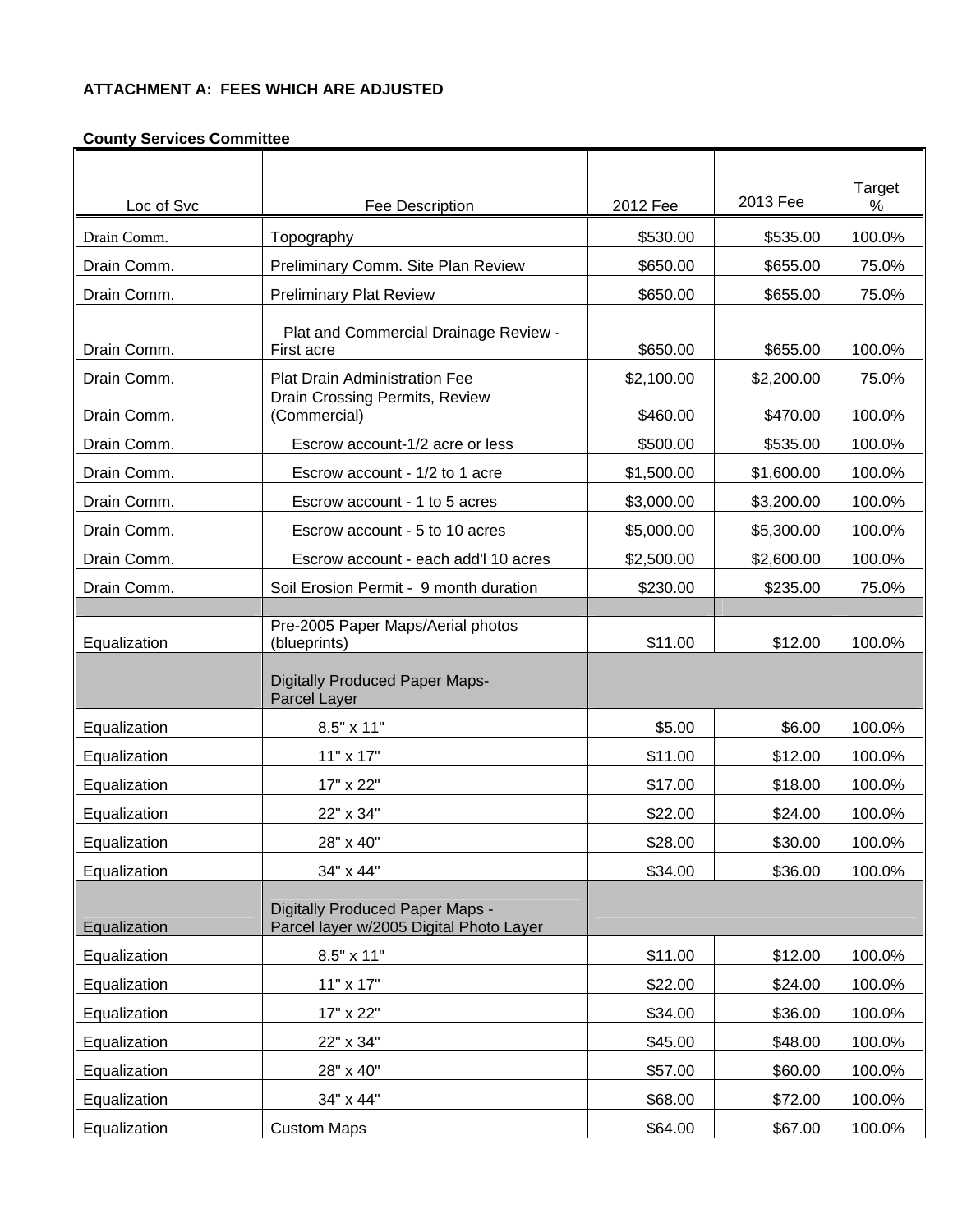| Loc of Svc | Fee Description                                                                     | 2012 Fee | 2013 Fee  | Target<br>% |
|------------|-------------------------------------------------------------------------------------|----------|-----------|-------------|
| Parks      | <b>Boating Fees</b>                                                                 |          |           |             |
| Parks      | In-Park Canoe/Kayak - per hr                                                        | \$5.00   | \$6.00    | 100.0%      |
| Parks      | In-Park Canoe/Kayak - 2nd hr                                                        | \$5.00   | Eliminate | 100.0%      |
| Parks      | In-Park Canoe/Kayak hrly after 2nd                                                  | \$2.00   | Eliminate | 100.0%      |
| Parks      | In-Park Canoe/Kayak -Max. per day                                                   | \$12.00  | Eliminate | 100.0%      |
| Parks      | Canoe/Kayak Trips - McNamara                                                        | \$12.00  | \$15.00   | 100.0%      |
| Parks      | Canoe/Kayak Trips - Bunker Rd                                                       | \$18.00  | \$22.00   | 100.0%      |
| Parks      | Canoe/Kayak Trips - Eaton Rapids                                                    | \$25.00  | \$28.00   | 100.0%      |
| Parks      | Row Boat - 1st hour                                                                 | \$5.00   | \$7.00    | 100.0%      |
| Parks      | Row Boat - 2nd hour - fee per hour                                                  | \$5.00   | Eliminate | 100.0%      |
| Parks      | Row Boat - Hourly Thereafter                                                        | \$2.00   | \$3.00    | 100.0%      |
| Parks      | Row Boat - Maximum                                                                  | \$20.00  | Eliminate | 100.0%      |
| Parks      | Cross Country Skiing Adults & Children (12 & under):<br>Weekdays (Burchfield only)  |          |           |             |
| Parks      | 3rd hour                                                                            | \$1.00   | Eliminate | 100.0%      |
| Parks      | Maximum                                                                             | \$6.00   | Eliminate | 100.0%      |
| Parks      | Cross Country Skiing Adults: Wknds &<br>Holidays(Burchfield & Lake Lansing N)       |          |           |             |
| Parks      | 1st hour                                                                            | \$7.00   | \$8.00    | 100.0%      |
| Parks      | Cross Country Ski Rental Fees for separate equipment -<br>Adult or Child            |          |           |             |
| Parks      | Poles per hour                                                                      | \$2.00   | \$3.00    | 100.0%      |
| Parks      | <b>Hawk Island Snow Park</b><br>Operational Rates (Mon-Fri 4-9 pm Sat-Sun 10am-9pm) |          |           |             |
| Parks      | Comb. Snow Board/Tube Adult Pass                                                    | \$10.00  | Eliminate | 100.0%      |
| Parks      | Comb. Snow Board/Tube Child Pass                                                    | \$7.00   | Eliminate | 100.0%      |
| Parks      | Comb. Snow Board/Tube Family Pass                                                   | \$30.00  | Eliminate | 100.0%      |
| Parks      | Comb Group Rate (20-100 p)/person                                                   | \$6.00   | Eliminate | 100.0%      |
| Parks      | Game Rental (for 4 hours)                                                           |          |           |             |
| Parks      | Moonwalk                                                                            | \$250.00 | \$275.00  | 100.0%      |
| Parks      | Dunk Tank                                                                           | \$200.00 | \$225.00  | 100.0%      |
| Parks      | Giant Slide                                                                         | \$350.00 | \$400.00  | 100.0%      |
| Parks      | Admission Fees (group rate)                                                         |          |           |             |
| Zoo        | All Adults(November-March): Res, Non-Res, or Senior                                 | \$0.00   | \$2.00    | 25.0%       |
| Zoo        | Children (age 3-12) (November - March)                                              | \$0.00   | \$1.00    | 25.0%       |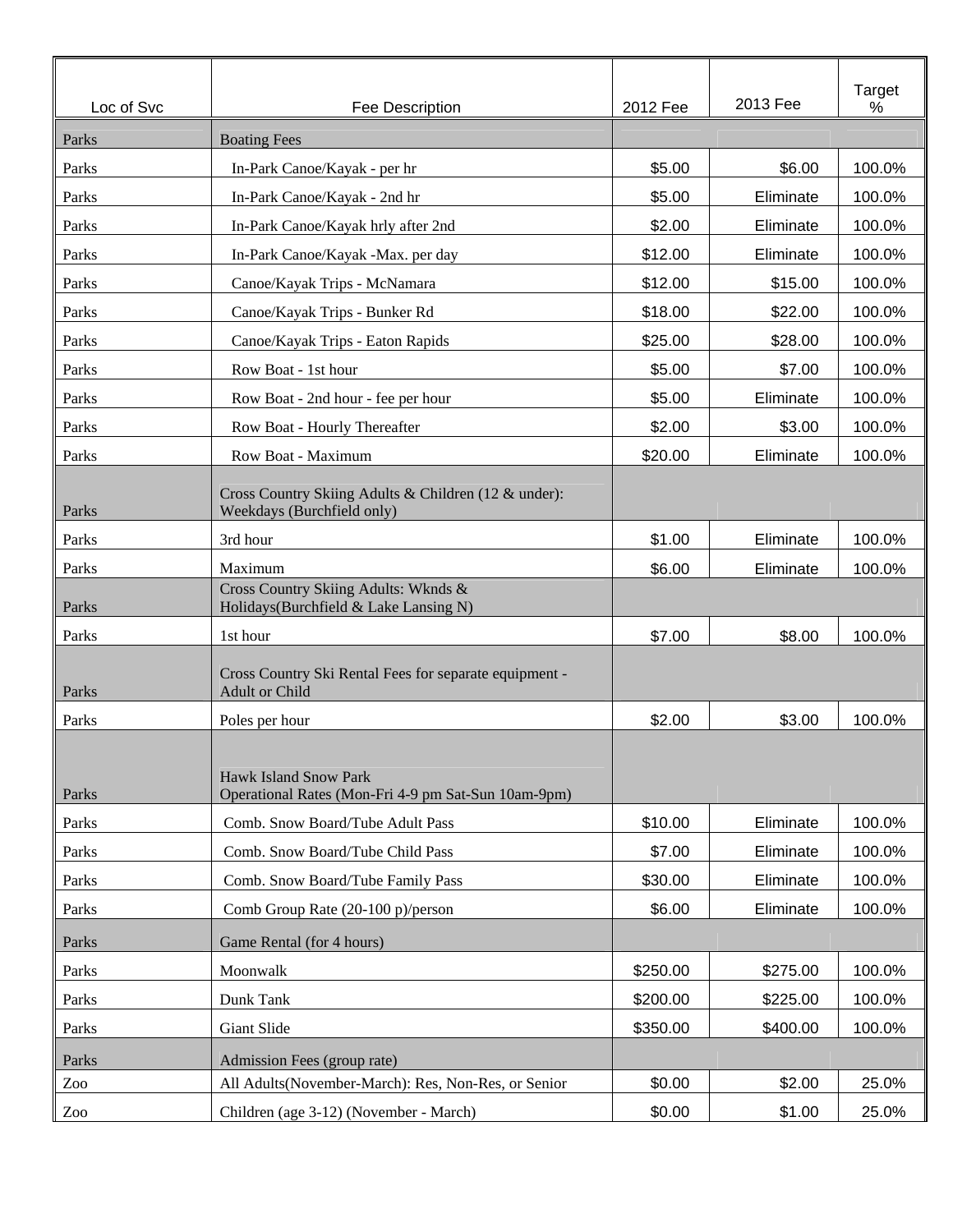| Loc of Svc            | Fee Description                                                      | 2012 Fee | 2013 Fee | Target % |
|-----------------------|----------------------------------------------------------------------|----------|----------|----------|
| <b>Animal Control</b> | Enforcement/Dog License Fees                                         |          |          |          |
| <b>Animal Control</b> | Un-Sterilized                                                        | \$50.00  | \$60.00  | 75.0%    |
| <b>Animal Control</b> | Un-Sterilized - Delinquent                                           | \$120.00 | \$130.00 | 75.0%    |
| <b>Animal Control</b> | Un-Sterilized - 3 year License                                       | \$135.00 | \$145.00 | 75.0%    |
|                       |                                                                      |          |          |          |
| <b>Animal Control</b> | <b>Boarding Fee-Dangerous Animals</b>                                | \$30.00  | \$67.00  | 100.0%   |
| <b>Animal Control</b> | Boarding Fee per day-others                                          | \$20.00  | \$30.00  | 75.0%    |
| <b>Animal Control</b> | Euthanasia Fee                                                       | \$100.00 | \$125.00 | 100.0%   |
| <b>Animal Control</b> | Owner Pick-up Fee                                                    | \$30.00  | \$40.00  | 100.0%   |
| <b>Animal Control</b> | Tranq. at-large                                                      | \$30.00  | \$40.00  | 100.0%   |
| <b>Animal Control</b> | Rabies vaccination on redeemed dogs                                  | \$10.00  | \$15.00  | 100.0%   |
| <b>Animal Control</b> | Bordatella Vaccination-redeemed dogs                                 | \$6.00   | \$15.00  | 100.0%   |
| <b>Animal Control</b> | Spay/neuter deposit-Owners redeeming pet                             | \$15.00  | \$75.00  | 0.0%     |
|                       |                                                                      |          |          |          |
| Pros Atty             | Diversion - Felony Offender                                          | \$760.00 | \$770.00 | 50.0%    |
| Pros Atty             | Costs for eligible convictions - Trial                               | \$200.00 | \$210.00 | 10.0%    |
| Comm. Health          | <b>INS Vaccination Verif Form I-693</b>                              | \$35.00  | \$36.00  | 100.0%   |
| Comm. Health          | MIHP Tran. Bus/Van                                                   | \$31.29  | \$33.68  | 100.0%   |
| Comm. Health          | MIHP - Trans Taxi                                                    | \$28.62  | \$30.80  | 100.0%   |
| Comm. Health          | MIHP Trans. Volunteer                                                | \$0.31   | \$0.33   | 100.0%   |
| Comm. Health          | Compreh Envir Investigation                                          | \$265.00 | \$275.00 | 100.0%   |
| Comm. Health          | Assessment of Home                                                   | \$110.00 | \$120.00 | 100.0%   |
| Comm. Health          | Immigration Physical Exams                                           | \$170.00 | \$180.00 | 100.0%   |
| Imm. Clinic           | Internat'l Travel Consult                                            | \$57.00  | \$59.00  | 100.0%   |
| <b>OYC</b>            | Consultation Request (per hr.)                                       | \$67.00  | \$69.00  | 100.0%   |
| <b>OYC</b>            | Agency Training Request- Base, 1.5 hr.                               | \$200.00 | \$205.00 | 100.0%   |
| <b>OYC</b>            | Agency Training Request- Base, 2.5 hr.                               | \$330.00 | \$340.00 | 100.0%   |
| <b>OYC</b>            | Agency Training Request- Base, 3.0 hr.                               | \$400.00 | \$420.00 | 100.0%   |
| <b>OYC</b>            | Agency Training Request- Base, 5.0 hr.                               | \$650.00 | \$675.00 | 100.0%   |
| <b>OYC</b>            | OYC-Advertised Train.- 1-2 hr./per person (min. 15<br>attending)     | \$22.00  | \$25.00  | 100.0%   |
| <b>OYC</b>            | OYC-Advertised Train.- 2.5-4.5 hr./per person (min.<br>15 attending) | \$28.00  | \$30.00  | 100.0%   |
| <b>OYC</b>            | OYC-Advertised Train.- 5-7 hrs./per person (min.<br>15 attending).   | \$60.00  | \$65.00  | 100.0%   |
| <b>OYC</b>            | OYC - Advanced Training - 10 hrs./per person                         | \$100.00 | \$105.00 | 100.0%   |
| <b>OYC</b>            | OYC - Administrator Training - 16 hrs./per person                    | \$130.00 | \$133.00 | 100.0%   |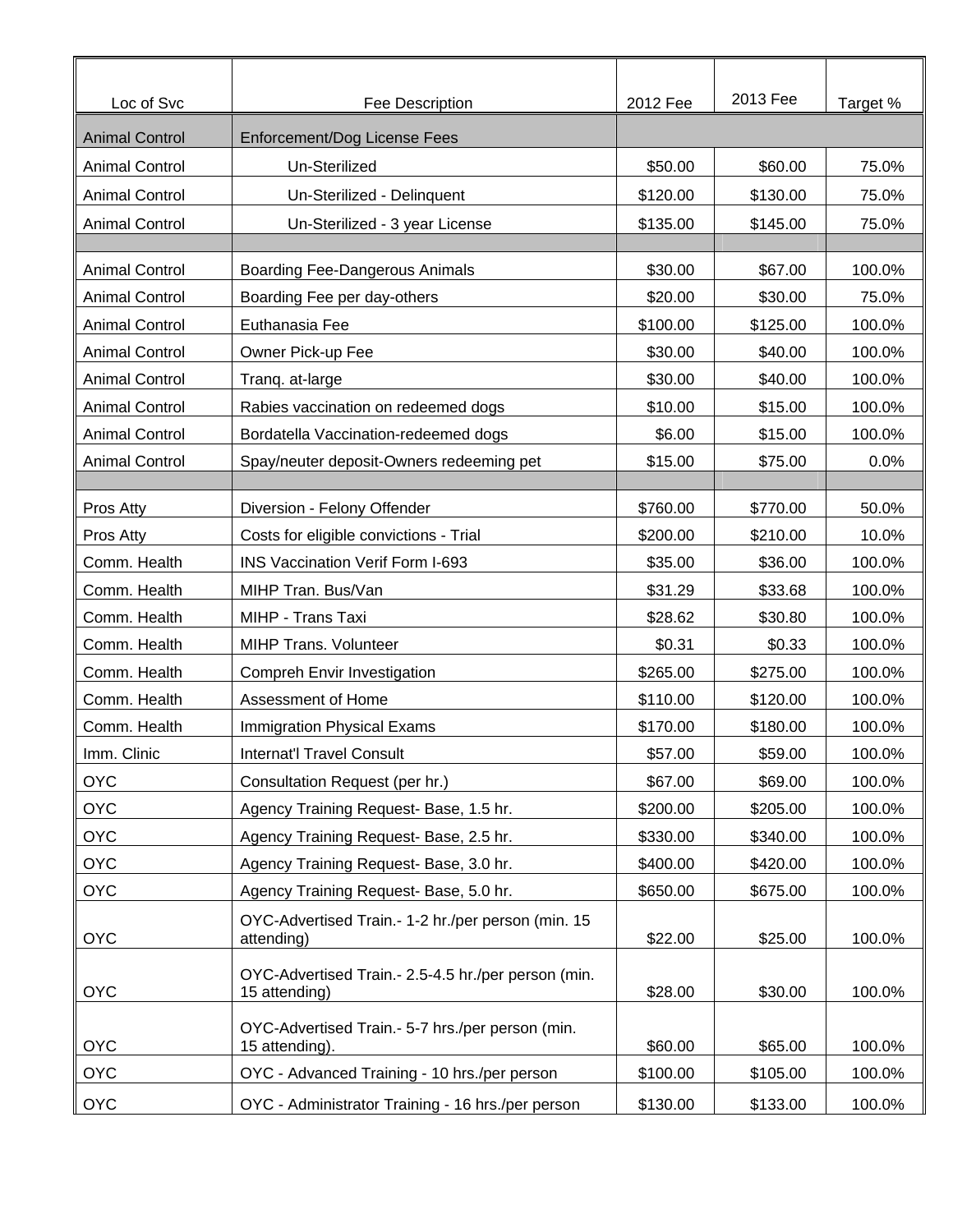| Loc of Svc  | Fee Description                                                                                          | 2012 Fee | 2013 Fee | Target % |
|-------------|----------------------------------------------------------------------------------------------------------|----------|----------|----------|
| Env. Health | <b>Fixed Food Service Estab-Profit</b>                                                                   |          |          |          |
| Env. Health | Mobile Unit Renewal License (4 hours)                                                                    | N/A      | \$230.00 | 50.0%    |
| Env. Health | Food Variance Request Fee (Based on BEH<br>Hourly Rate, estimated time to deliver services -<br>one hour | N/A      | \$115.00 | 100.0%   |
| Env. Health | Pool                                                                                                     |          |          |          |
| Env. Health | Public Pool Inspection                                                                                   | \$220.00 | \$230.00 | 100.0%   |
| Env. Health | Each add'l pool at same location                                                                         | \$110.00 | \$115.00 | 100.0%   |
| Env. Health | Pool Reinspection (after violation)                                                                      | \$110.00 | \$115.00 | 100.0%   |
| Env. Health | Late Pool Payment Fee - when no payment<br>received after 30 days invoiced -est. time - one<br>hour      | N/A      | \$115.00 | 100.0%   |
| Env. Health | <b>DHS Licensing</b>                                                                                     |          |          |          |
| Env. Health | DHS Licensing Inspection - municipal                                                                     | \$205.00 | \$215.00 | 100.0%   |
| Env. Health | DHS Licensing Inspection - well & septic                                                                 | \$345.00 | \$355.00 | 100.0%   |
| Env. Health | DHS Licensing re-inspection fee hourly rate                                                              | \$110.00 | \$115.00 | 100.0%   |
| Env. Health | DHS Initial Licensing Plan Review                                                                        | \$395.00 | \$405.00 | 100.0%   |
| Env. Health | Body Art (Tattoo)                                                                                        |          |          |          |
| Env. Health | Body Art Business Initial License                                                                        | \$550.00 | \$575.00 | 50.0%    |
| Env. Health | Body Art License Renewal                                                                                 | \$175.00 | \$200.00 | 50.0%    |
| Env. Health | Body Art Lic-late renewal-additional                                                                     | \$125.00 | \$135.00 | 50.0%    |
| Env. Health | Body Art w/o initial license/reinstatement of<br>revoked                                                 | \$550.00 | \$575.00 | 50.0%    |
| Env. Health | Body Art non-compliant with inspection -hourly rate                                                      | \$110.00 | \$115.00 | 50.0%    |
| Env. Health | Reinstmt of Susp Body Art License (fine)                                                                 | \$210.00 | \$215.00 | 100.0%   |
| Env. Health | Body Art Initial License after July 1                                                                    | \$275.00 | \$295.00 | 100.0%   |
| Env. Health | Body Art Temp License (1-14 days)                                                                        | \$100.00 | \$105.00 | 100.0%   |
| Env. Health | PLAN REVIEW FEE FOR BODY ART (BEH<br>HOURLY RATE, MINIMUM TIME TO DELIVER<br>SERVICE = TWO HOURS)        | n/a      | \$115.00 | 100.0%   |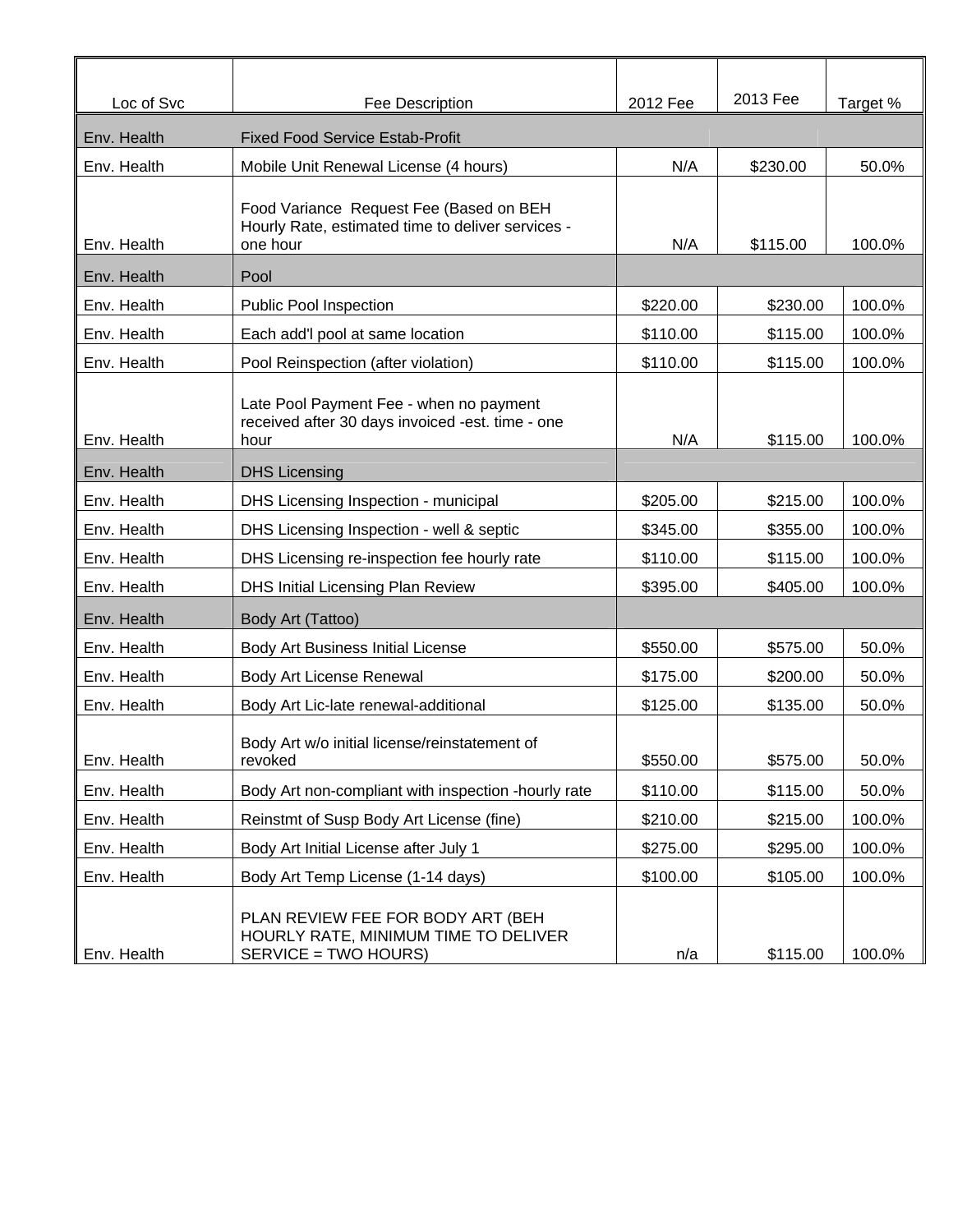| Loc of Svc  | Fee Description                                                             | 2012 Fee   | 2013 Fee   | Target % |
|-------------|-----------------------------------------------------------------------------|------------|------------|----------|
| Env. Health | DEMAND PROGRAM (per hour)                                                   |            |            |          |
| Env. Health | Sewage Inspection (Only)                                                    | \$770.00   | \$800.00   | 100.0%   |
| Env. Health | Well (Only) Inspection -private                                             | \$575.00   | \$590.00   | 100.0%   |
| Env. Health | Combined Well & Septic Inspection                                           | \$1,125.00 | \$1,130.00 | 100.0%   |
| Env. Health | Vacant Land Evaluation                                                      | \$555.00   | \$570.00   | 100.0%   |
| Env. Health | On-Site Sewage repair/replace                                               | \$770.00   | \$800.00   | 100.0%   |
| Env. Health | <b>Well Repair</b>                                                          | \$200.00   | \$300.00   | 100.0%   |
| Env. Health | Altern On-site Sewage Syst Plan Revw                                        | \$420.00   | \$430.00   | 100.0%   |
| Env. Health | Subdivision Evaluation of Preliminary Plat                                  | \$340.00   | \$360.00   | 100.0%   |
| Env. Health | Munic Requ Eval. of Well/Septic-(hourly rate -<br>min. 2 hours for service) | \$110.00   | \$115.00   | 100.0%   |
| Env. Health | Septic or Well ownershp trsfr, not installed at time<br>of transfer         | \$185.00   | \$190.00   | 100.0%   |
| Env. Health | Septic tank repair or replacement inspection fee                            | \$285.00   | \$345.00   | 100.0%   |
| Env. Health | Irrigation Well/Non-potable well - commercial                               | N/A        | \$345.00   | 100.0%   |
| Env. Health | <b>Combined Well &amp; Septic Repair</b>                                    | n/a        | \$915.00   | 100.0%   |
| Env. Health | Septic Installers Certification (2 hr chrg)                                 | n/a        | \$115.00   | 0.0%     |
| Env. Health | <b>BATHING BEACHES</b>                                                      |            |            |          |
| Env. Health | <b>Bathing Area Operational Permit</b>                                      | \$225.00   | \$230.00   | 100.0%   |
| Env. Health | Reinstmt of bathing area permit                                             | \$110.00   | \$115.00   | 100.0%   |
| Env. Health | Sanitary Surv for Prop. Bathg Beach                                         | \$450.00   | \$460.00   | 100.0%   |
| Env. Health | <b>CAMPGROUNDS</b>                                                          |            |            |          |
| Env. Health | Campground Inspection 0-99 Sites                                            | \$150.00   | \$155.00   | 100.0%   |
| Env. Health | Campground Inspection 100-199 Sites                                         | \$225.00   | \$235.00   | 100.0%   |
| Env. Health | Campground Inspection 200+ Sites                                            | \$300.00   | \$310.00   | 100.0%   |
| Env. Health | Campground 0-99 sites -after July 1 fine for late<br>inspection -150%       | \$225.00   | \$232.00   | 100.0%   |
| Env. Health | Campground 100-199 Sites after July 1 fine for<br>late inspection 150%      | \$340.00   | \$352.00   | 100.0%   |
| Env. Health | Campground 200+ Sites after July 1 fine for late<br>inspection 150%         | \$450.00   | \$465.00   | 100.0%   |
| Env. Health | Campground 0-99 Sites after Sept 1 fine for late<br>inspection 200%         | \$300.00   | \$310.00   | 100.0%   |
| Env. Health | Campground 100-199 Sites after Sept 1 fine for<br>late inspection 200%      | \$450.00   | \$470.00   | 100.0%   |
| Env. Health | Campground 200+ Sites fine for late inspection<br>after Sept 1 -200%        | \$600.00   | \$620.00   | 100.0%   |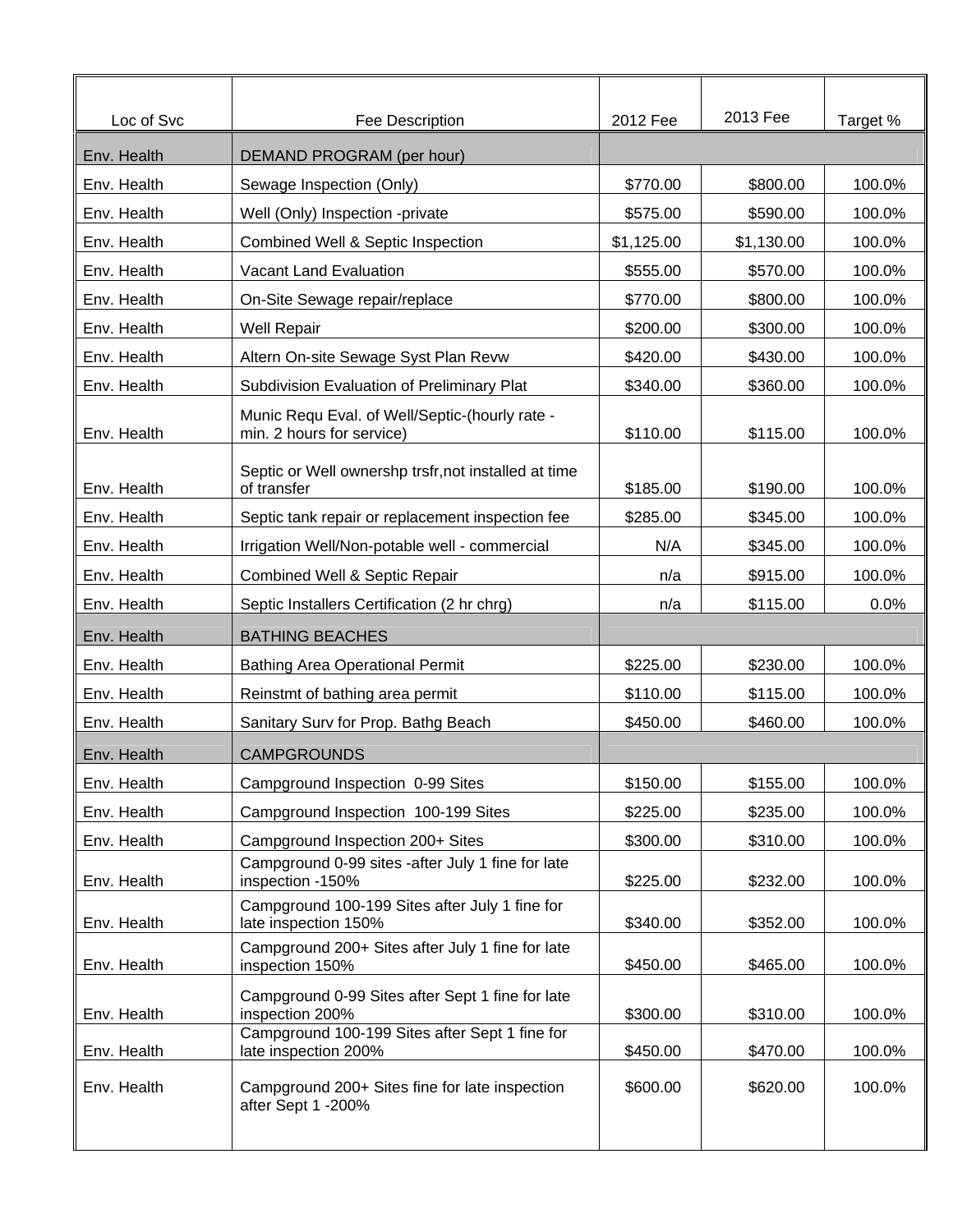| Loc of Svc   | Fee Description                                                                               | 2012 Fee | 2013 Fee | Target % |
|--------------|-----------------------------------------------------------------------------------------------|----------|----------|----------|
| Env. Health  | <b>MISC EH PROGRAMS</b>                                                                       |          |          |          |
|              |                                                                                               |          |          |          |
| Env. Health  | Collection of water samples for Type II Non-<br>Community Water Sampling per hr               | \$110.00 | \$115.00 | 100.0%   |
| Env. Health  | Type II Non Community - Sanitary Survey                                                       | \$440.00 | \$450.00 | 100.0%   |
| Env. Health  | Board of Health appeal fee                                                                    | \$125.00 | \$130.00 | 100.0%   |
| Env. Health  | POINT OF SALE PROGRAM                                                                         |          |          |          |
| Env. Health  | Point of Sale- appl processing fee                                                            | \$195.00 | \$200.00 | 100.0%   |
| Env. Health  | Point of Sale- on site evaluation well & waste<br>treatment system by ICHD                    | \$395.00 | \$405.00 | 100.0%   |
| Env. Health  | Waste Treatment Inspection by ICHD (excludes<br>pumping fees)                                 | \$230.00 | \$235.00 | 100.0%   |
| Env. Health  | Point of Sale- Extension Evaluations - hourly rate - 2<br>hours minimum for svc               | \$110.00 | \$115.00 | 100.0%   |
| Env. Health  | Point of Sale- Annl Inspector renwl fee                                                       | \$130.00 | \$135.00 | 100.0%   |
| Env. Health  | TOBACCO PROGRAM                                                                               |          |          |          |
|              |                                                                                               |          |          |          |
| Env. Health  | License- Tobacco Sales- 1yr.- Retailer-East Lansing                                           | \$260.00 | \$275.00 | 100.0%   |
| Env. Health  | License- Tobacco Sales- 1yr.- Retailer- Non-East<br>Lansing                                   | \$300.00 | \$320.00 | 100.0%   |
| Env. Health  | License- Tobacco Sales- 1yr.- Vend. Mach.                                                     | \$310.00 | \$320.00 | 100.0%   |
| Env. Health  | Tobacco - Temporary Sampling Permit Fee - Late<br>Notice Fee (Less than 30 days before event) | \$185.00 | \$200.00 | 100.0%   |
| Env. Health  | License- Tobacco Sales- 1yr.- Retailer-East Lansing<br>- Late Fee                             | \$390.00 | \$420.00 | 100.0%   |
| Env. Health  | License- Tobacco Sales- 1yr.- Retailer- Non-East<br>Lansing - Late Fee                        | \$470.00 | \$500.00 | 100.0%   |
| Env. Health  | POLLUTION PREVENTION PROGRAM                                                                  |          |          |          |
| Env. Health  | Hourly Rate Over Standard Service                                                             | \$105.00 | \$115.00 | 100.0%   |
| Env. Health  | P2 On-Site Consultation (per hour)                                                            | \$105.00 | \$115.00 | 100.0%   |
| Env. Health  | P2 Plan Review - hourly rate - 2 hour min.                                                    | \$105.00 | \$115.00 | 100.0%   |
| Vet. Affairs | <b>County User Fee</b>                                                                        | \$24.34  | \$25.00  | 100.0%   |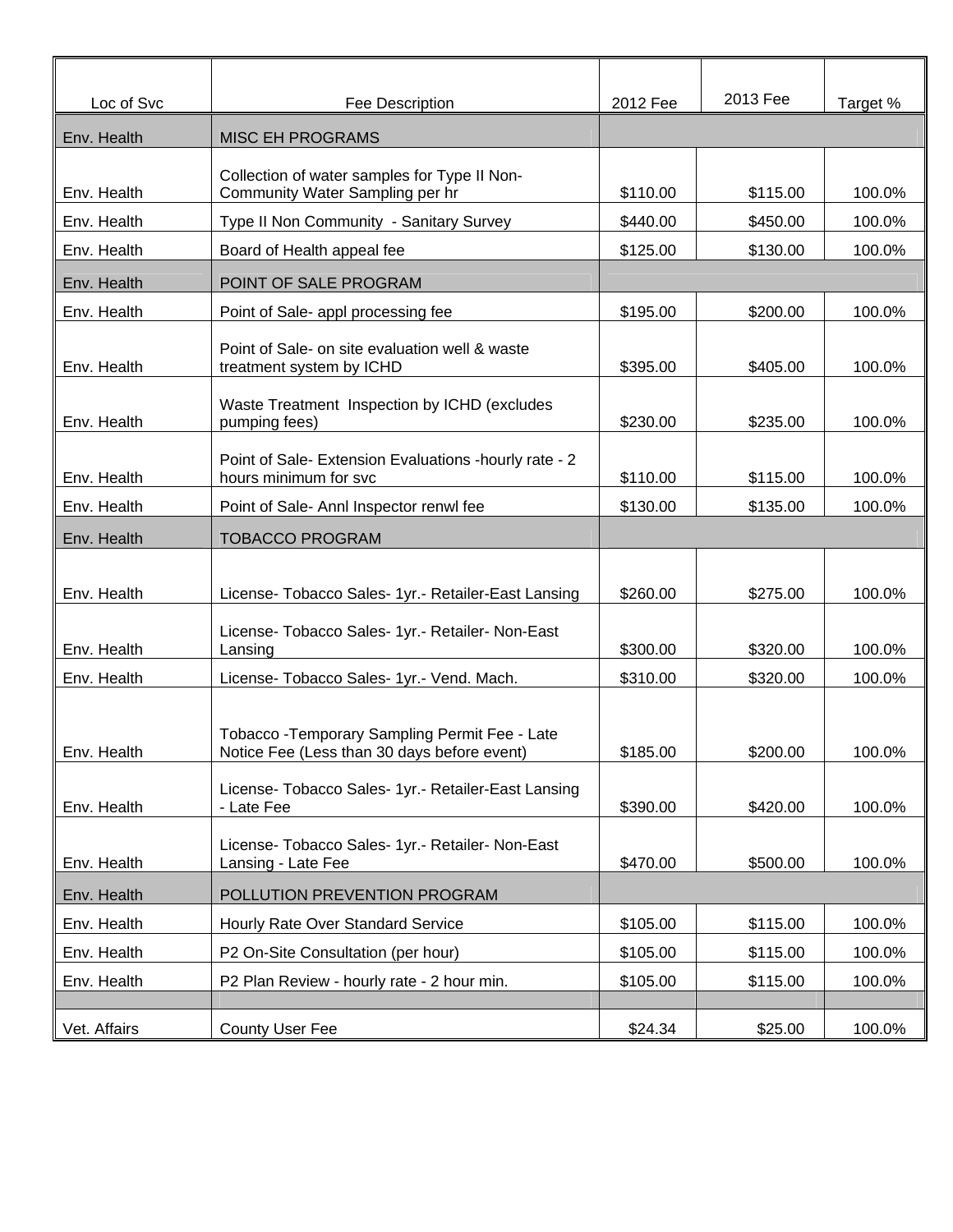#### **ATTACHMENT B: FEES FOR WHICH AN ADJUSTMENT IS RECOMMENDED**

| Loc of Svc             | Fee Description                | 2012 Fee | 2013 Fee | Target % |
|------------------------|--------------------------------|----------|----------|----------|
|                        |                                |          |          |          |
| <b>Circuit Court</b>   | <b>Criminal Histories</b>      | \$9.00   | \$10.00  | 100%     |
| <b>Circuit Court</b>   | <b>Felony Case Costs</b>       | \$600.00 | \$625.00 | 100%     |
| <b>Circuit Court</b>   | Show Cause - Probation         | \$100.00 | \$125.00 | 100%     |
| <b>Family Division</b> | <b>Delinquency Court Costs</b> | \$200.00 | \$225.00 | 100%     |
| <b>Family Division</b> | Tether                         | \$20.00  | \$25.00  | 25%      |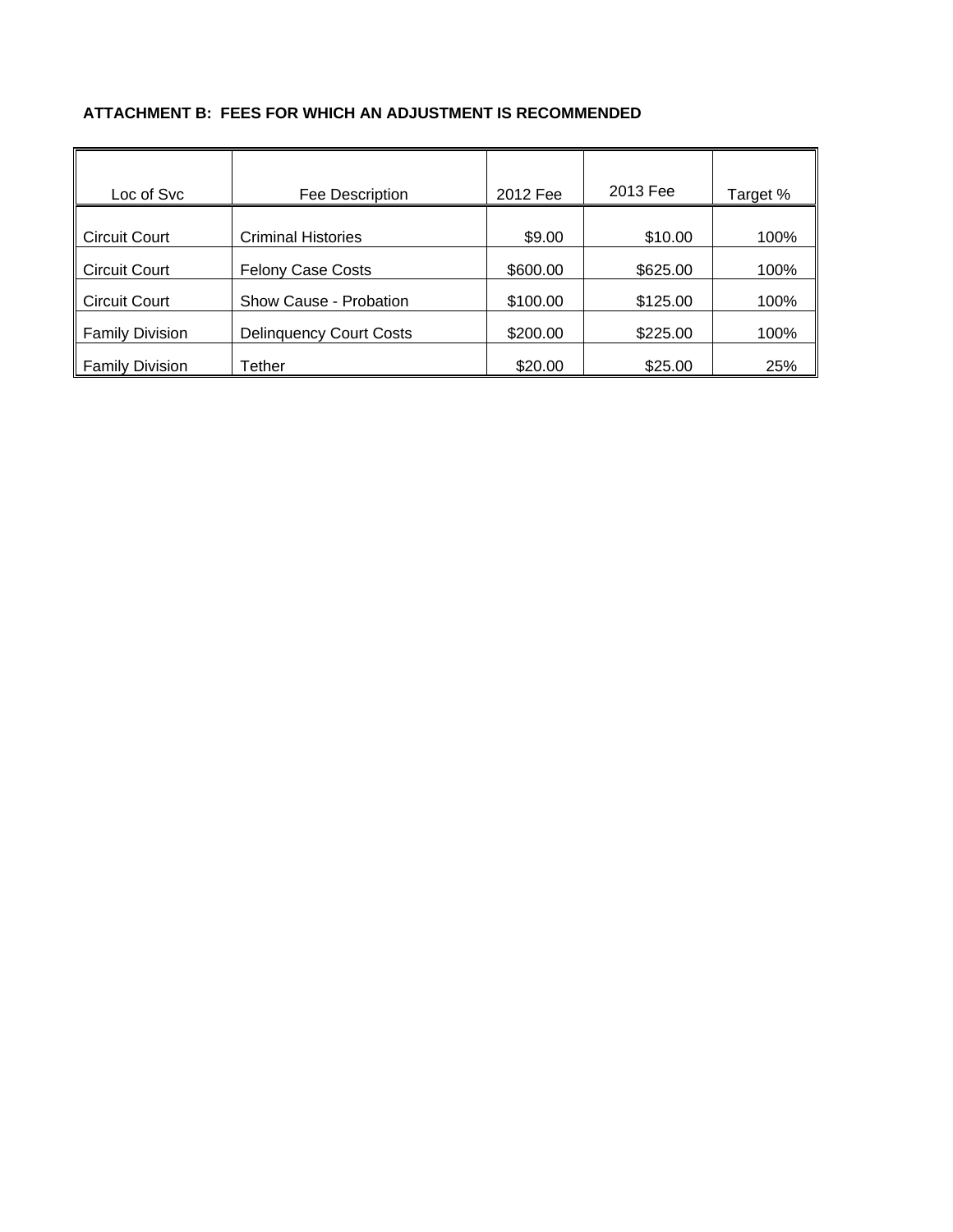<span id="page-46-0"></span>Introduced by the Human Services, County Services and Finance Committees of the:

# INGHAM COUNTY BOARD OF COMMISSIONERS

# **RESOLUTION TO AMEND RESOLUTION #12-110 TO CORRECT JOB TITLES AND POSITION NUMBERS**

#### **RESOLUTION #12-**

WHEREAS, in Resolution #12-110, the Board of Commissioners authorized the realignment of Health Department Programs and Administrative Structure; and

WHEREAS, after review, the Health Officer is recommending the following corrections to the resolution:

Position #601402 approved as a title change to Chief Executive Officer/Director, contained an incorrect position number and should be #601003.

Position #601366 was reclassified as a Human Services Grant Coordinator. After review by Human Resources, we are recommending that the job title be changed to Power of We Coordinator, Health Department.

Position #601333 was reclassified as a Sanitarian III, Planned Program Lead and #601324 was reclassified as a Sanitarian III, Demand Program Lead. After Human Resources review, one job description has been recommended for both positions; and

WHEREAS, these changes have been reviewed and supported by the Human Resources Department and the ICEA; and

WHEREAS, the Health Officer has advised that no addition funds are required to implement the amendment.

WHEREAS, the Health Officer recommends that the Board of Commissioners accept the proposed amendment.

THEREFORE BE IT RESOLVED, the Ingham County Board of Commissioners authorizes an amendment to Resolution #12-110 to change the job titles/descriptions and correct the position numbers as follows:

Position #601402 approved as a title change to Chief Executive Officer/Director, contained an incorrect position number and should be #601003.

Position #601366 was reclassified as a Human Services Grant Coordinator. After review by Human Resources, we are recommending that the job title be changed to Power of We Coordinator, Health Department.

Position #601333 was reclassified as a Sanitarian III, Planned Program Lead and #601324 was reclassified as a Sanitarian III, Demand Program Lead. After Human Resources review, one job description has been recommended for both positions.

BE IT FURTHER RESOLVED, that all other terms and conditions of Resolution #12-110 remain unchanged.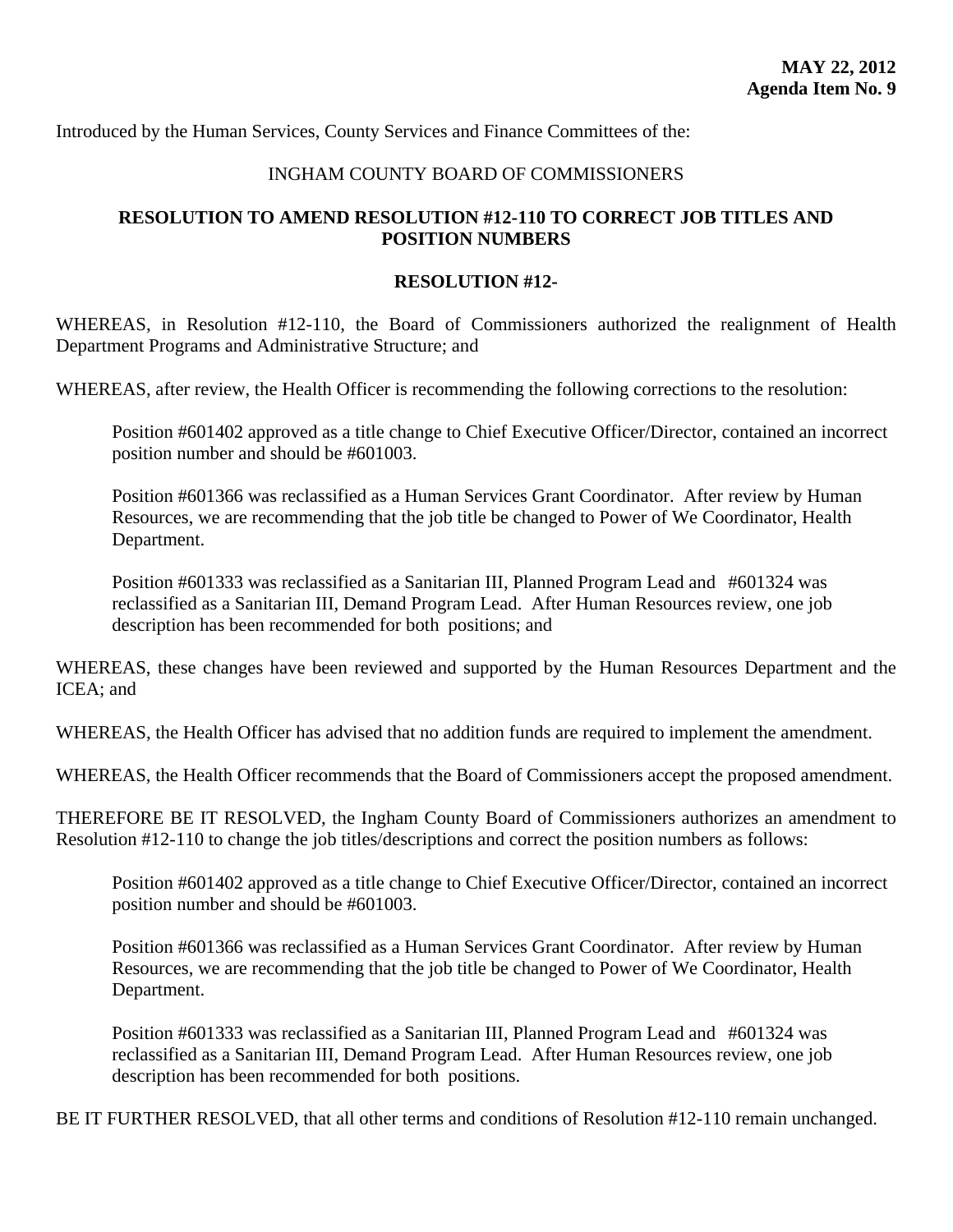#### **RESOLUTION #12-**

**HUMAN SERVICES: Yeas:** Nolan, Tennis, Schor, McGrain, Vickers, Dougan  **Nays:** None **Absent**: None **Approved 5/14/12** 

**COUNTY SERVICES: Yeas:** Holman, Celentino, De Leon, Vickers<br>Nays: None Absent: Schor, Grebner Approved 5/15/12 **Nays:** None **Absent**: Schor, Grebner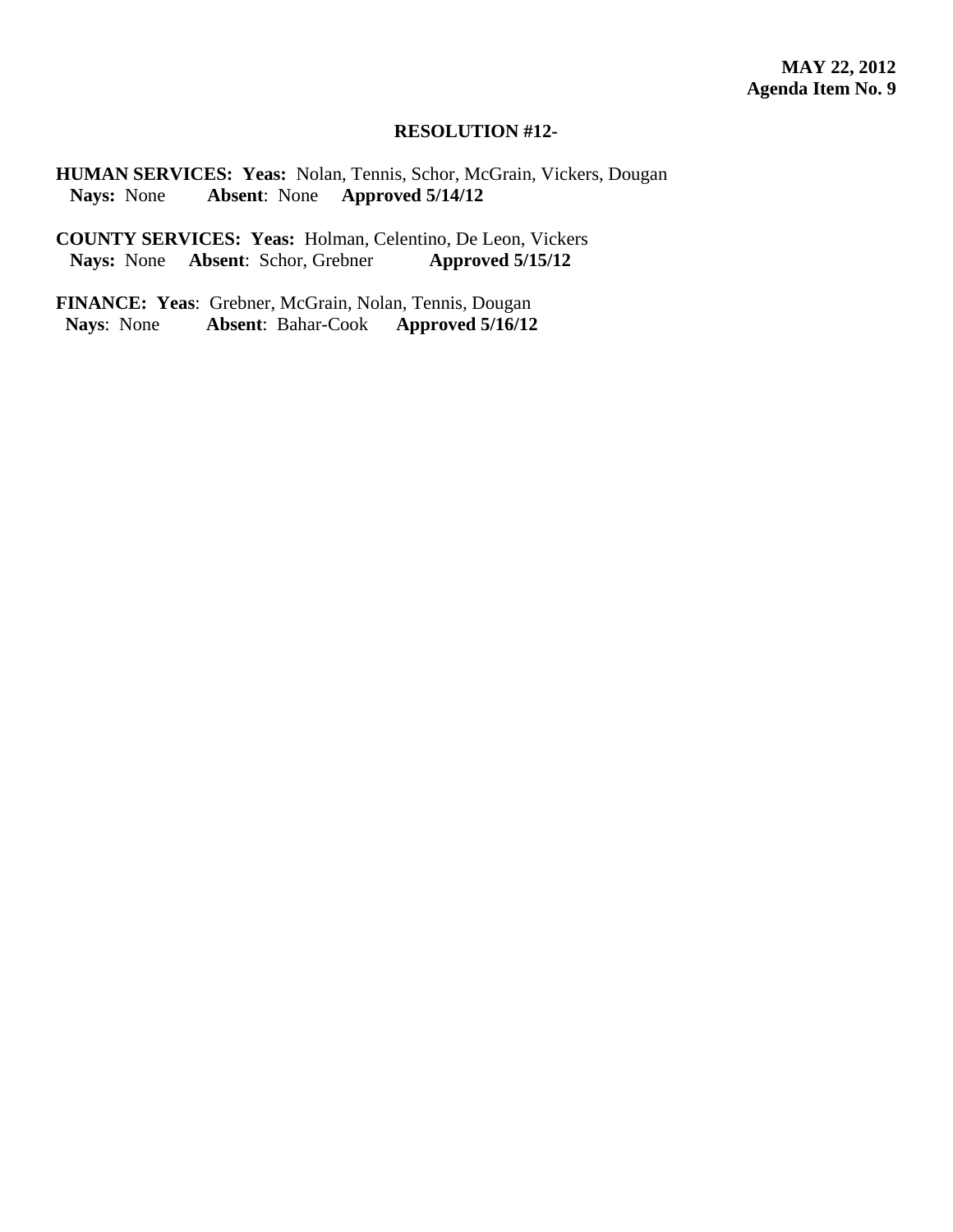<span id="page-48-0"></span>Introduced by the Human Services Committee of the:

# INGHAM COUNTY BOARD OF COMMISSIONERS

# **RESOLUTION HONORING MARK W. (MARCUS) CHEATHAM**

#### **RESOLUTION #12-**

WHEREAS, Mark W. (Marcus) Cheatham began his career with Ingham County in March, 1995 as a Health Analyst in the Community Health Assessment are of the Ingham County Health Department; and

WHEREAS, in July, 2007, he was promoted to the Assistant Deputy Health Officer position; and

WHEREAS, he as served as a member of the Board of Michigan's Local Public health Accreditation Commission; and

WHEREAS, he has served as a member of the steering committee and research committee of the Great Lakes Health Information Exchange since 2006; and

WHEREAS, since 2006, has been a member of an Ingham County Health Department leadership team for the Social Justice Project, which is funded by the W.K. Kellogg Foundation and supported by the National Association of County and City Health Officials; and

WHEREAS, he served as senior member of an interagency team that designed a Mid-Michigan community health data system through the Data Democratization Project; and

WHEREAS, he has been a dedicated member of the County Diversity Choir, contributing to the success of the annual Diversity Luncheon event; and

WHEREAS, he sets a personal example for health and fitness for by frequently riding his bike to work and routinely exercising during the lunch break; and

WHEREAS, Dr. Cheatham has consistently brought a demeanor of kindness, collaboration, and collegiality to all his community and health department endeavors.

THEREFORE BE IT RESOLVED, that the Ingham County Board of Commissioners hereby honors Mark W. (Marcus) Cheatham for his 17 years of dedicated service to the community, and for the contributions he has made to the Ingham County Health Department.

BE IT FURTHER RESOLVED, that the Board wishes him continued success in all of his future endeavors.

**HUMAN SERVICES: Yeas:** Nolan, Tennis, Schor, McGrain, Vickers, Dougan  **Nays:** None **Absent**: None **Approved 5/14/12**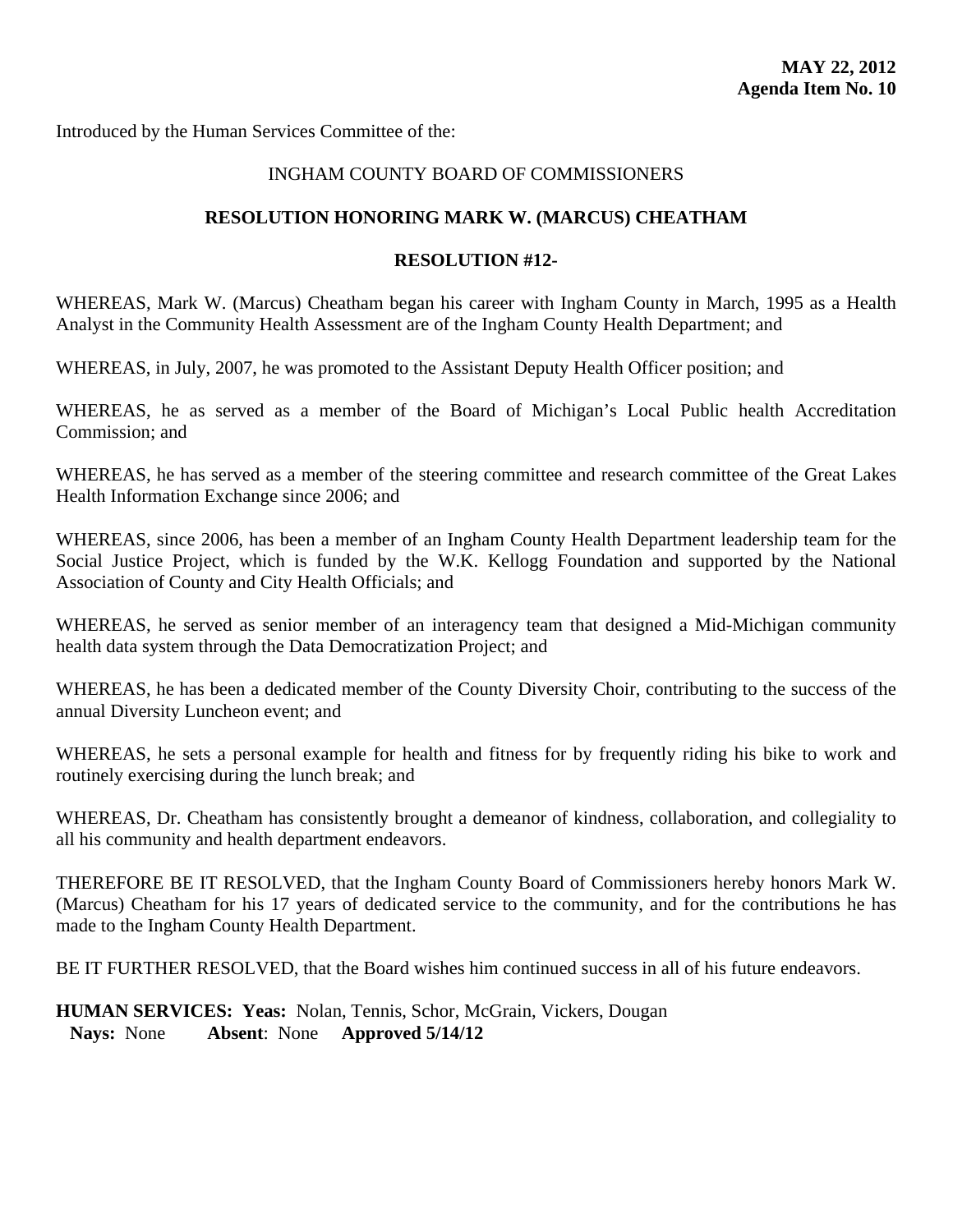<span id="page-49-0"></span>Introduced by the Human Services Committee of the:

### INGHAM COUNTY BOARD OF COMMISSIONERS

# **RESOLUTION SUPPORTING A STATEWIDE AND NATIONAL BAN ON HYDRAULIC FRACTURING FOR NATURAL GAS**

### **RESOLUTION #12-**

WHEREAS, the hydraulic fracturing (fracking) for natural gas involves the use of chemicals and hazardous materials during construction, drilling, hydraulic fracturing, gas production and delivery, well maintenance, and workover operations; and

WHEREAS, hydraulic fracturing of underground geologic formations is often accomplished by injecting a complex mix of fluids and chemicals, including large volumes of water, on average 4.5 million gallons per well, under very high pressure to create fractures in gas bearing geologic formations; and

WHEREAS, many of the chemical constituents injected during hydraulic fracturing have documented adverse health effects and/or adverse environmental impacts; and

WHEREAS, there have been more than a 1,000 documented cases of water contamination near fracking sites; some people who live near these sites can now light their drinking water on fire; and

WHEREAS, wastewater from fracking can contain radioactive elements and has been discharged into rivers that supply drinking water for millions, according to the *New York Times*; and

WHEREAS, use of these hydraulic fracturing mixes exposed adjacent land and surface waters to the risk of contamination through open pit storage, truck transport on roadways, and activities during well development; and

WHEREAS, the pollution of water caused by fracking threatens the long term economic well being of communities, as businesses and consumers depend on clean drinking water; and

WHEREAS, in 2005, as part of the federal Energy Policy Act and over objections of health care, scientific, environmental, and conservation communities, regulation of hydraulic fracturing fluids under the Safe Drinking Water Act by the Environmental Protection Agency was exempted, thereby allowing oil and gas companies to use these substances without federal oversight or standards; and

WHEREAS, the oil and gas industry is not required by federal law to publicly disclose chemical formulas of hydraulic fracturing fluids so that this information is publicly available for health and safety purposes; and

WHEREAS, Former President George W. Bush's EPA point person on water now admits fracking should never have been exempted from regulation, and

WHEREAS, the Fracturing Responsibility and Awareness of Chemicals Act ("FRAC Act"), which is currently pending in Congress, would repeal the fracking exemption to the Safe Drinking Water Act and require disclosure of chemicals used in fracking; and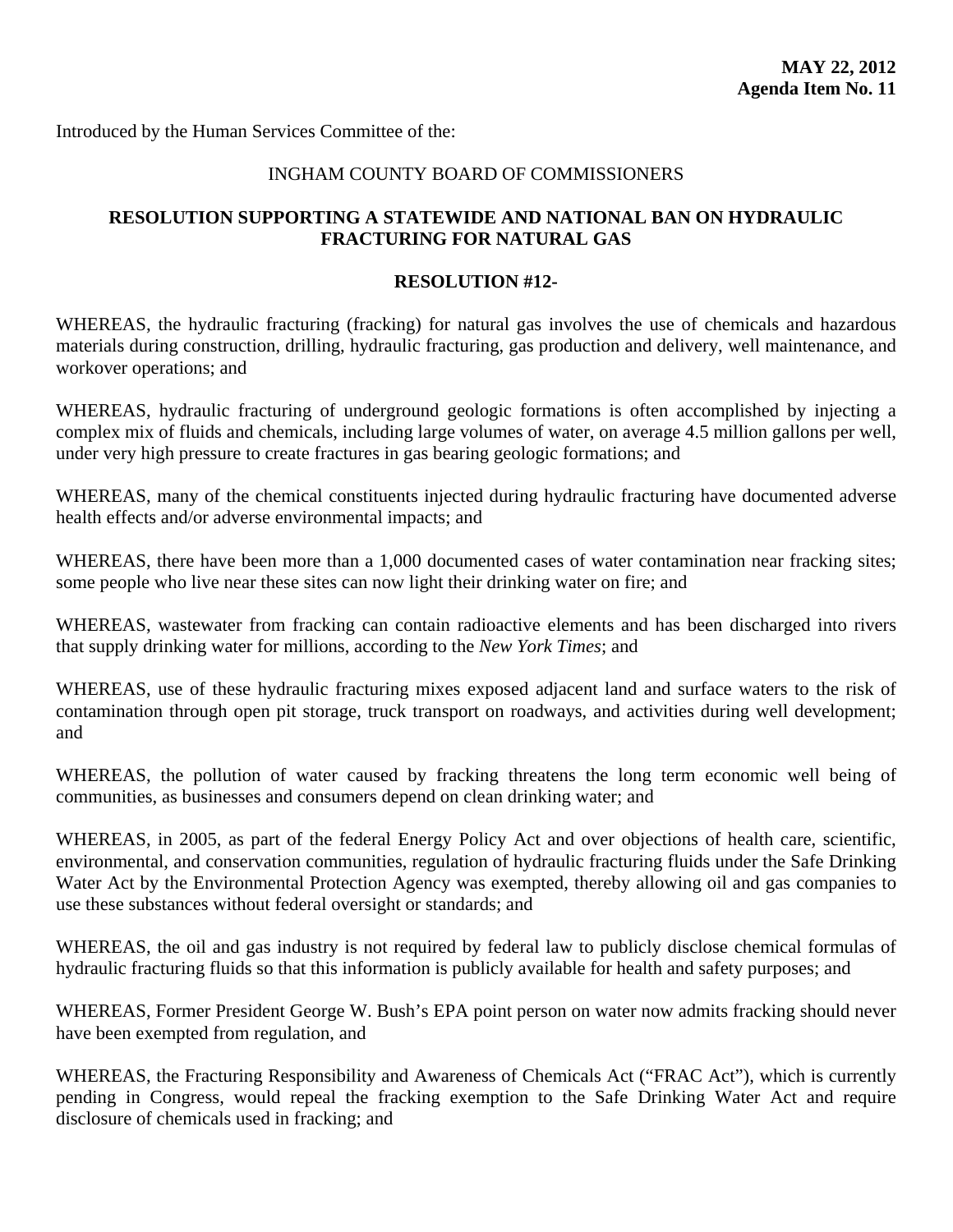### **RESOLUTION #12-**

WHEREAS, the Bringing Reductions to Energy's Airborne Toxic Health Effects Act ("BREATHE Act"), which is currently pending in Congress would repeal the exception to the Clean Air Act for aggregation of emissions from oil and gas development sources; and

WHEREAS, the wise stewardship of our natural resources involves protection of Ingham County's water supplies and water resources for generations to come; and

WHEREAS, protection of Ingham County's water supplies and resources is better accomplished by prevention of contamination and environmental degradation, rather than attempting to cleaning up contamination and restoring degraded environments after the fact; and

THEREFORE BE IT RESOLVED, that the Ingham County Board of Commissioners supports a statewide and national ban on hydraulic fracturing for natural gas.

BE IT FURTHER RESOLVED, that the Ingham County Board of Commissioners supports the FRAC Act and BREATHE Act.

BE IT FURTHER RESOLVED, that the County Clerk shall send copies of this resolution to Governor Rick Snyder, Ingham County Legislative Delegation, Congressional Representative and U.S. Senators calling for a ban on fracking and for them to co-sponsor the FRAC Act, H.R. 1084/ S. 587, and BREATHE Act, H.R. 1204.

**HUMAN SERVICES: Yeas:** Nolan, Tennis, Schor, McGrain  **Nays:** Vickers, Dougan **Absent**: None **Approved 5/14/12**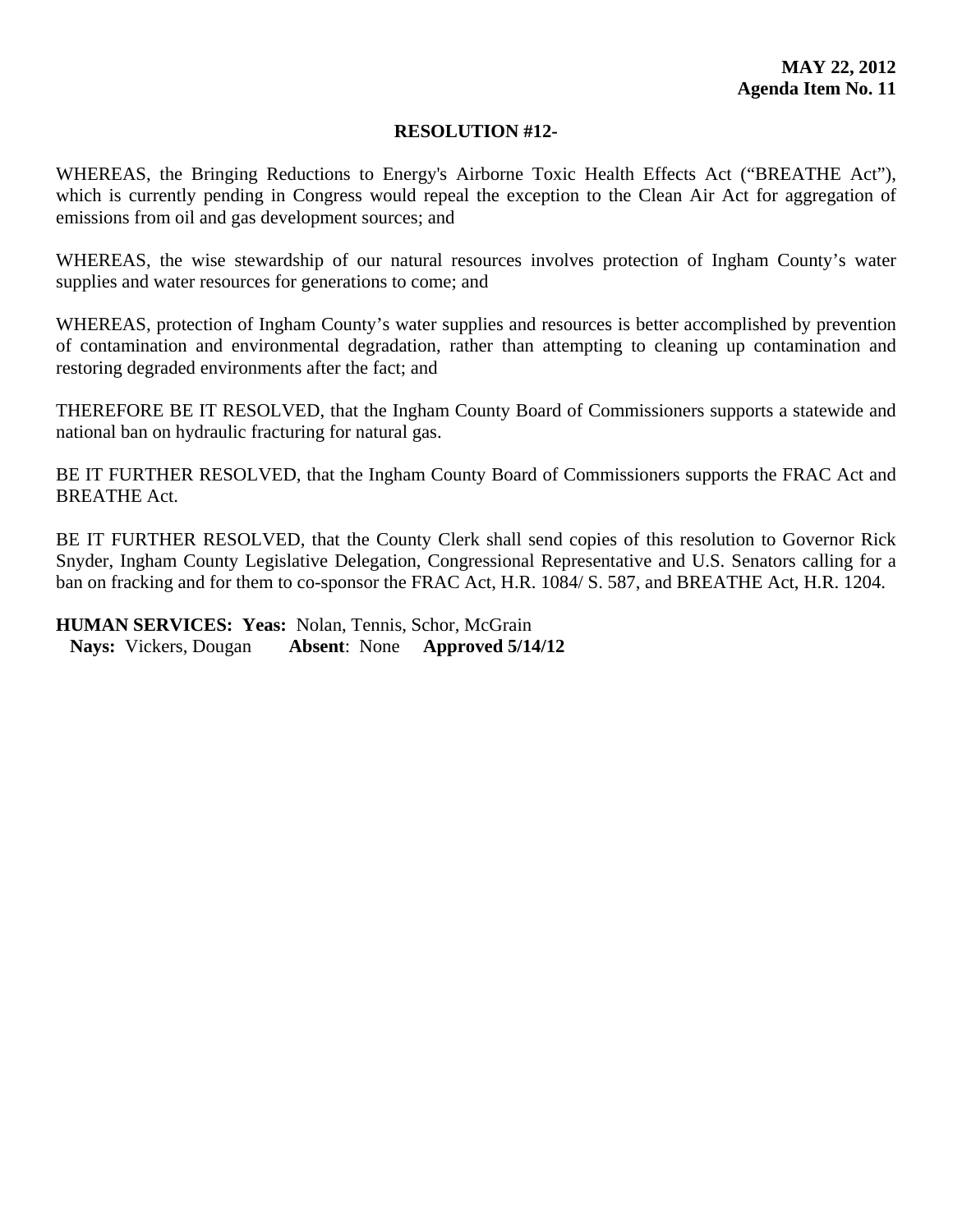# INGHAM COUNTY BOARD OF COMMISSIONERS

# <span id="page-51-0"></span>**RESOLUTION TO SUBMIT TO THE ELECTORATE A SPECIAL MILLAGE QUESTION FOR A COUNTYWIDE TRANSPORTATION SYSTEM PRIMARILY FOR THE DISABLED AND ELDERLY**

### **RESOLUTION #12-**

WHEREAS, the Board of Commissioners desire to continue to provide a transportation system at the same level of service, primarily for the elderly and disabled within Ingham County; and

WHEREAS, the Board of Commissioners has provided the financial stability necessary for sound planning through a long-term Millage during the past several years; and

WHEREAS, the current authorized Millage (0.48) of one (1) mill expires December 31, 2015; and

WHEREAS, the current Millage is not sufficient to continue to provide the same level of necessary services due to reductions in state funding for "public transit" operational costs.

THEREFORE BE IT RESOLVED, that the following question be submitted to a vote of the electorate in the primary election to be held on August 7, 2012.

# PUBLIC TRANSPORTATION SYSTEM FOR ELDERLY AND DISABLED MILLAGE QUESTION

For the purpose of continuing funding for a transportation system to be used primarily by elderly and disabled persons in Ingham County, shall the Constitutional limitation upon the total amount of taxes which may be assessed in one (1) year upon all property within the County of Ingham, Michigan, be increased by up to  $12/100$  (0.12) of one (1) mill, \$0.12 per thousand dollars of state taxable valuation, for a period of four (4) years (2012-2015) inclusive. If approved and levied in full, this Millage will raise an estimated additional \$784,000 for the transportation system in the first calendar year of the levy based on state taxable valuation.

| <b>YES</b> |  |
|------------|--|
| NO         |  |

BE IT FURTHER RESOLVED, that this question is hereby certified to the County Clerk.

BE IT FURTHER RESOLVED, that the County Clerk is hereby directed to place the proposal on the August 7, 2012 ballot and to be prepared and distributed in the manner required by law.

**HUMAN SERVICES: Yeas:** Nolan, Tennis, Schor, McGrain, Vickers  **Nays:** Dougan **Absent**: None **Approved 5/14/12**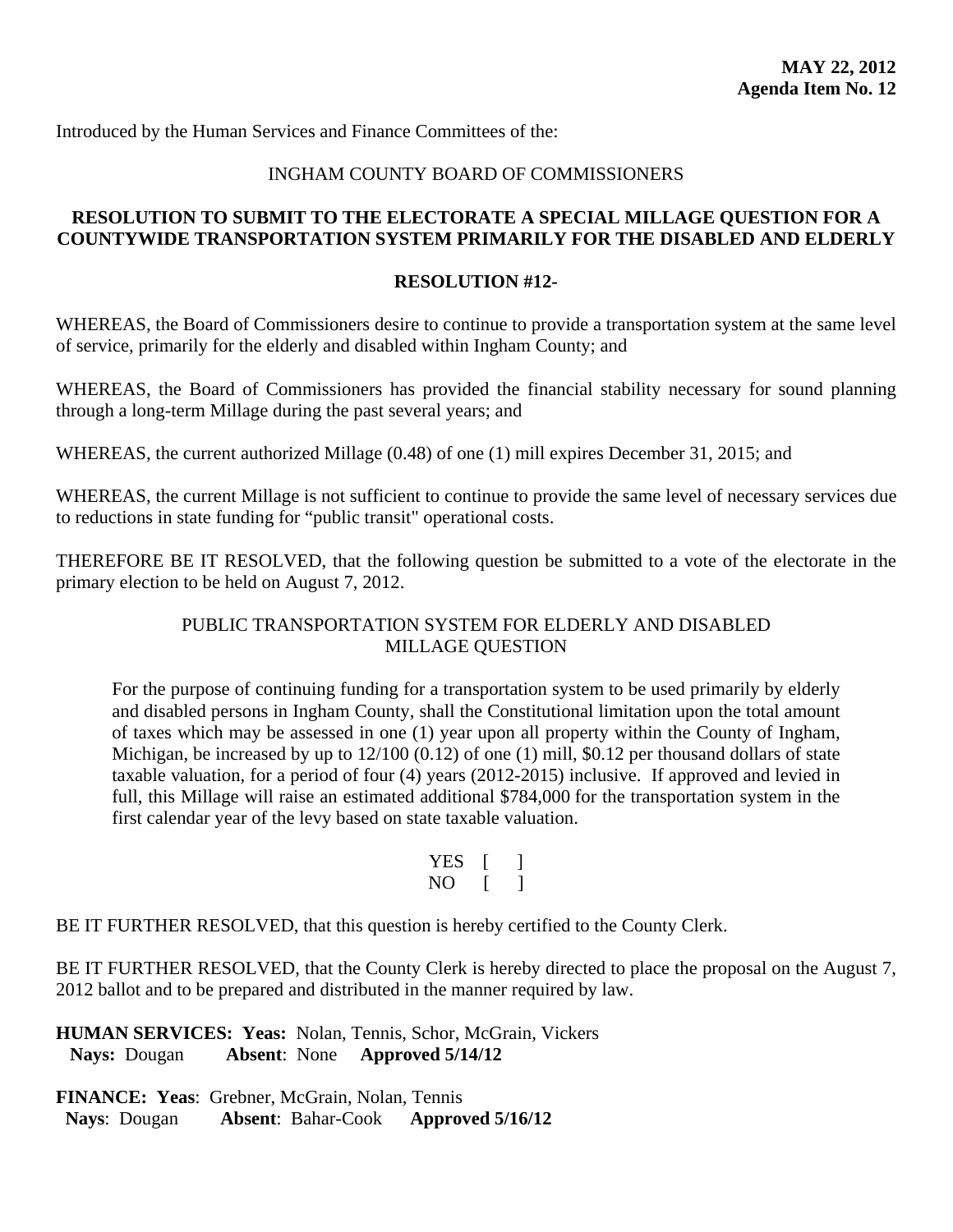<span id="page-52-0"></span>Introduced by the Judiciary Committee of the:

# INGHAM COUNTY BOARD OF COMMISSIONERS

### **RESOLUTION HONORING LEON WILLIAMS**

#### **RESOLUTION #12-**

WHEREAS, Leon Williams began his employment with Ingham County in 1987 at the Juvenile Home now known as the Ingham County Youth Center; and

WHEREAS, he was promoted to Juvenile Court Officer and served in the In-Home Detention Program at the Ingham County Circuit Court, Family Division; and

WHEREAS, in 2007 he was assigned to the piloted Ingham Academy Program at that time held in the Grady Porter Building and was promoted to Senior Juvenile Court Officer in 2008; and

WHEREAS, Leon's career has been focused on enhancing the lives of the juveniles and their families brought to the attention of the Court; and

WHEREAS, Leon has been a supportive coworker, a dedicated child care employee, and has consistently shown compassion to the clients he serves; and

WHEREAS, Leon is an outstanding chef and demonIstrated these skills by providing his specialty dishes for countless fundraisers for the Child Benefit Fund as well as for the pure enjoyment of the staff in the Family Division; and

WHEREAS, Leon was a featured chef at the Garden Gala hosted by the Ingham County Family Center; and

WHEREAS, Leon Williams has given the Ingham County Circuit Court, Family Division and the residents of Ingham County over 24 years of quality service.

THEREFORE BE IT RESOLVED, that the Ingham County Board of Commissioners hereby honors Leon Williams for his many years of dedicated service to the County of Ingham and for the contributions he has made to the Circuit Court, Family Division.

BE IT FURTHER RESOLVED, that the Board wishes him continued success in all of his future endeavors.

**JUDICIARY: Yeas**: Koenig, Holman, Tsernoglou, Schafer, Dragonetti **Nays:** None **Absent**: Bahar-Cook **Approved 5/10/12**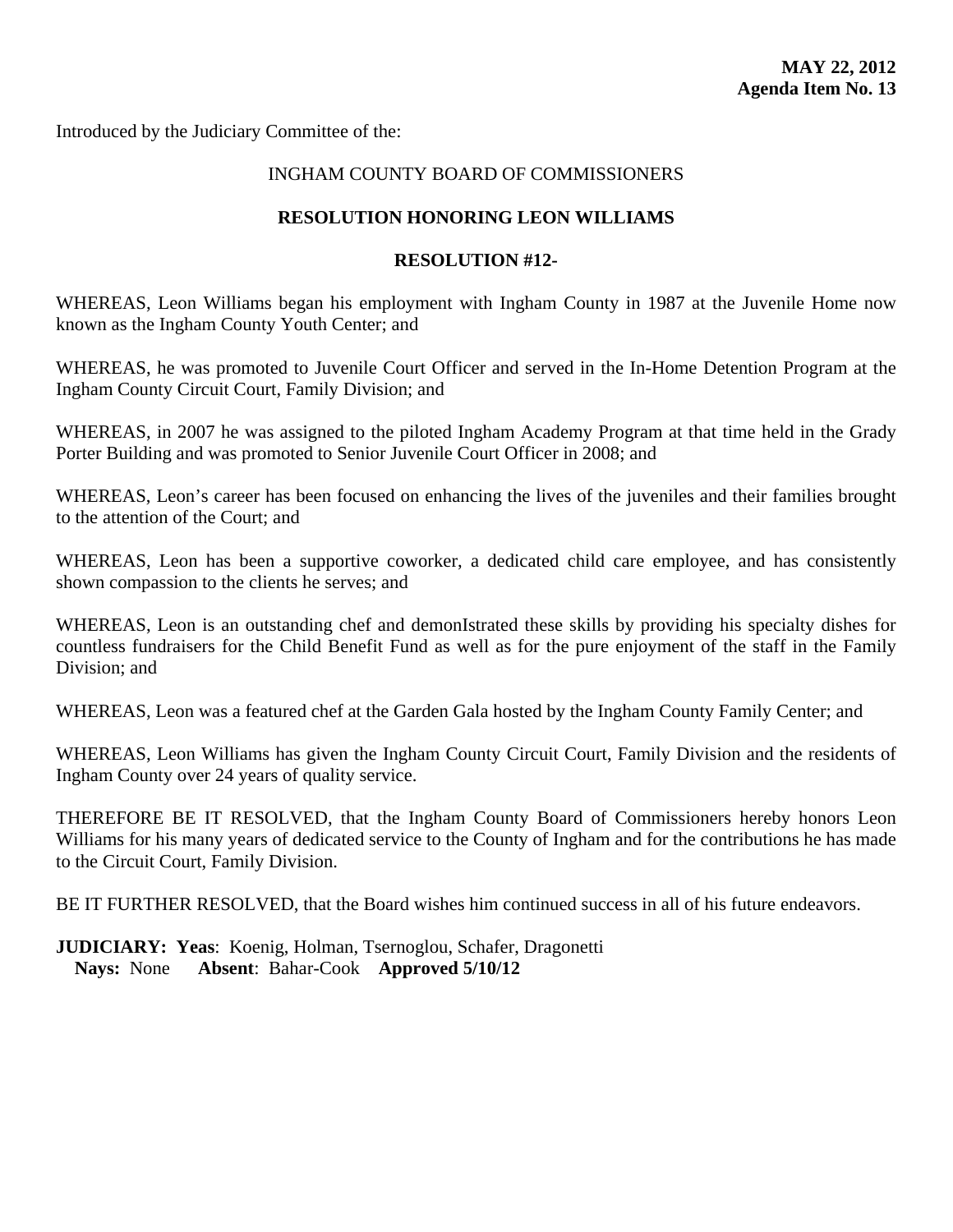<span id="page-53-0"></span>Introduced by the Law Enforcement and Finance Committees of the:

# INGHAM COUNTY BOARD OF COMMISSIONERS

# **RESOLUTION AUTHORIZING AN INTERIM INGHAM COUNTY 911 CENTRAL DISPATCH CENTER BUDGET**

#### **RESOLUTION #12-**

WHEREAS, the electorate of Ingham County has approved several millage proposals to maintain financing for a countywide system of emergency telephone and dispatch services for the benefit of the citizens of the county during the past several years; and

WHEREAS, the Ingham County Board of Commissioners has entered into Legacy Cost Agreements as negotiated between Ingham County and the Cities of East Lansing and Lansing, in order to proceed with Ingham County transitioning to a Ingham County 911 Central Dispatch Center Department and the development of the Ingham County 911 Central Dispatch Center Facility; and

WHEREAS, the Ingham County Board of Commissioners has previously approved a Final Staffing level of sixty five and one half FTE's; and

WHEREAS, the Uniform Budgeting and Accounting Act, Public Act 621 of 1978, requires that each local unit of government adopt a balanced budget for all required funds.

THEREFORE BE IT RESOLVED, that the 2012 Interim Ingham County 911 Central Dispatch Center Department from May 30, 2012 through December 31, 2012 as attached, is hereby adopted on a basis consistent with Ingham County's Budget Adoption and Amendment Policies and subject to all county policies regarding the expenditure of funds and the conditions set forth in this resolution.

BE IT FURTHER RESOLVED, that the adopted budget is based on current estimates of revenues and expenditures, and that the Board of Commissioners may find it necessary to adjust budgeted revenues and expenditures from time to time during the year.

BE IT FURTHER RESOLVED, that the County Controller/Administrator is hereby authorized to make budgetary transfers within the various funds and authorize expenditures in accordance with the budgetary procedures established by the Board of Commissioners in Resolution #90-274, as amended by Resolution #94- 93 and #04-253.

BE IT FURTHER RESOLVED, that the expenditures shall not be incurred in excess of the individual budgets adopted herein without first amending the budget pursuant to the budgetary procedures established by the Board of Commissioners in Resolution #90-274, as amended by Resolutions #94-93 and #04-253.

BE IT FURTHER RESOLVED, that all purchases made with funds appropriated in this budget shall be made in conformance with the Purchasing Procedures Manual, as adopted and amended by the Board, and that these budgeted funds are appropriated contingent upon compliance with the Purchasing Procedures Manual.

BE IT FURTHER RESOLVED, that the approved Position Allocation List contained in the budget shall limit the number of permanent employees who can be employed.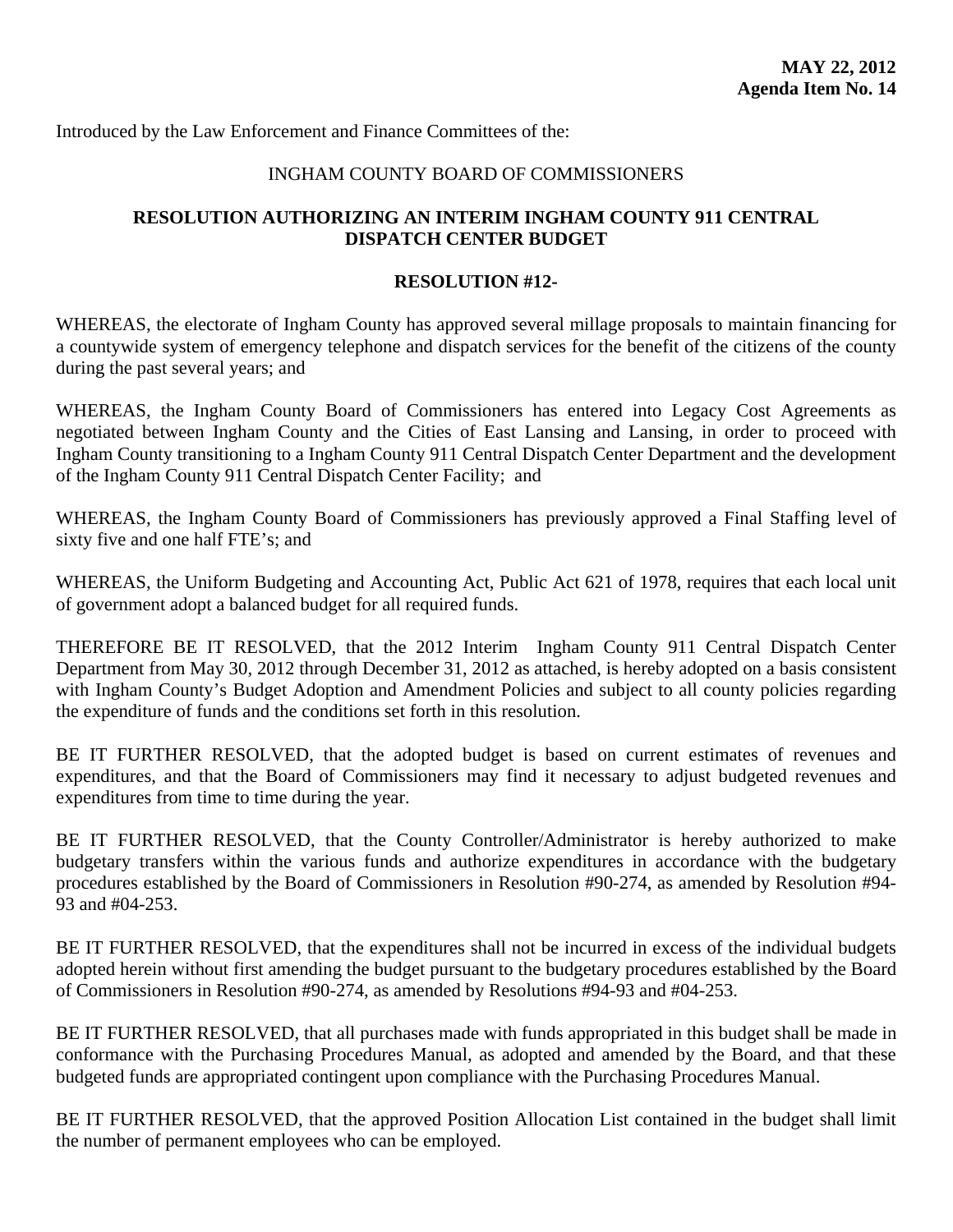# **RESOLUTION #12-**

BE IT FURTHER RESOLVED, that the Board Chairperson is authorized to sign agreements, contracts, and/or other documents related to county appropriations which are contained in the adopted budget, subject to review by the County Attorney as to form and to certification by the Controller that 1) the total amount of revenues and expenditures and the net obligation to the County is not greater than that is budgeted; and 2) there is no change in employee status and no additional employees other than as authorized in the adopted budget.

BE IT FURTHER RESOLVED, that funds generated by the 911 millage, surcharges, radio participation policy and other 911 related revenue but not spent by the end of the fiscal year for specific Board approved projects, may be carried over into the next fiscal year without additional Board approval, provided the Controller and Budget Office certified that the funds are available.

**LAW ENFORCEMENT: Yeas:** Tsernoglou, De Leon, Celentino, Koenig, Schafer, Dragonetti  **Nays:** None **Absent**: None **Approved 5/10/12**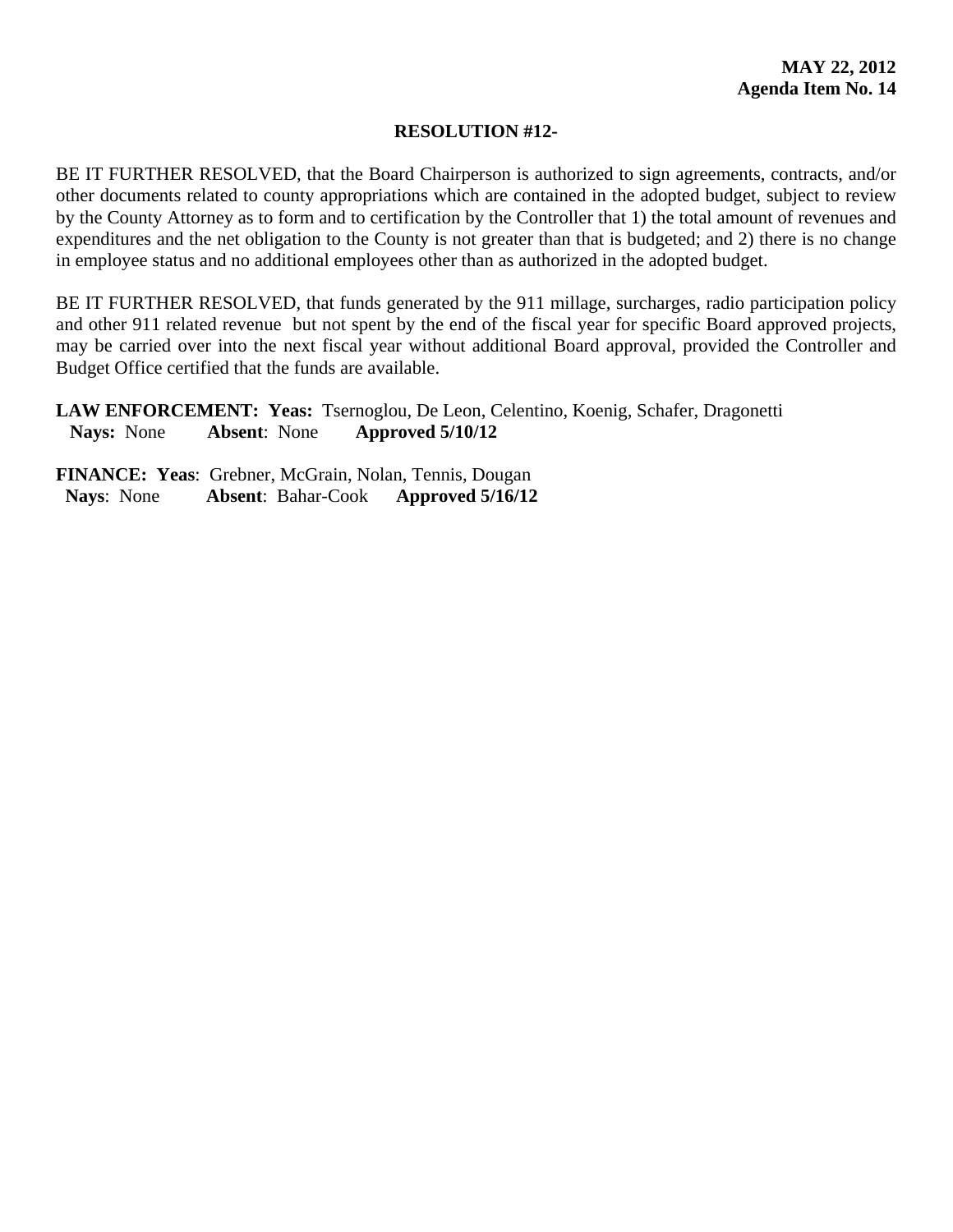# INGHAM COUNTY 2012 APPROVED POSITION LIST

| POSITION TITLE                     |       |
|------------------------------------|-------|
| 911 DISPATCH CENTER                |       |
| RADIO SYSTEM ADMINISTRATOR         | 0.50  |
| 911 CENTRAL DISPATCH DIRECTOR      | 1.00  |
| 911 CTRL DISPATCH DEPUTY DIRECTOR  | 1.00  |
| <b>ADMINISTRATIVE ASST/911 CTR</b> | 1.00  |
| <b>SUPERVISORS</b>                 | 6.00  |
| <b>TELECOMMUNICATORS</b>           | 56.00 |
|                                    |       |
| TOTAL                              | 65.50 |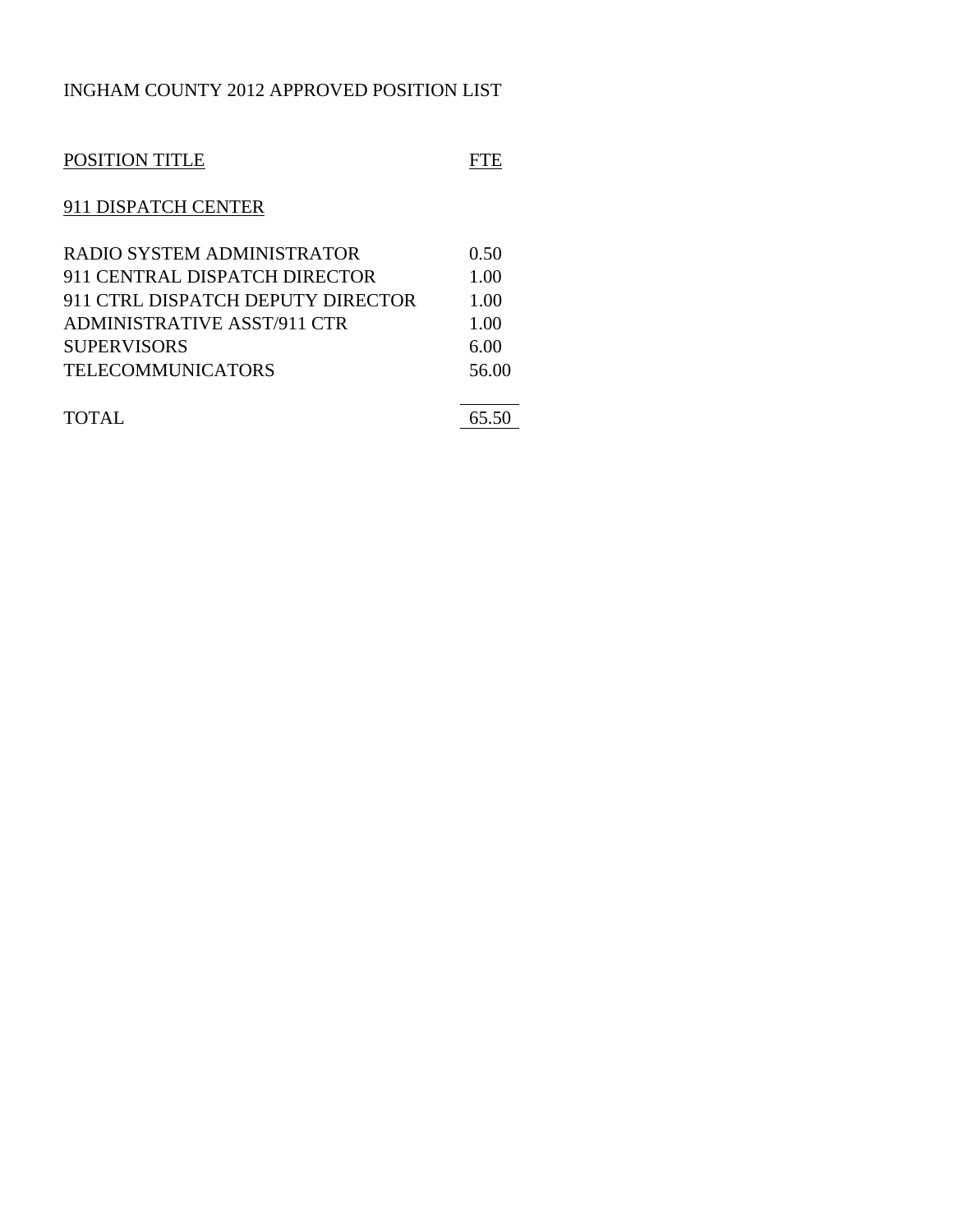# 2012 PROPOSED BUDGET - INGHAM COUNTY 911 CENTRAL DISPATCH CENTER

|                                                                         | May 30 - Dec 31 |
|-------------------------------------------------------------------------|-----------------|
| <b>Account Description</b>                                              | 2012            |
| <b>Salaries and Wages</b>                                               | \$1,694,218     |
| Salaries and Wages - Standard Overtime                                  | \$358,750       |
| Unemployment                                                            | \$102,648       |
| <b>FICA</b>                                                             | \$157,052       |
| <b>Health Insurance</b>                                                 | \$503,436       |
| <b>Health Insurance Waiver</b>                                          | \$5,075         |
| <b>Current Retiree Health</b>                                           | \$85,817        |
| <b>Future Retiree Health</b>                                            | \$20,530        |
| <b>Dental Insurance</b>                                                 | \$30,993        |
| <b>Vision Insurance</b>                                                 | \$4,582         |
| Life Insurance                                                          | \$2,980         |
| Disability                                                              | \$3,901         |
| Retirement                                                              | \$381,908       |
| <b>Workers Compensation</b>                                             | \$17,245        |
| <b>CARES</b>                                                            | \$1,271         |
|                                                                         |                 |
| <b>Personnel Services</b>                                               | \$3,370,404     |
| <b>Supplies</b>                                                         | \$9,274         |
| US Postal/FED EX/USP                                                    | \$292           |
| <b>Professional Memberships</b>                                         | \$0             |
| <b>Contractual Services</b>                                             | \$52,161        |
| <b>Facility Labor</b>                                                   | \$5,717         |
| Hiring and Testing Process - Advertising - ECOMM                        | \$5,833         |
| Mileage reimbursement                                                   |                 |
| <b>Administrative Charges</b>                                           | \$1,750         |
| <b>Trash Removal</b>                                                    | \$77,500        |
| Telephone                                                               | \$840           |
|                                                                         | \$69,751        |
| <b>Building Maintenance/Repairs</b><br><b>Maint-Related Contractual</b> | \$7,000         |
|                                                                         | \$17,792        |
| <b>Equipment Repair and Maintenance</b>                                 | \$2,508         |
| <b>Equipment Maintenance Contractual</b>                                | \$38,981        |
| <b>Copier Lease</b><br>Radio System Maintenance                         | \$2,625         |
|                                                                         | Ş0              |
| <b>Controllable Expenses</b>                                            | \$292,024       |
| Liability                                                               | \$13,281        |
| <b>Utilities</b>                                                        | \$64,166        |
| <b>Courier Service</b>                                                  | \$777           |
| <b>Office Equipment Services Charge (MIS Services)</b>                  | \$41,370        |
| <b>Non-Controllable Expenses</b>                                        | \$119,594       |
| Office Equipment/Furniture                                              | \$17,750        |
| <b>Capital Outlay</b>                                                   | \$17,750        |
| <b>Total Expenses</b>                                                   | \$3,799,771     |